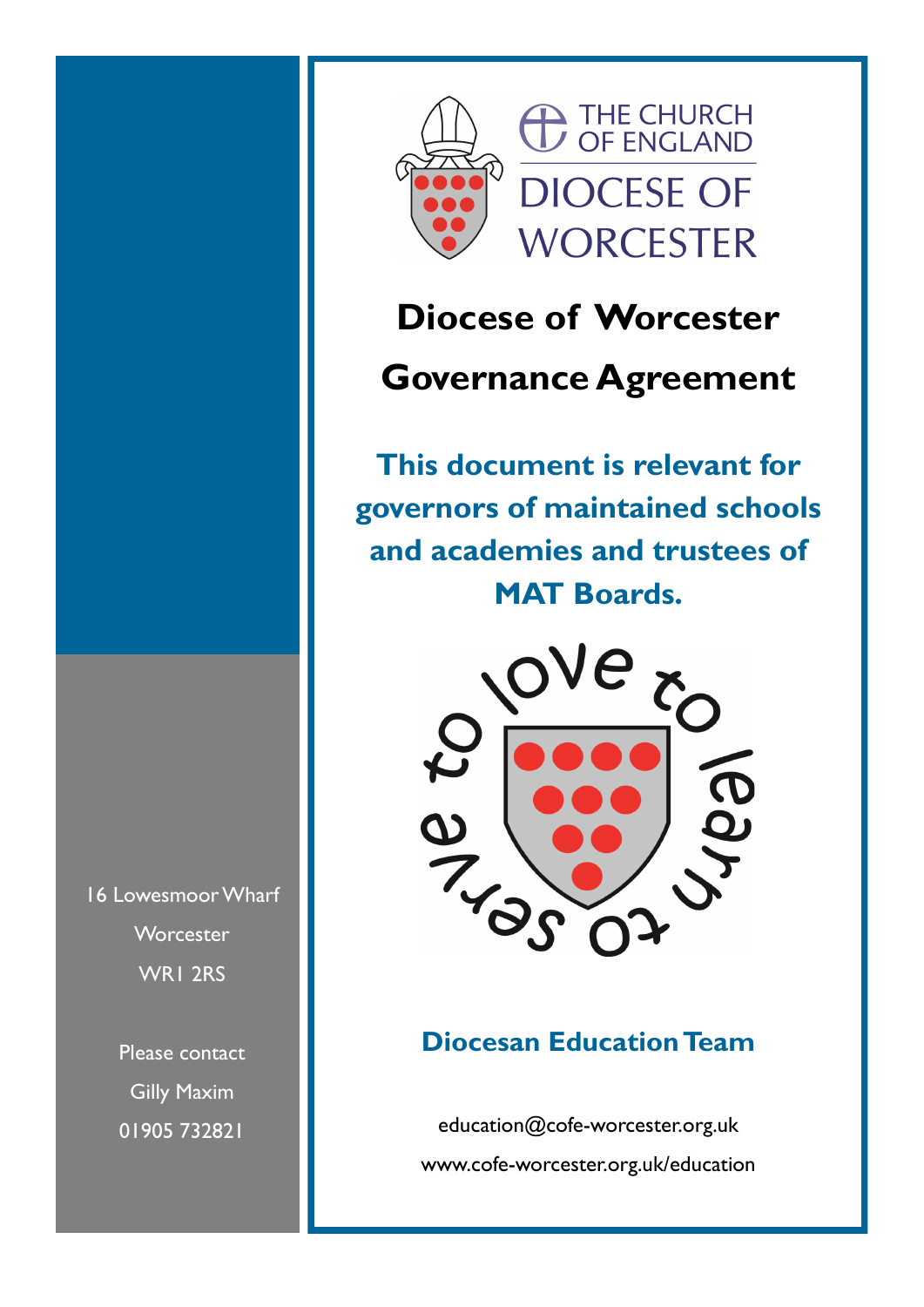

# **Diocese of Worcester Governance Agreement**

### **Contents**

| <b>Our Mission</b>                                                                              | $ -4$           |
|-------------------------------------------------------------------------------------------------|-----------------|
| The Diocesan Board of Education (DBE)                                                           | $5-9$           |
| <b>School Governance</b>                                                                        | $10 - 12$       |
| <b>Governor Practice</b>                                                                        | $ 3\rangle$     |
| <b>Foundation Governors</b>                                                                     | 14-16           |
| Diocesan Training and Support for Church School<br>Governors                                    | 17-18           |
| Communication between the Diocesan Education Team and<br>the Governing Body of a Church School  | $\overline{19}$ |
| Communication between the Diocesan Education Team and<br>Clerks to Governors of a Church School | 20              |
| <b>Worcester Diocesan Education Team Contact Details</b>                                        | 21              |

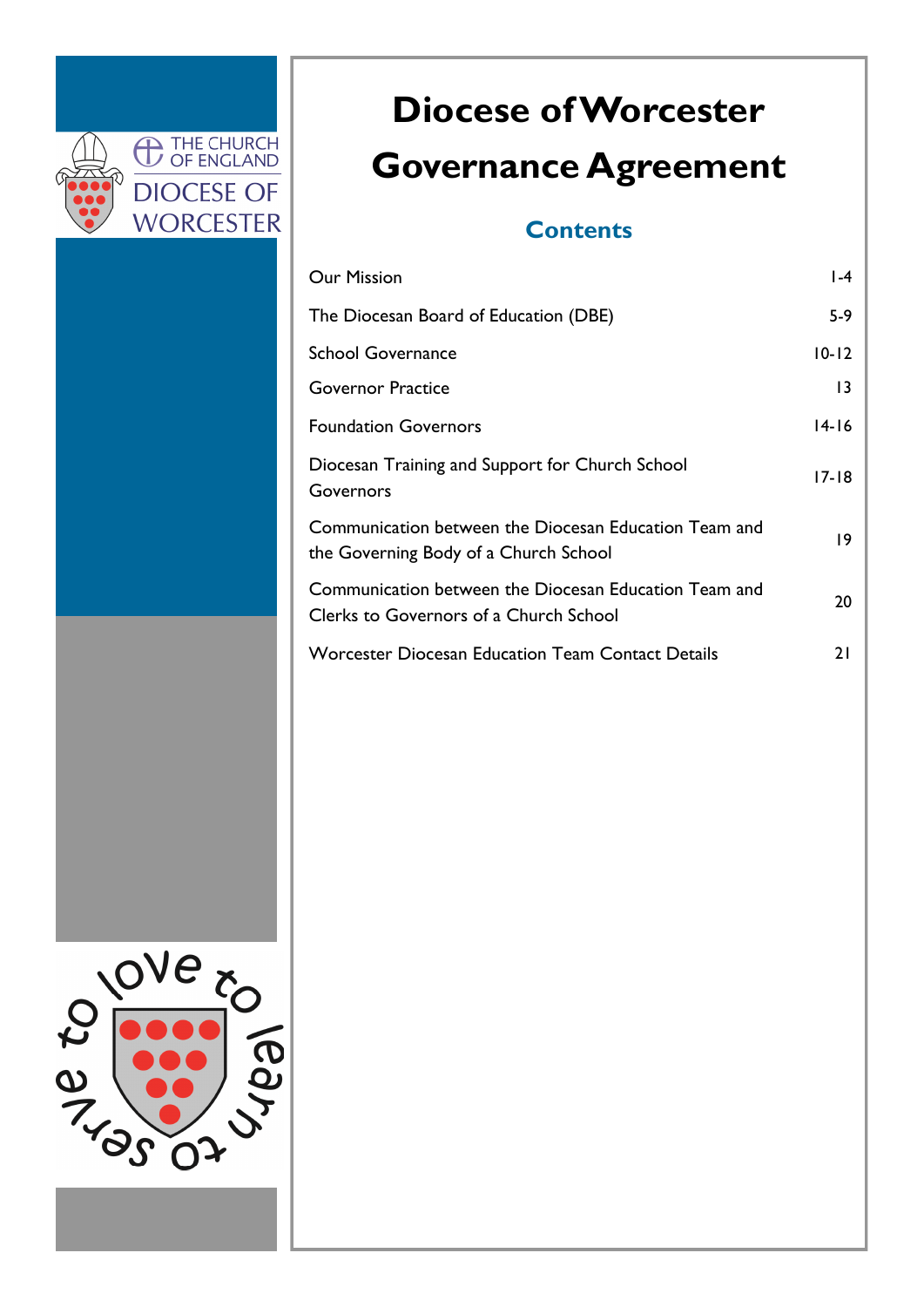### **Purpose**

As explored in the **Church of England Vision for Education: Deeply Christian, Serving the Common Good** (July 2016), the Church has a biblical mandate to be an active partner in the education offered to the nation's children. Whilst recognising that no education system can be neutral in its ideology or philosophy, the Church of England roots its vision and purpose for education in the biblical exhortation to 'live life in all its fullness' (John 10.10). It acknowledges the breadth, depth and richness of an education designed to enable children and the wider community to flourish in their potential as unique individuals made in the image of God. We, in the Diocese of Worcester Education Team, shape all aspects of our work with schools within this Christian philosophy for education.

**The Way Ahead** (Dearing 2001, Archbishops' Council) and **The Church School of the Future**  (Chadwick 2012, Archbishops' Council) reports set out how the Church's work in education has two major purposes:

- Christian nurture of children and their families, in recognition of the fact that church schools stand at the centre of the Church's service to the nation.
- Christian service in responding to the educational needs of young people, including a commitment to putting faith and spiritual development at the heart of the curriculum and ensuring that a Christian ethos permeates the whole educational experience.

It is within this context for the work of Church of England dioceses and schools, and this understanding of the purpose of education, that this Governance Agreement has been devised.

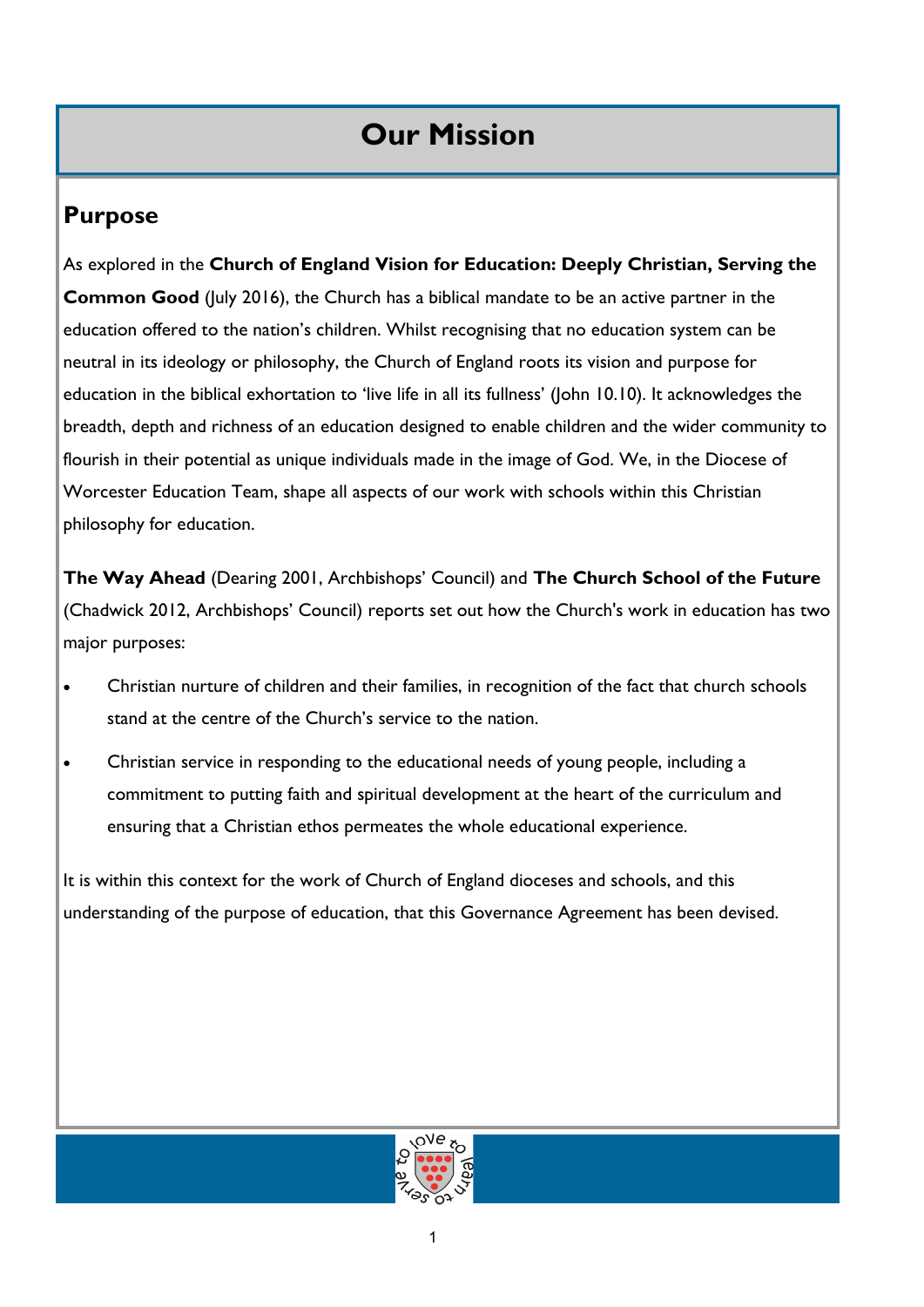### **Vision**

The overarching vision of the work of the Diocesan Education Team sits within the Diocese of Worcester's **Kingdom People** vision. Expressed through the values of love, compassion, justice and freedom, the Kingdom People vision has been adopted in order to bring about the kingdom of God on earth. It is an initiative to aid churches in living out the Gospel in practical and meaningful ways, in order for them to have an impact on the world around them. Being involved with the governance of Church of England schools is one way in which people can minister to others, bringing the good news of the Christian Gospel to their local communities.

'To Love, To Learn, To Serve', the vision of the Diocesan Education Team, is in harmony with the Kingdom People vision. We seek to contextualise all of our work with schools within this vision and to make loving, learning, and serving a reality in our support and engagement with governors. Consequently, the Worcester Diocesan Board of Education (DBE) and the Diocesan Education Team exist to promote Christian education of the highest quality in all Church of England schools and academies in the Diocese of Worcester, as we see them as being at the centre of the ministry of the Diocese. Church schools and academies have their foundation in the Christian Gospel, and daily life in a church school or academy will reflect that foundation throughout the whole of its curriculum and ethos, as well as through its policies. The role of governors in this work is crucial. Governors are the strategic leaders of church schools and, as such, set the vision and lead by example.

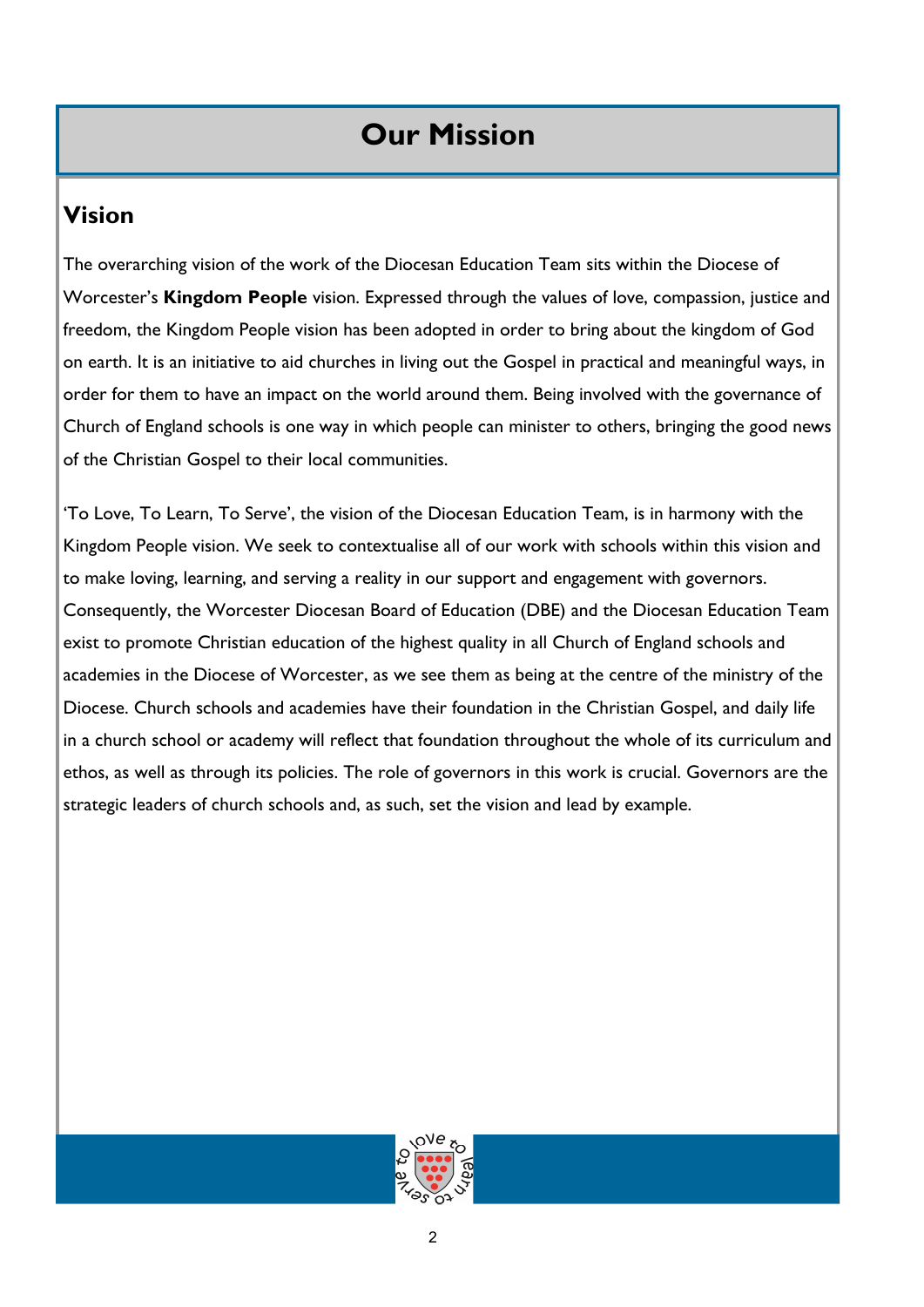### **Aims**

Several fundamental aims underpin our work with governors. We aim to equip governors to:

- understand what is meant by a Christian education so that they are in a position of confidence to fulfil their function as strategic school leaders
- encourage and enable schools and academies to develop their deeply Christian character, remaining fully inclusive in their welcome and service to children of all faiths and of none
- support and strengthen the leadership and management of church schools and academies, by providing a balance of challenge and support, understanding the strengths of the school as well as the areas requiring improvement
- help children and young people to live life in all its fullness and to flourish in their potential, helping them to grow as people created in the image of God
- provide opportunities for all pupils, and those who work with them, to develop and grow as spiritual human beings
- understand the impact of teaching, learning and assessment on the progress made by pupils
- strengthen links between clergy, parishes and educational establishments, to facilitate deepening of community life
- support those engaged in the leadership and delivery of high quality effective religious education, collective worship and spiritual, moral, social and cultural education
- identify good practice in maintained schools, the Diocese of Worcester Multi Academy Trust [\(DoWMAT\)](http://www.dowmat.education/) and other effective local multi academy trusts.

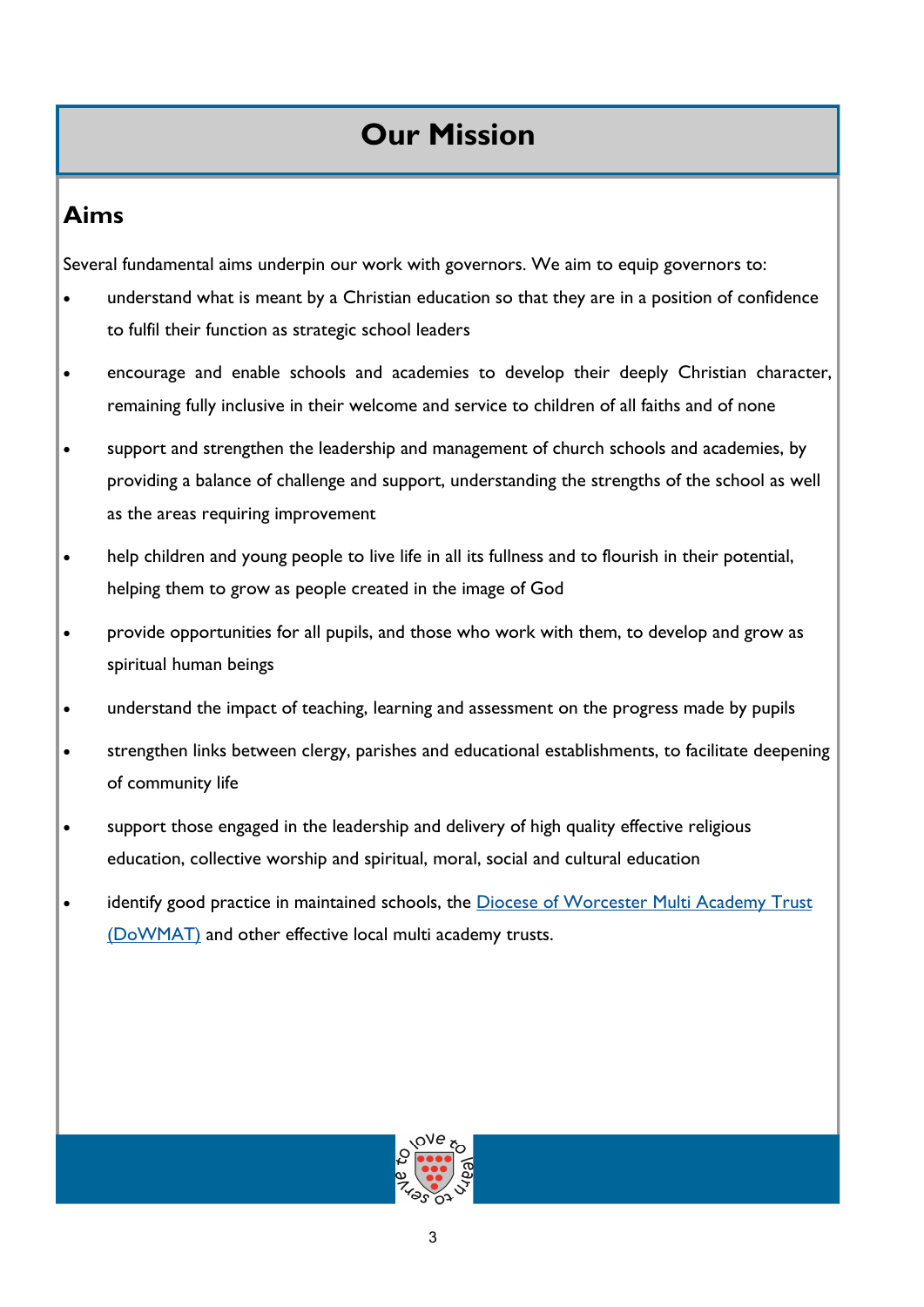## **Objectives**

Within the context of our vision, we seek to achieve our aims in the following ways:

- working with a team of respected education professionals who have experience and expertise in church school governance and diocesan educational leadership
- through this team, offering advice, training and support on a wide range of aspects of the leadership of church school education, including monitoring, evaluation, and inspection requirements
- offering school leaders and governors challenge, encouragement and support in their work; asking questions in relation to school performance and helping to find bespoke and creative ways of being an effective provider of Christian education
- offering specific advice, training and support on all aspects of the Statutory Inspection of Anglican and Methodist Schools (SIAMS) and working alongside schools as they are subject to inspection
- providing a programme of training courses, reflecting and often predicting the needs of church schools, taking into account feedback received
- offering advice, training and support to clergy and governors as they seek to work with and alongside church schools
- recognising, celebrating and sharing good practice across our schools.

The Diocesan Education Team works in partnership with Dudley and Worcestershire local authorities, offering a support service which is well-informed and complementary.

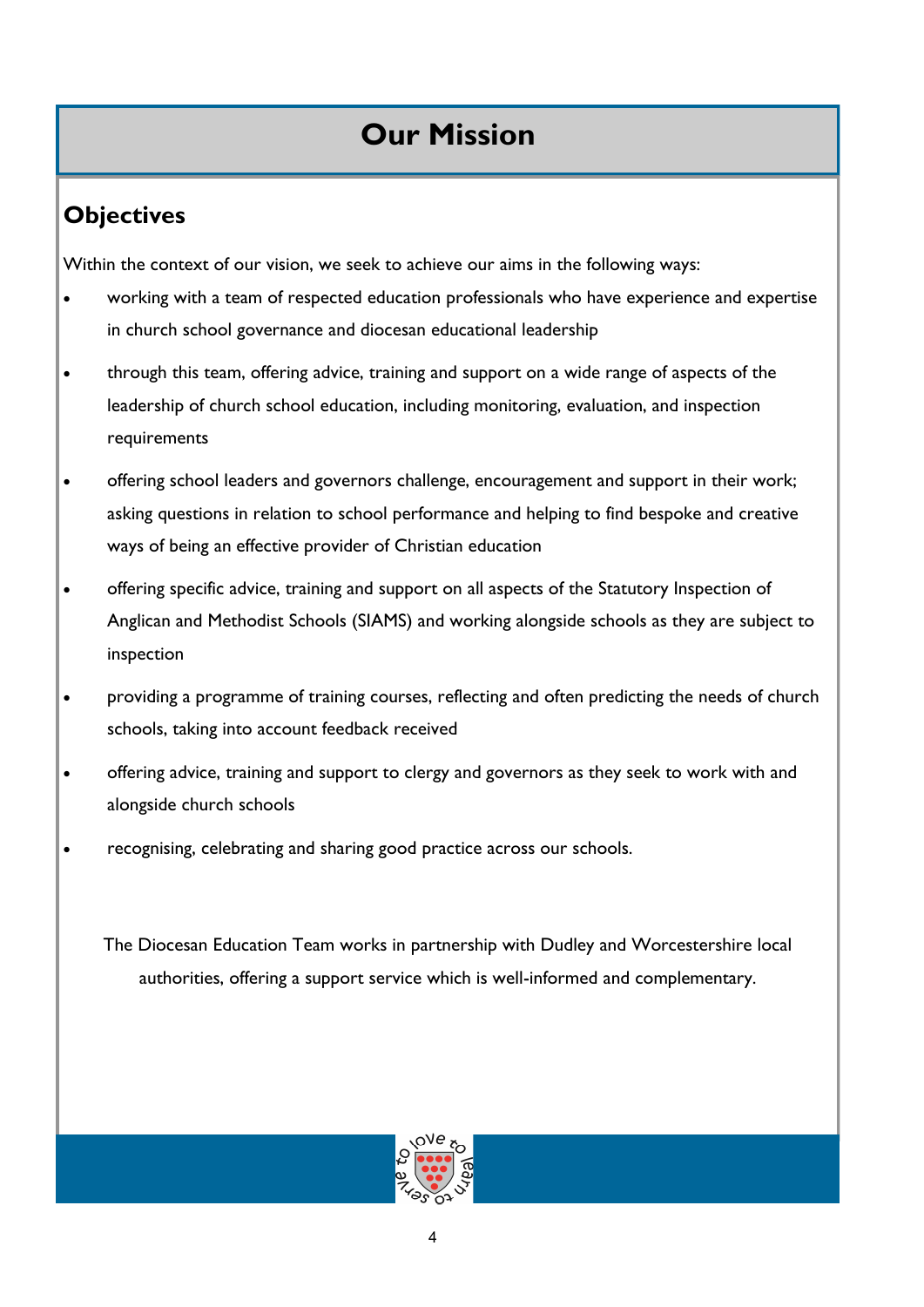## **The DBE**

The DBE is a statutory body, the functions of which are set out in the **DBE Measure** (1991), as follows:

- to promote or assist in the promotion of education in the diocese, being education which is consistent with the faith and practice of the Church of England
- to promote or assist in the promotion of religious education and religious worship in schools in the diocese
- to promote or assist in the promotion of church schools in the diocese and to advise the governors of such schools and trustees of church educational endowments and any other body or person concerned on any matter affecting church schools in the diocese
- to promote cooperation between the Board and bodies or persons concerned in any respect with education in the diocese.

It is important, therefore, that governors of church schools in the Diocese of Worcester consult the DBE before taking *any* action which affects the life of the school in the following ways. In the case of an academy, this is the responsibility of the Trustees.

• **Academisation:** Governors of church schools should discuss plans with the Diocesan Director of Education (DDE) before undertaking any significant work for academy conversion. This includes before a school invests time into discussions around joining a multi academy trust (MAT). The DDE will be able to advise on questions which the DBE might ask and make suggestions on issues which the DBE might regard as problematic. DBE consent is a requirement of academy conversion for a Church of England school. The Diocese of [Worcester Academy application form](https://www.cofe-worcester.org.uk/children-youth-education/schools-and-education/becoming-an-academy/) is available on our website and must be returned to the DDE once completed. The DBE's [Policy for Academisation](https://cofeworcester.contentfiles.net/media/assets/file/DBE_Academy_Policy_with_Appendices_-_October_2018.pdf) is also available on our website.

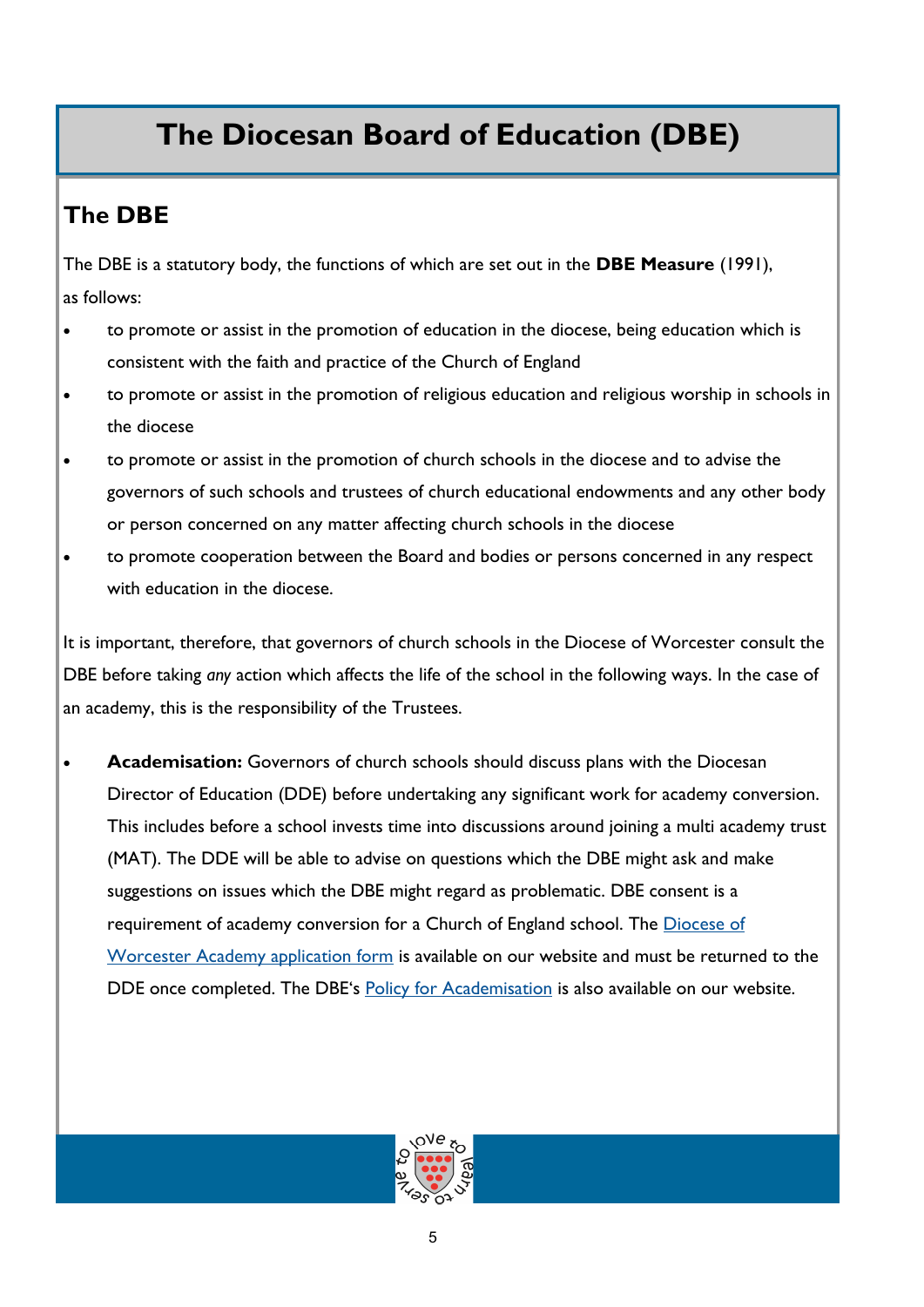### **The DBE**

- **Appointment of foundation governors:** Foundation governors are either nominated by the Parochial Church Council (PCC) and appointed by the DBE, or nominated and appointed by the PCC. The process of appointing a new DBE foundation governor is set out on page 14. Dates of future DBE meetings are available from the Executive Officer for Education (EOE).
- **Change of pupil admission number (PAN):** Any changes to a church school's PAN must have DBE consent before additional places are offered to families; the [form for Change of PAN](https://www.cofe-worcester.org.uk/schools/school-governance/) must be completed and returned to the DDE. The DBE will require evidence that the school has considered issues related to basic need and the viability of other local schools before consent to change the PAN will be granted.
- **Maintaining church school buildings:** Governors of church schools have a responsibility to ensure that they know who owns their land and buildings. They have a further responsibility, on behalf of the owner, to ensure that all school buildings are maintained and remain in a good state of repair. The DBE will request submission of the governing body's annual maintenance schedule and may carry out routine building inspections. The owner's consent is required before changes can be made to the structure of church school buildings, or, before additional building work is carried out on land owned by the Diocesan Board of Finance (DBF). Further details are included in the [Protocol for gaining appropriate consent for works to be carried out](https://www.cofe-worcester.org.uk/schools/school-governance/)  [on Church of England school / academy buildings in the Diocese of Worcester.](https://www.cofe-worcester.org.uk/schools/school-governance/) The [Building](https://www.cofe-worcester.org.uk/schools/school-governance/)  [Works consent form](https://www.cofe-worcester.org.uk/schools/school-governance/) must be completed and returned to the DDE before any work to alter or extend the footprint of a Church of England school or academy can commence, or, before any new external structures can be erected on the site of a Church of England school or academy. Written confirmation of receipt and consent (where appropriate) will be provided by the DDE, on behalf of the DBE.

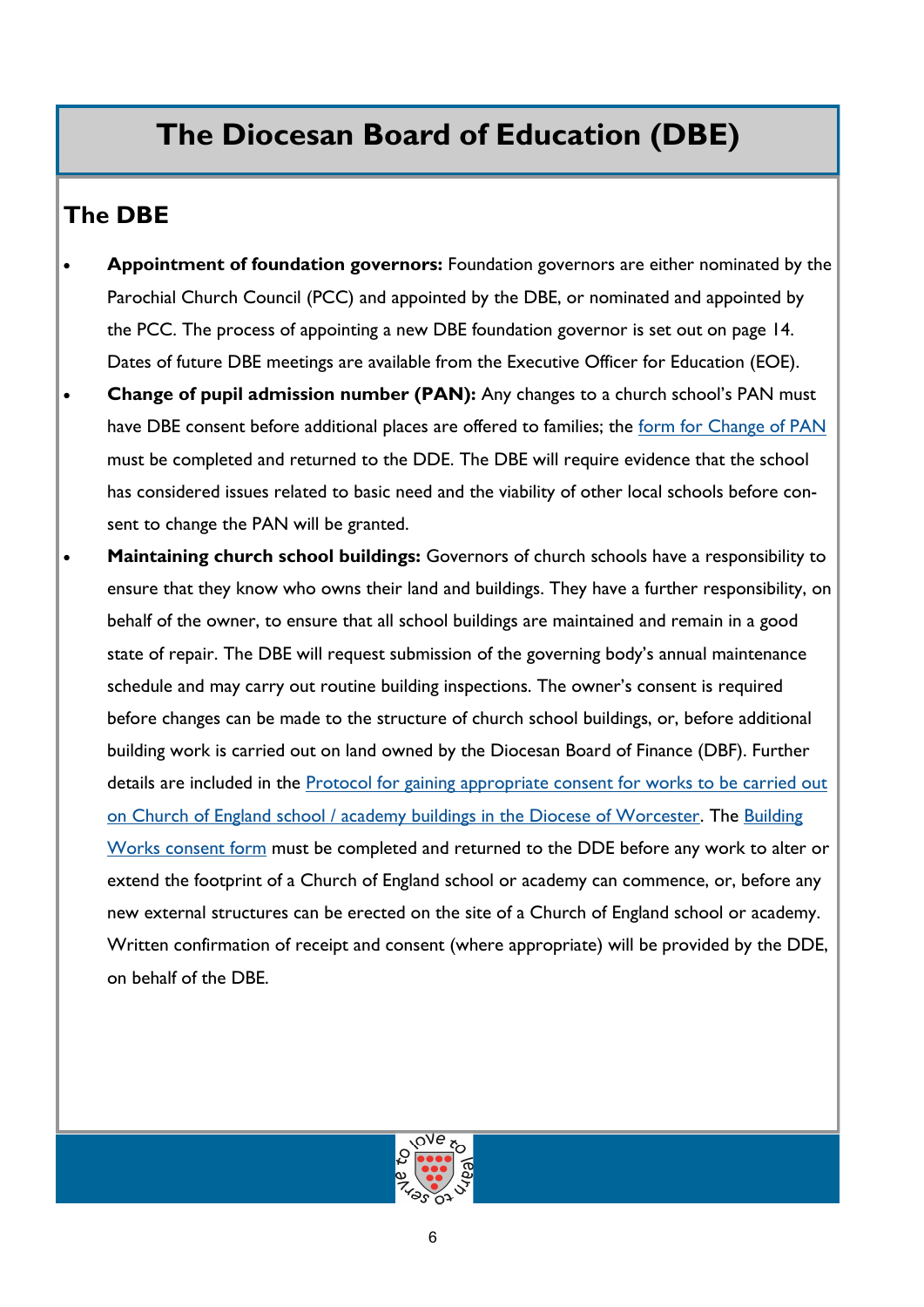### **The DBE**

- **Nursery or pre-school provision:** DBE consent is required before a school may open governor-led nursery or pre-school provision. As above, the DBE will require evidence of need in the local community and sight of the governors' business plan. The Proposed Change of Age [Range](https://www.cofe-worcester.org.uk/schools/school-governance/) form must be completed and returned to the DDE, before approval of any nursery or pre-school provision will be granted. Diocesan agents will be required to carry out legal work (the fees for which the school will be liable) before lease, or rental agreements are confirmed. Additional legal fees may be incurred because the diocese may need to speak to external parties on the behalf of schools / academies.
- **Reappointment of foundation governors:** It is the responsibility of the Clerk to Governors to notify governors of their term of office and the date on which their term comes to an end. Unless a reappointment form and associated documentation (set out on page 15) are received for consideration by the DBE *before* a foundation governor's term of office expires, on expiry the governor in question must be temporarily removed from the governing body. Governors in this position will not have access to any of the business of the governing body until the DBE has approved the reappointment. In line with the DfE, the DBE will not reappoint governors beyond two terms of office unless in exceptional circumstances laid out by the Chair or, in the case of the Chair, the Headteacher.

### **School Performance Data**

In order to fulfil the functions of the DBE Measure in relation to the provision of 'education which is consistent with the faith and practice of the Church of England', the DBE makes an annual request in the summer term to schools for performance data. It is the responsibility of governors to ensure that this annual data return is submitted to the DDE or Deputy Diocesan Director of Education (Deputy DDE) by the headteacher within the timeframe requested.

The DDE and the Deputy DDE use the information provided by schools, as well as publicly available school performance data, to prioritise the support that the DBE is able to offer to support that the DBE is able to offer to

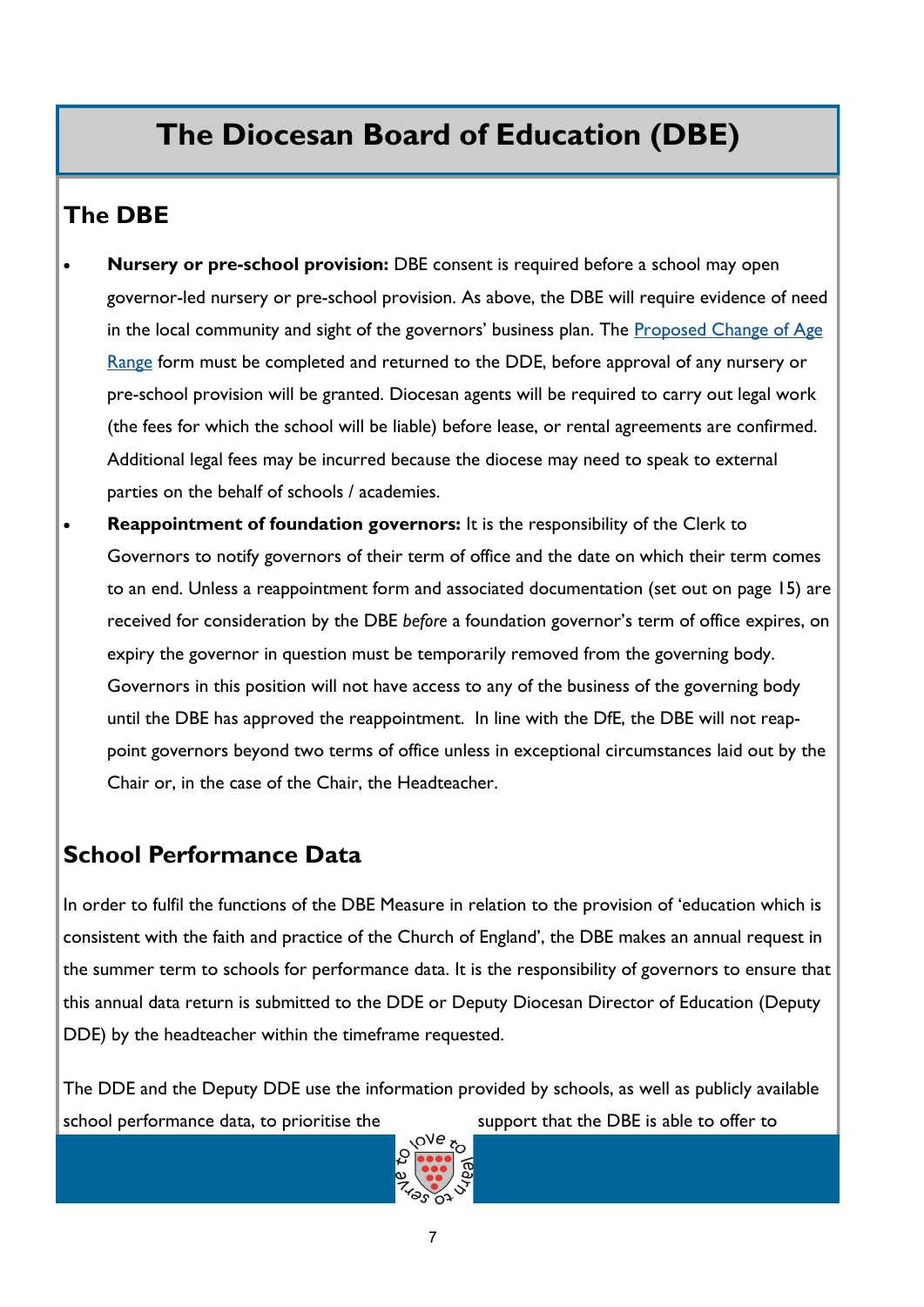### **Worcester Diocesan Academies Trust (WDAT)**

WDAT acts on behalf of the DBE in its work with academies and multi academy trusts. Academy Trustees should contact the EOE for information on whether they require DBE or WDAT consent for the aforementioned activities. **Diocesan consent for such activities is still required for stand-alone academies and academies which are part of a multi academy trust (MAT).** 

WDAT will be a corporate Member of any MAT within which there is a Church of England school and appoints any further Members who are required, in order to take its representation to a maximum of 25%. As a corporate Member, WDAT has the responsibility to present the views of the Church of England in general and the Diocese of Worcester in particular, when discussing and setting the vision and the direction of the Trust. These views are set out in the [Church of England's](https://www.churchofengland.org/sites/default/files/2017-10/2016%20Church%20of%20England%20Vision%20for%20Education%20WEB%20FINAL.pdf)  [Vision for Education](https://www.churchofengland.org/sites/default/files/2017-10/2016%20Church%20of%20England%20Vision%20for%20Education%20WEB%20FINAL.pdf)*,* and in the Worcester [DBE's Vision Statement.](https://cofeworcester.contentfiles.net/media/assets/file/DBE_Vision_Statement_-_November_2017.pdf) Members appointed by WDAT have the same responsibility. WDAT maintains communication with and offers support to individuals who represent it as a Member of a Trust. WDAT may, at any time, remove Members whom it has appointed and replace them.

In order to retain the governance structure of a school as it was prior to academisation (i.e. either Voluntary Aided (VA) or Voluntary Controlled (VC)), WDAT appoints either 25% of the Trustees of a MAT which has a former VC school, or the majority of Trustees of a MAT which has a former VA school. Trustees do not represent the views of WDAT, or of the Church of England in the same way as Members. However, they are expected, if appointed by WDAT, to faithfully present on its behalf, views which are commensurate with what is deemed to be a Church of England education. Details of this can be found in the most recent SIAMS Schedule, as well as in the Church of England's Vision and the Worcester DBE's Vision Statement. If Trustees appointed by WDAT do not contribute in this way to the governance of the Trust, it is possible that they will be removed by WDAT.

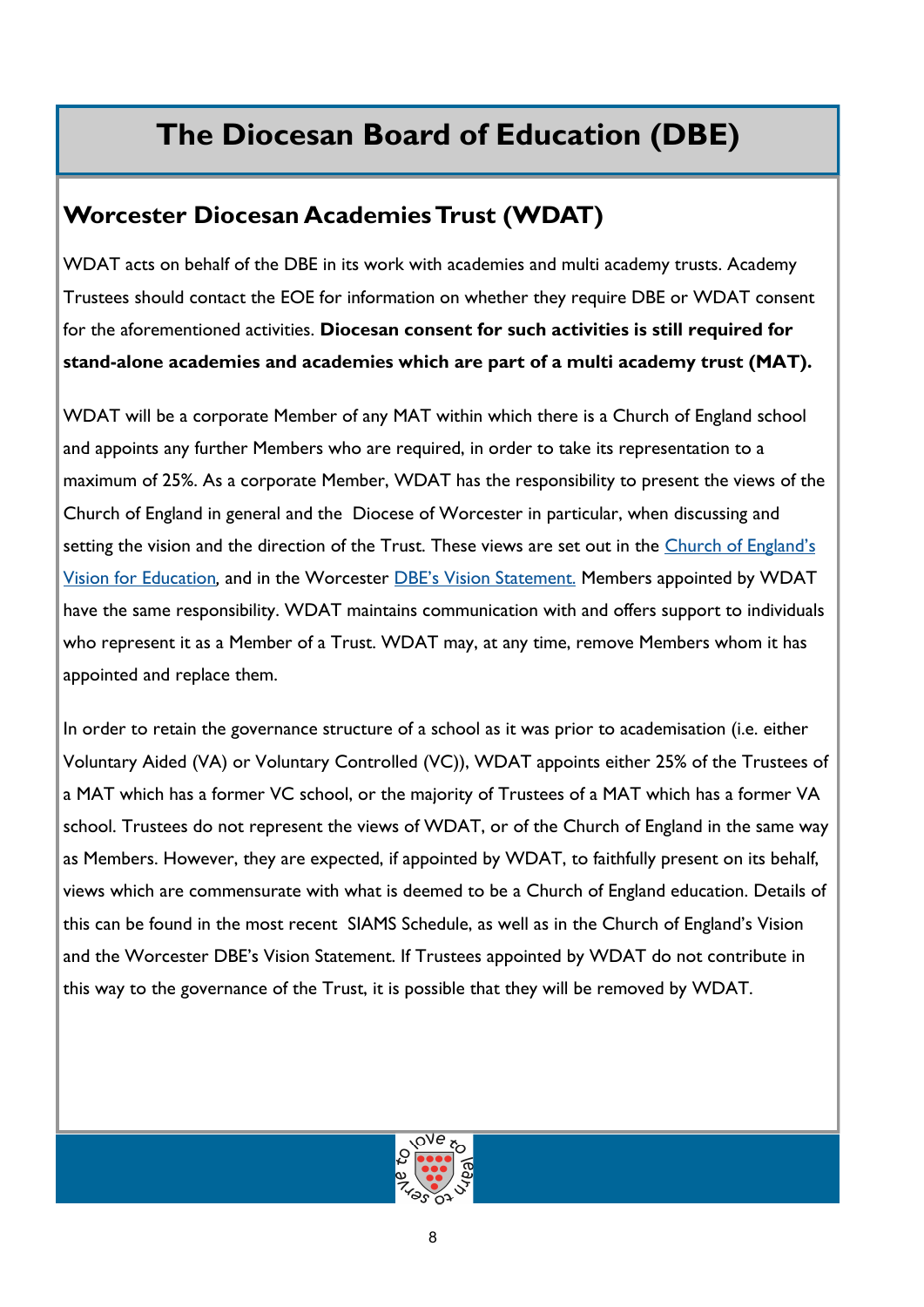### **Worcester Diocesan Academies Trust (WDAT) (cont.)**

VC schools are able to join MATs on which WDAT has 25% representation at both Member and Trustee level. Further details are set out in the [DBE's Policy for Academisation](https://cofeworcester.contentfiles.net/media/assets/file/DBE_Academy_Policy_with_Appendices_-_October_2018.pdf) and can be discussed at any time with the DDE. Local Governing Bodies or advisory Boards of academies are to reflect the constitution of the former VC or VA school.

WDAT has a responsibility to monitor academic standards and matters relating to the Christian distinctiveness of all Church of England academies in the Diocese of Worcester. The data return form for academies, therefore, is issued by WDAT rather than by the DBE. The WDAT Board uses the information in the data return to prioritise the support it is able to offer to academies in the next academic year.

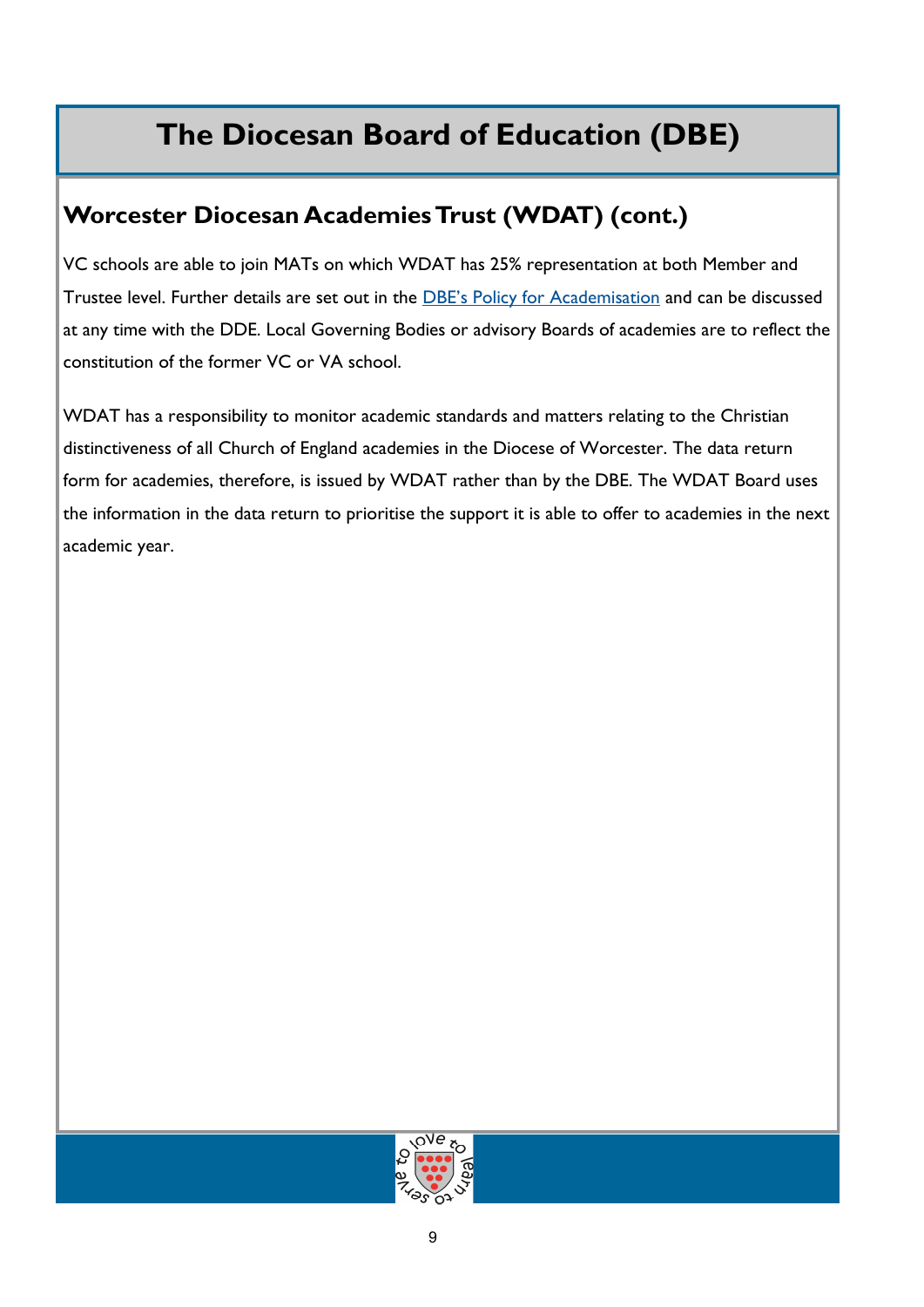## **School Governance**

School governors make up the largest voluntary organisation in the UK. The work carried out by individual governors and full governing bodies is central to the effective running of schools, and the accountability inherent of the culture within which governors work is significant. This accountability is enacted by the Department for Education (DfE), Ofsted, SIAMS, local authorities, and by DBEs, and can lead to the increased flourishing of members of school communities. However, accountability can also bring pressure and within education, expectations of those in positions of governance are high.

Section 48 of the Education Act 2005 sets out the additional legal responsibilities as they apply to governors of Church of England schools. Governors of both VA and VC schools are responsible for ensuring that a daily act of collective worship, which is in line with the school's Trust Deed, is carried out. In addition, governors of VA schools are responsible for the selection of the school's Religious Education (RE) curriculum, whereas governors of VC schools must ensure that the locally agreed syllabus for RE is taught and its requirements adhered to. Governors of VA schools are the employers of all staff and act as the school's admissions authority, although admissions policies for VA schools are still required to be approved by both the DBE and the local authority. Governors of VA schools must ensure that they are aware of their responsibilities as the employer and seek HR advice from the local authority, as appropriate. All governors are responsible for the maintenance of school buildings.

### **Making changes to your Instrument of Government**

The EOE can advise on any changes to Instruments of Government, the size and composition of a Governing Body. The DBE must be consulted and agreement must be sought for any changes. The draft instrument must be considered by the Governing Body as an agenda item at a Full Governing Body meeting. The agreed instrument, together with a copy of the relevant Governing Body minutes, should be sent to the Local Authority (LA) to be checked and they will arrange for the new instrument to be 'made'. Copies of the new instrument will be sent by the LA to the Clerk to Governors for distribution.

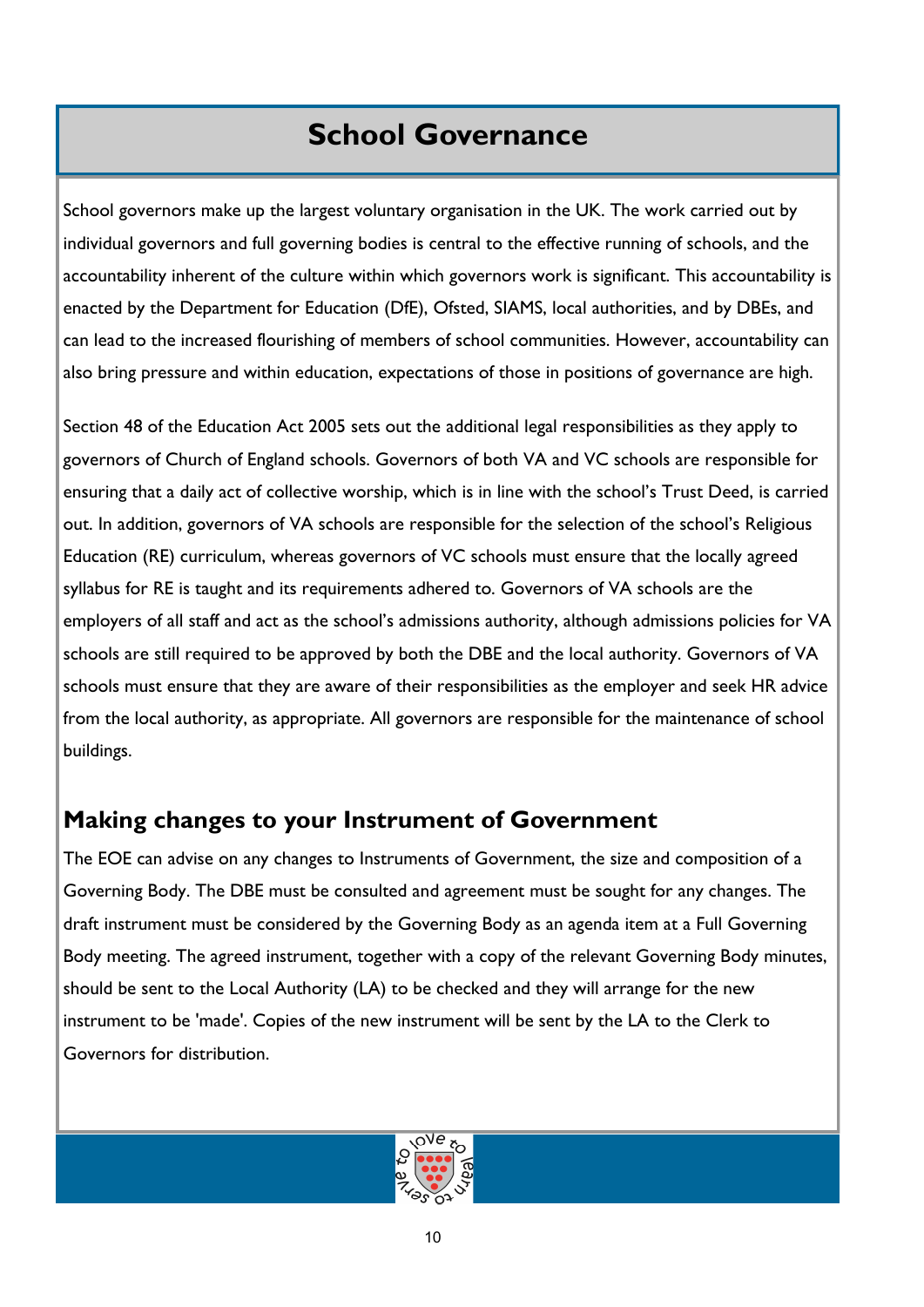## **School Governance**

### **Foundation Governors**

Whilst all governors of church schools are tasked with upholding and promoting the deeply Christian character of the school, it is the particular responsibility of foundation governors to take the lead in this area of school life. The DBE expects foundation governors, in line with the requirements of SIAMS, to regularly monitor and evaluate the impact and effectiveness of the school's Christian vision, values and ethos on the life and work of the school community. Foundation governors are also expected to ensure that appropriate action is taken, based on the findings of this monitoring activity. Foundation governors will be held to account by SIAMS for the outcome of governors' regular monitoring in this regard at the time of a school's inspection.

Foundation governors are, usually, either appointed by the Parochial Church Council (PCC) or by the DBE. A school's Instrument of Government will set out how foundation governors are to be appointed in each individual school. In a VC school, foundation governors will make up 25% of the full governing body. In a VA school, foundation governors must be in the majority. For further advice on structures of governance, please contact the EOE. The protocol for the appointment and reappointment of foundation governors by the DBE is set out on pages 14-16.

Individual PCCs have their own appointment and reappointment protocols, although advice from the DBE will be given, should it be requested. Further information and advice about PCC-appointed and Ex-officio foundation governors is set out on page 16.

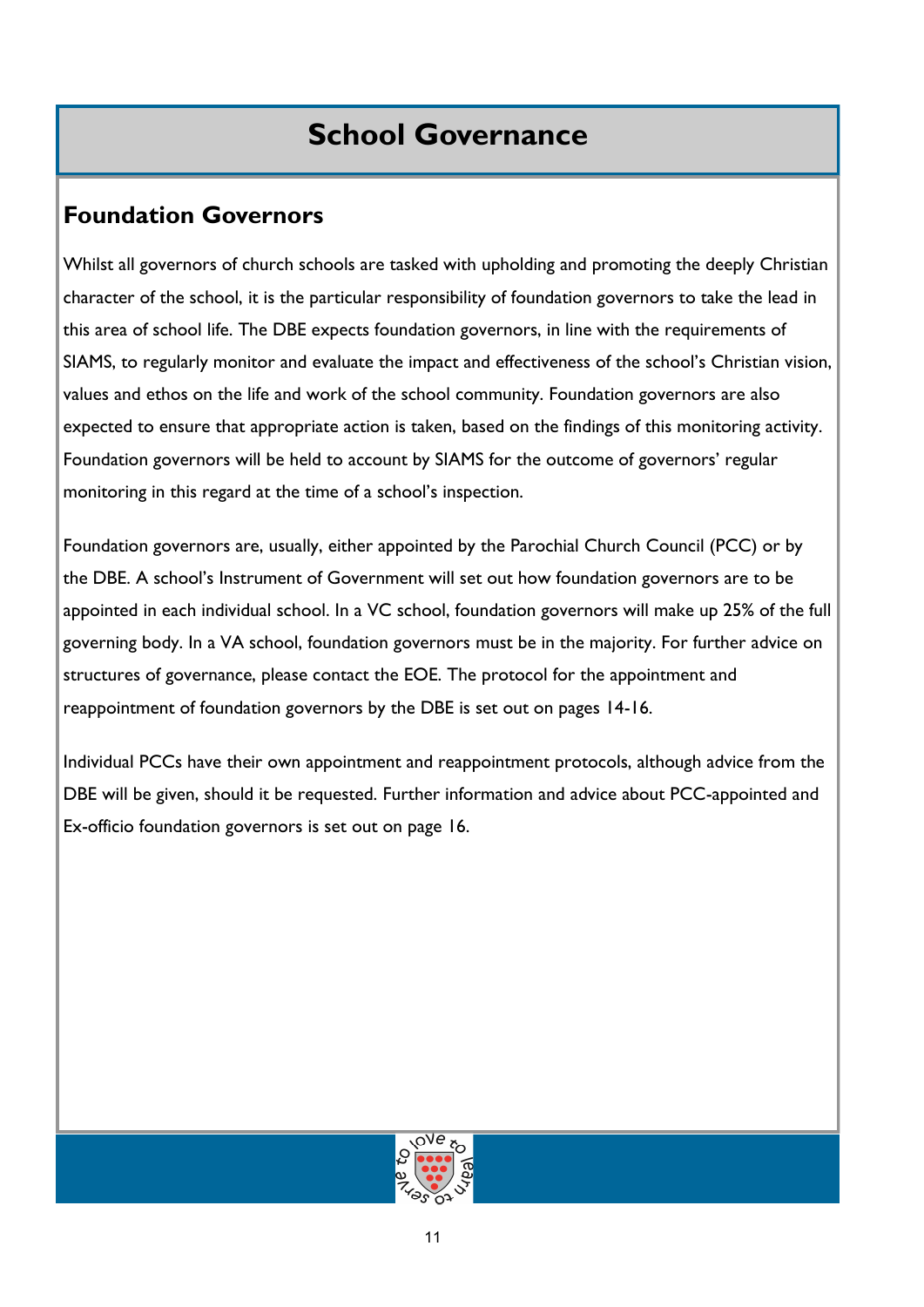## **School Governance**

### **The Diocese of Worcester Governance Agreement**

Through its Governance Agreement, the Worcester DBE seeks to enable all individual governors and full governing bodies to fulfil their roles with growing confidence and expertise. The Governance Agreement sets out the DBE's commitment to:

- have high standards in respect of governor appointments, reappointments and practice, to ensure that church school governance attracts individuals who are aware of and committed to the requirements of the role
- offer training and support which enables individual governors and full governing bodies to meet these standards with ease in a nurturing context, so that governors flourish in their roles through opportunities to learn and be equipped
- establish and maintain regular and effective communication with governing bodies and Clerks to enable the smooth exchange of information for the benefit of the school communities which they serve.

In accepting the position of governor in a Church of England school in the Diocese of Worcester, individuals agree to carry out their duties in line with principles set out in the Governance Agreement and to avail themselves of the training and support offered by the Diocesan Education Team.

All training offered centrally by the Diocesan Education Team is free of charge for governors. Bespoke training events at individual schools can be arranged at the rates set out in the Training and [Support SLA.](https://d3hgrlq6yacptf.cloudfront.net/5f2144e1c592d/content/pages/documents/1607684286.pdf) Further information regarding training is set out on pages 17-18.

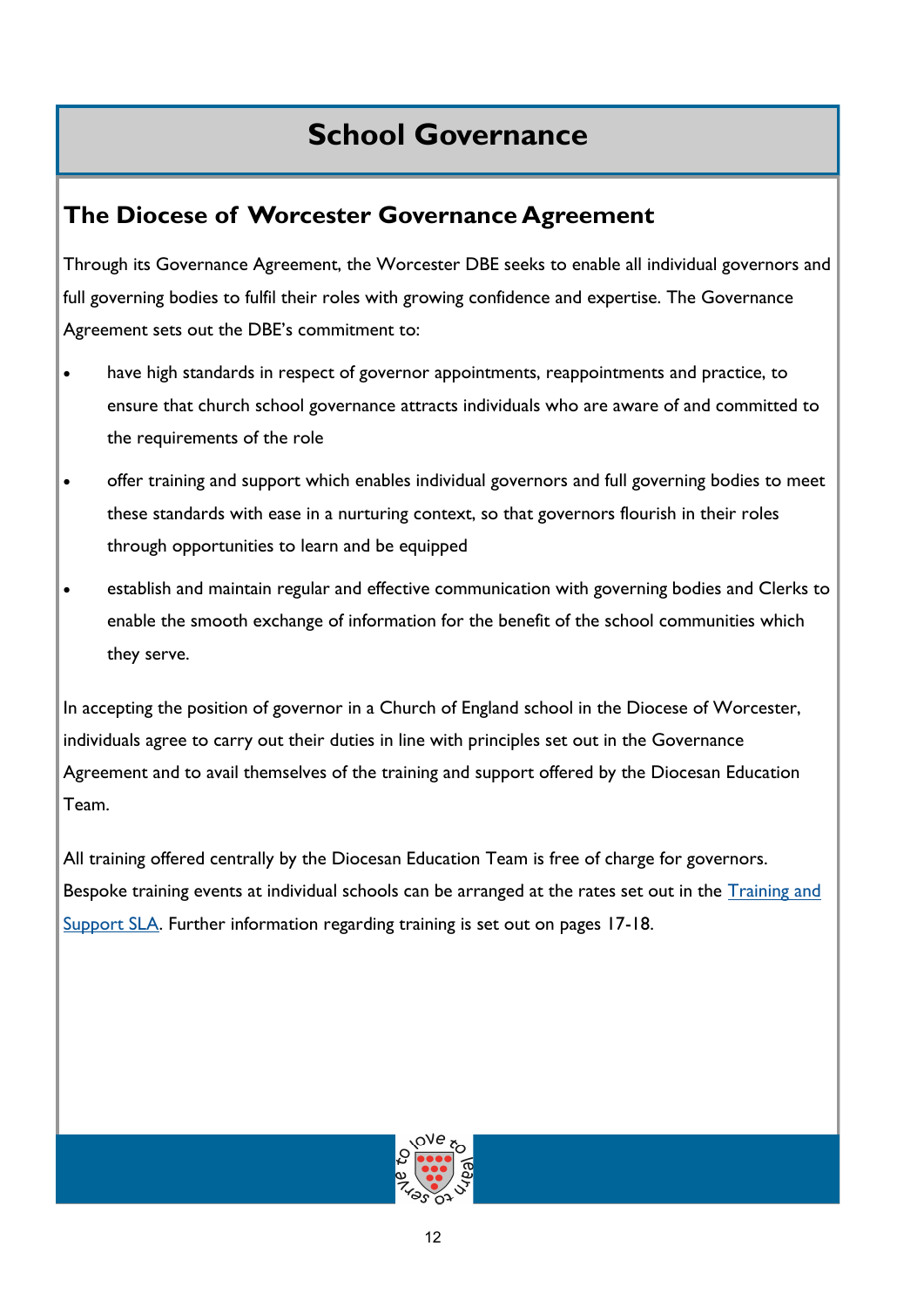## **Governor Practice**

All governors must provide confident, strategic leadership, in accordance with the three core functions as outlined in the [DfE's Governance Handbook](https://www.cofe-worcester.org.uk/schools/school-governance/) (October 2020): ensuring clarity of vision, ethos and strategic direction; holding executive leaders to account for the educational performance of the organisation and its pupils, and the performance management of staff; and overseeing the financial performance of the organisation, ensuring its money is well spent. It is the responsibility of *all* governors to ensure that they are aware of the expectation of the DfE, by familiarising themselves with the most up-to-date [Governance Handbook](https://www.cofe-worcester.org.uk/schools/school-governance/) and [Competency Framework for Governance.](https://www.cofe-worcester.org.uk/schools/school-governance/) 

*All* governors of Church of England schools and academies in the Diocese of Worcester are expected to keep their knowledge, skills, and understanding up-to-date, through engagement with the Diocesan Education Team and attendance at diocesan training events.

All governors should be in possession of up-to-date DBS clearance, as set out in the Declaration of Eligibility within the DBE foundation governor application forms (pp. iii-xiv).

*All* governors of Church of England schools and academies in the Diocese of Worcester are expected to carry out at least one formal and recorded monitoring visit in school each term.

*All* governors of Church of England schools and academies in the Diocese of Worcester are expected to behave in a way which is in line with the school's Christian vision and values, with the National [Governors Association's Governors' Code of Conduct](https://www.nga.org.uk/codeofconduct2017), the [Church of England's Vision for Education](https://cofeworcester.contentfiles.net/media/assets/file/VISION.pdf) and the Worcester [DBE's Vision Statement.](https://cofeworcester.contentfiles.net/media/assets/file/DBE_Vision_Statement_-_November_2017.pdf)

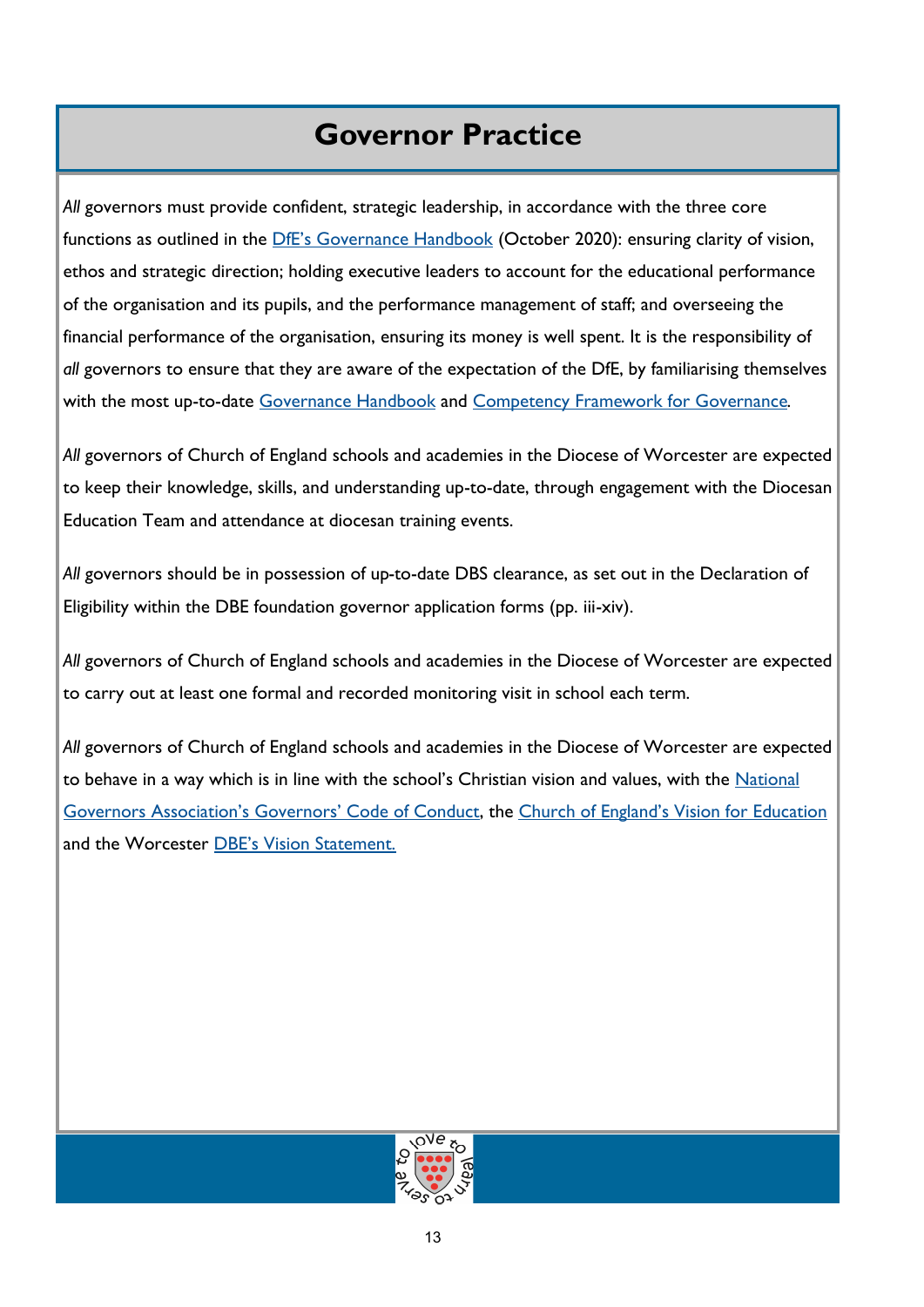## **Foundation Governors**

### **DBE Foundation Governor Appointments**

Individuals nominated to undertake the role of a DBE foundation governor are required to complete an [application form](https://www.cofe-worcester.org.uk/schools/school-governance/) (Appendix 5) and a [skills audit.](https://www.cofe-worcester.org.uk/schools/school-governance/) The skills audit will enable the applicant to assess their skills against the requirements for governors as set out in the [DfE's Governance Handbook](https://www.cofe-worcester.org.uk/schools/school-governance/) (October 2020), and to clarify the specific contribution which they are able to make as a foundation governor to the school's governing body. PCCs must nominate a DBE Foundation Governor before the governing body submit their nomination. The application form and skills audit, along with the extract of governing body minutes relating to their nomination, must then be returned to the Diocesan Education Team, whereupon it will be presented to the DBE for approval.

Individuals currently employed at a school, or those who have immediate family members (e.g. spouse, parent, child) on the school's Board cannot be appointed as a DBE foundation governor for that school, but are welcome to offer themselves as a foundation governor at another church school. Following receipt of these completed documents, the application will be analysed by the EOE and the Diocesan Director of Education (DDE). A recommendation will be made to the DBE and, subject to approval by the DBE, the applicant will be appointed for a term of four years as a foundation governor.

New DBE foundation governors will receive a letter of confirmation from the Chair of the DBE, which sets out the term of office and the expectations of the DBE. One such expectation is that new governors will attend the **Governance in a Church School** training course once appointed, and that they will keep up-to-date with statutory requirements and the requirements of SIAMS through regular attendance at other diocesan training courses. The [Training and Support Service Level](https://www.cofe-worcester.org.uk/content/pages/documents/1593783451.pdf)  [Agreement](https://www.cofe-worcester.org.uk/content/pages/documents/1593783451.pdf) details all diocesan training. Training offered through the SLA changes on an annual basis. Copies of the current SLA are available from the Diocesan Education Team on request ([education@cofe-worcester.org.uk\)](mailto:education@cofe-worcester.org.uk). Enclosed with the letter of confirmation will be training events [booking](https://www.cofe-worcester.org.uk/schools/training-and-support/) forms which needs to be completed and returned to the EOE. The letter of confirmation will be copied to the Clerk to Governors, for the attention of the Chair of Governors.

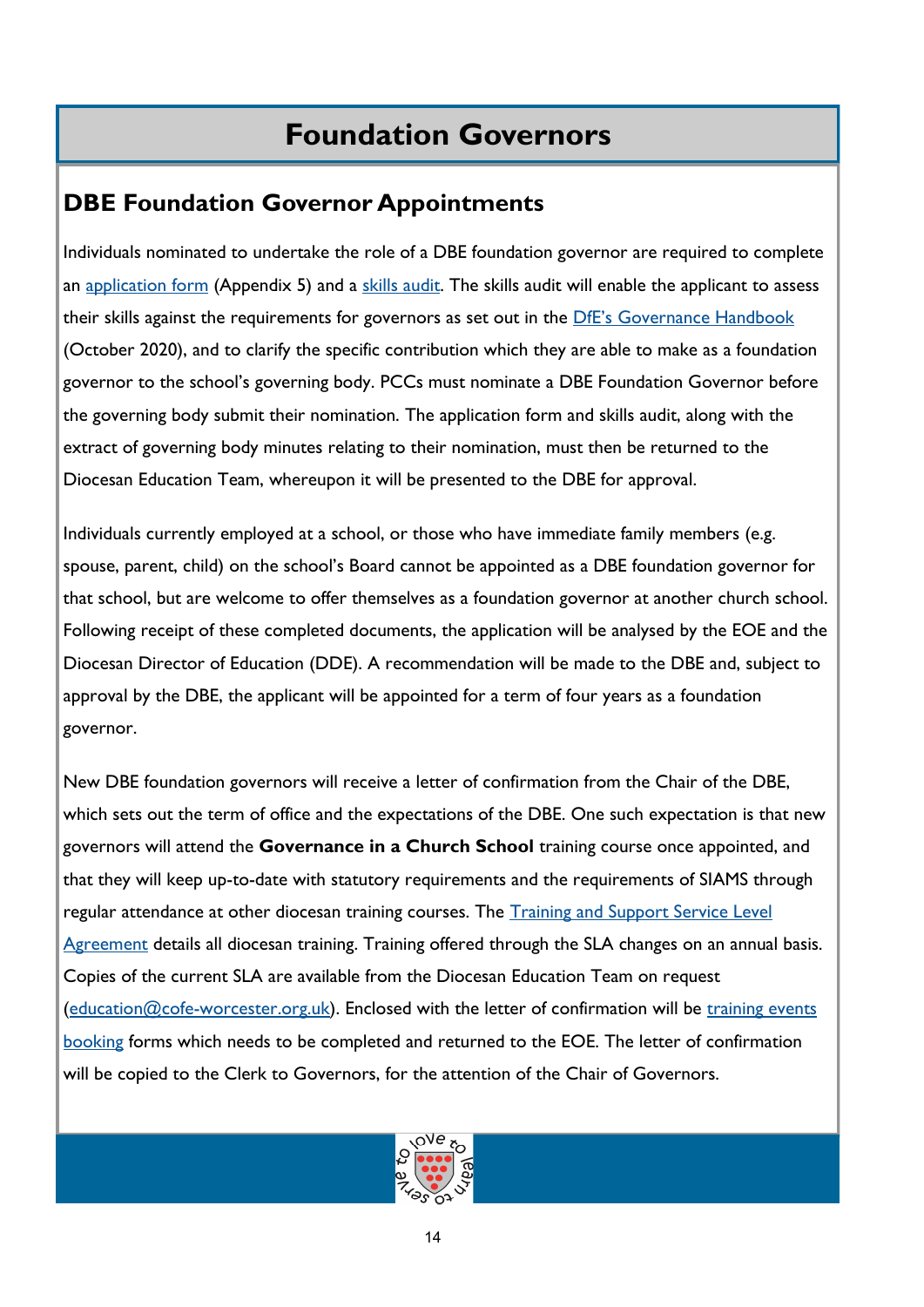## **Foundation Governors**

### **DBE Foundation Governor Reappointments**

DBE foundation governors wishing to be reappointed to serve a second term must follow the aforementioned process. However, in this instance, foundation governors must complete and return the [reappointment application form](https://www.cofe-worcester.org.uk/schools/school-governance/) (Appendix 6) and the [reappointment skills audit.](https://www.cofe-worcester.org.uk/schools/school-governance/) In addition, prior to reappointment, the foundation governor will be required to submit their training record and attendance record to the EOE. In line with the new DBE foundation governor appointments, individuals currently employed at a school, or immediately related (e.g. spouse, parent, child) to another member of the Board can no longer be re-appointed as a DBE foundation governor at that school.

A statement of support will be required from the Chair of Governors as part of the reappointment application form (p. xii). If the reappointment relates to the Chair of Governors, the statement of support will be requested from the ex-officio foundation governor. If the reappointment relates to the Chair of Governors who is also the ex-officio foundation governor, the statement of support will be requested from the Headteacher. The statement of support must include details of further training which the Chair / Ex-officio foundation governor / Headteacher believe would be of benefit to the applicant.

As previously stated (p. 7), if reappointment documentation is not received by the DBE *before* a foundation governor's term of office expires, on expiry the governor must be temporarily removed from the Governing Body, until the DBE has approved the reappointment.

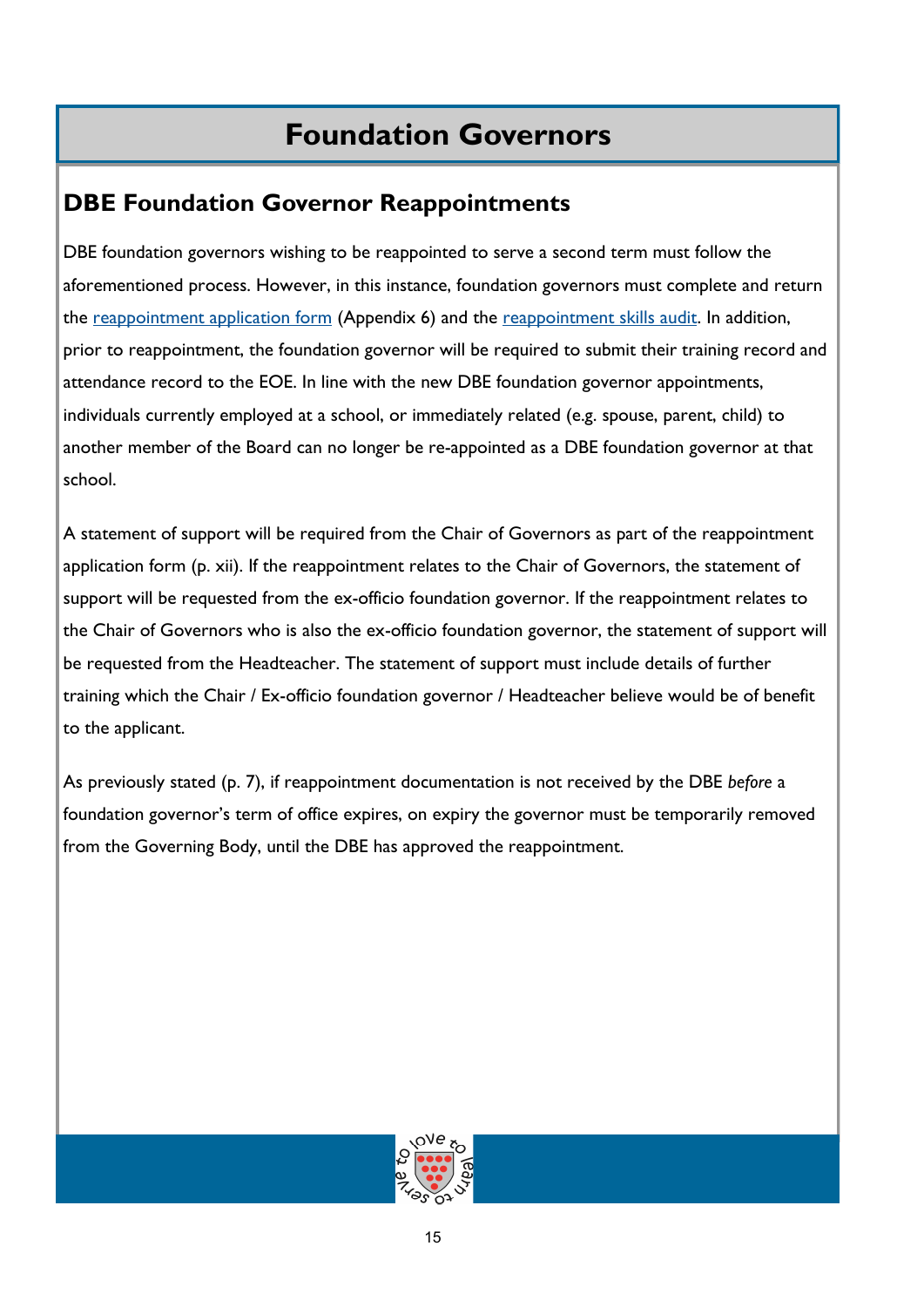## **Foundation Governors**

### **PCC Foundation Governors**

Foundation governor appointments made by individual PCCs will follow locally agreed protocols. However, the DBE recommends that PCCs follow the guidance set out on pages 14-15 for DBEappointed foundation governors. We strongly advise PCCs to adopt our guidance with regards to not appointing staff members and immediate family members to the governing body to avoid conflicts of interest. PCCs must notify the Clerk to Governors when they appoint new PCC foundation governors; the Clerk is then required to notify the Diocesan Education Team in order for centrallyheld records to be updated.

The DBE foundation governor advert for PCCs (Appendix 7) can be used to support the search for new foundation governors.

### **Ex-officio Foundation Governors**

As outlined in each school's Instrument of Government, the position of Ex-officio Foundation Governor is the gift of the Principal Officiating Minister for the parish, or benefice, in which the school is located. In the event that the Ex-officio Foundation Governor is unable, or unwilling, to take up their position, the Archdeacon (of Dudley or Worcester) will appoint a substitute. The Archdeacons are entitled to request the removal of any Ex-officio foundation governor and to appoint a substitute. Further guidance will be given to any school who advises the Diocesan Education Team of any upcoming vacancies.

If your Clerk does not have up-to-date forms, information, advice or guidance in relation to church schools or foundation governors, please contact the EOE.

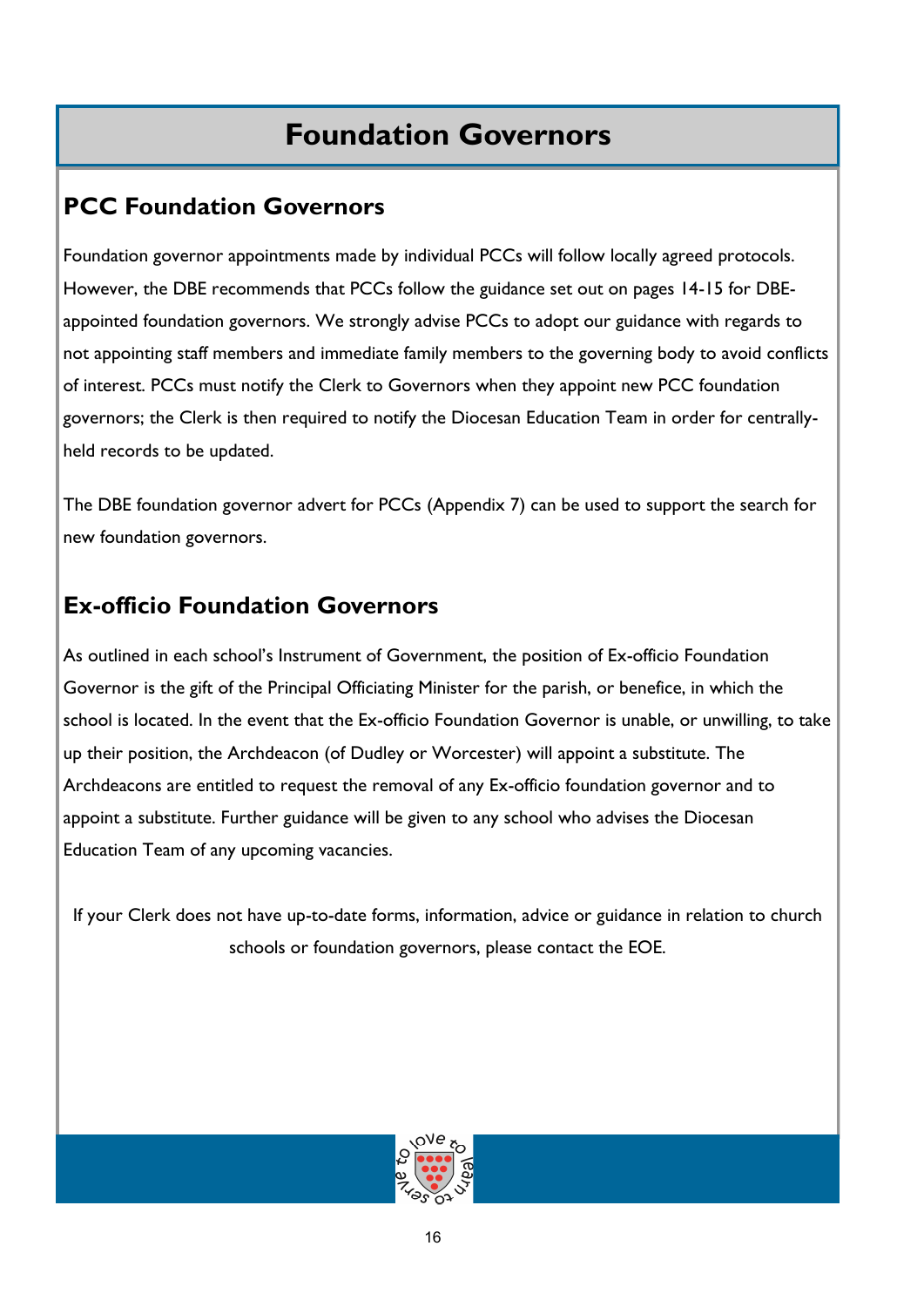## **Diocesan Training and Support for Church School Governors**

In order to equip governors in the fulfilment of their responsibilities, the Diocesan Education Team offers the following support.

### **Training**

Attendance at diocesan training courses is offered free of charge to *all* governors of Church of England schools in the Diocese of Worcester. All courses are held at the Old Palace unless otherwise stated. The [Training and Support Service Level Agreement](https://www.cofe-worcester.org.uk/content/pages/documents/1593783451.pdf) (TSSLA) details all diocesan training. Training offered through the SLA changes on an annual basis. An electronic copy of our TSSLA is sent to Clerks to Governors annually in March for distribution to the Governing Body. One hard copy is sent to each school for reference. Please contact your school's Clerk if you have not received a copy of the most recent TSSLA. Further copies of the current TSSLA are available from the Diocesan Education Team on request ([education@cofe-worcester.org.uk\).](mailto:education@cofe-worcester.org.uk)

### **Surgeries**

Surgeries at the Old Palace are offered to *all* governors on the first Thursday of every month between midday and 4pm. These are a 'drop-in' service and members of the Diocesan Education Team will be on hand to answer queries, to help with school and governance self-evaluation, and to offer a listening ear. Appointments are not necessary; however, if you wish to speak with a specific member of the team on the day, it is recommended that you call in advance to check they will be onsite. Please call 01905 732 821 to check staff availability during Surgeries.

### **Admissions**

The DBE is able to advise governing bodies in cases of admissions appeals. The DBE is a statutory consultee to any changes in the admissions policy of any school or academy. Please contact the EOE for further details.

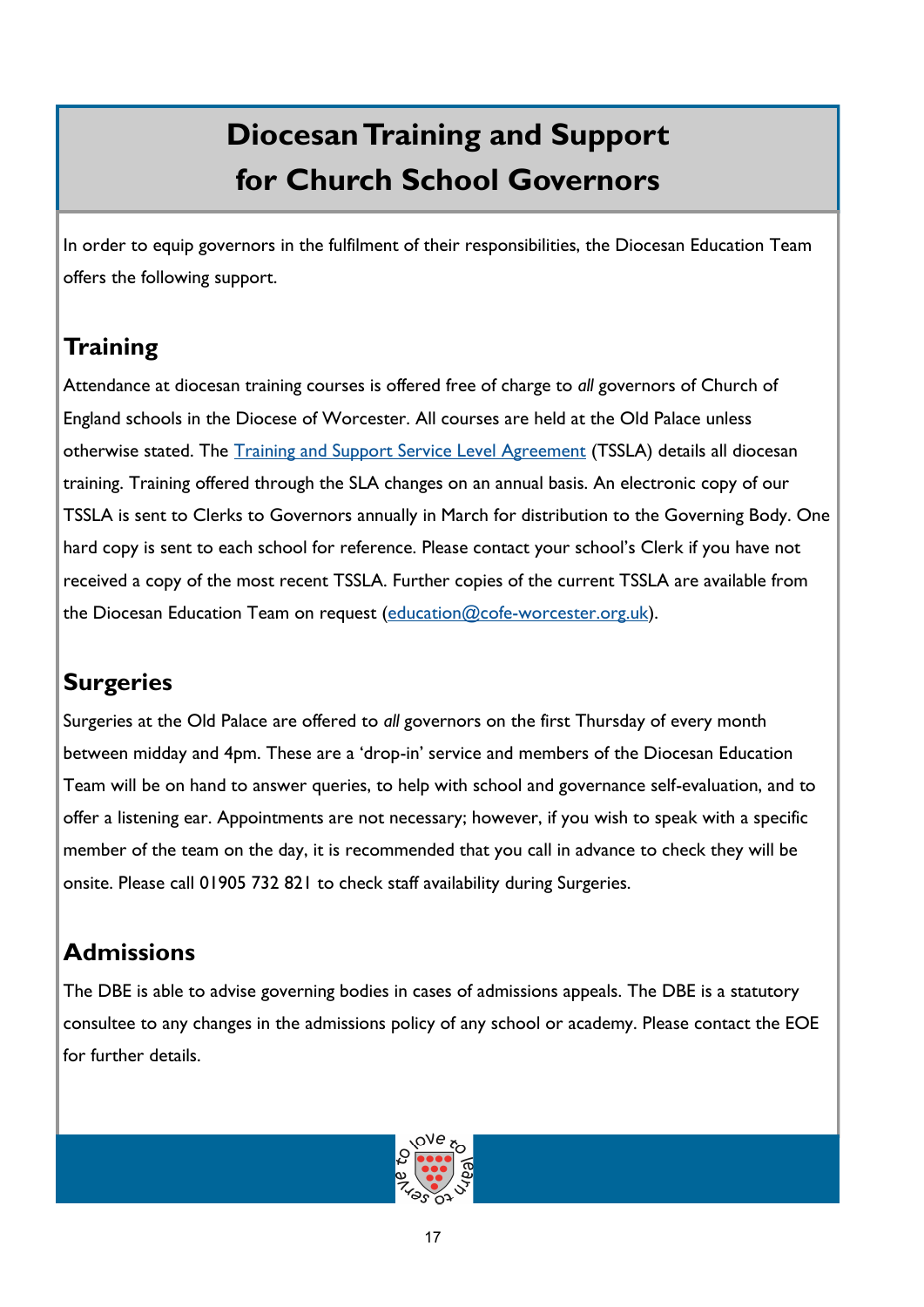## **Diocesan Training and Support for Church School Governors (cont.)**

### **Bespoke Training Sessions**

In addition to the free centrally-run training for all governors, bespoke in-school training sessions can be arranged for governors of schools which have purchased the Diocesan Training and Support SLA, making use of the school's allocated 15 hours of support.

For governors of schools which have not purchased the Diocesan Training and Support SLA, bespoke in-school sessions can be arranged at a cost of £450 for a full day, £300 for a half day, £200 for a 2.5 hour session, or £150 for a 1.5 hour session.

### **Governors' Cluster meetings**

Our termly Governors' Cluster meetings provide a range of updates on both diocesan and national level. It is an expectation of the DBE that every Governing Body is represented at the termly governors' cluster meetings. Clerks to Governors are welcome and encouraged to attend these meetings along with governor colleagues.

Meeting dates will be circulated each term to Clerks to Governors for dissemination to Governing Bodies. Please contact your Clerk if you have not received these dates.

### **Headteacher Recruitment**

The Diocesan Education Team offer support to Governing Bodies to successfully recruit new church school headteachers and to ensure their smooth transition into church school headship. For further details about the support available with Headteacher Recruitment, please visit our [website.](https://www.cofe-worcester.org.uk/schools/school-governance/)

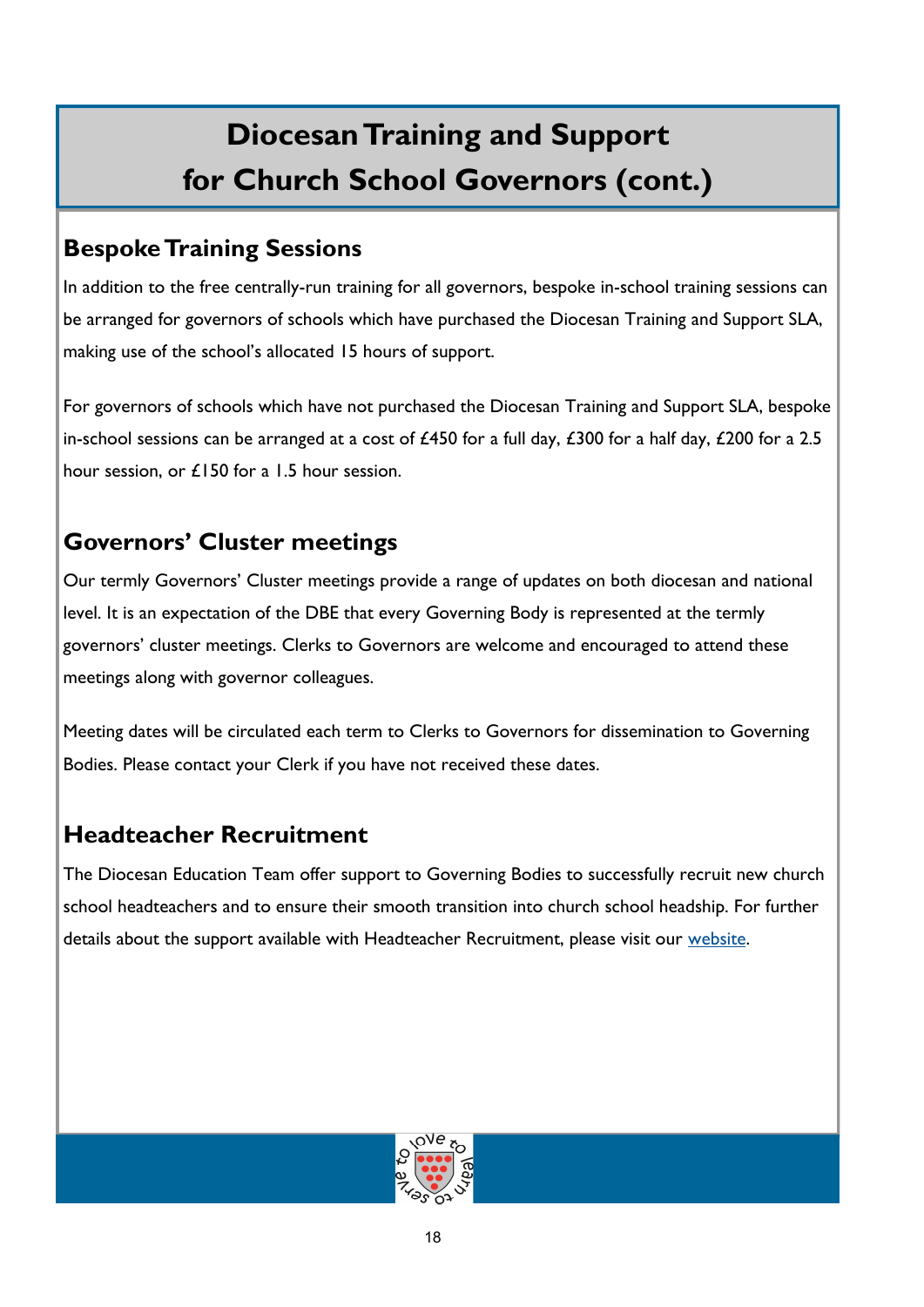## **Communication between the Diocesan Education Team and the Governing Body of a Church School**

Good communication is the key to a good relationship. The DBE commits to maintain regular and meaningful communication with the governors of church schools in the Diocese of Worcester through the Diocesan Education Team. In return, the DBE asks that governing bodies keep in touch with the Diocesan Education Team, and reply to requests for information. All information requested will enable the Diocesan Education Team to fulfil its vision and purpose *to love, to learn, and to serve* governors of Church of England schools.

In the Summer Term of each academic year, the EOE will request a skills audit for completion by the full governing body and by MAT boards, by October half-term. By requesting this information, the Diocesan Education Team intends to provide the governing body and MAT boards with an annual opportunity to review its capacity, skills-base, and effectiveness. The skills audit will also inform the Diocesan Education Team's planning of the following year's training programme.

At the same time, the EOE will circulate questions which we suggest are discussed at the first full governing body meeting of the Autumn term. These questions will focus governors' thoughts on the impact of the school's Christian vision and values; the impact of the governing body on the life of the school; and next steps for the school as a church school. A reminder will be sent at the beginning of the Autumn term.

The Diocesan Education Team offer a facilitated 1 hour meeting between headteachers, Chairs of Governors and Ex-officio foundation governors, when at least one is new to their role. This is in order to explore the context of the school and the interconnectedness of these roles. To organise a meeting such as this, please contact the EOE.

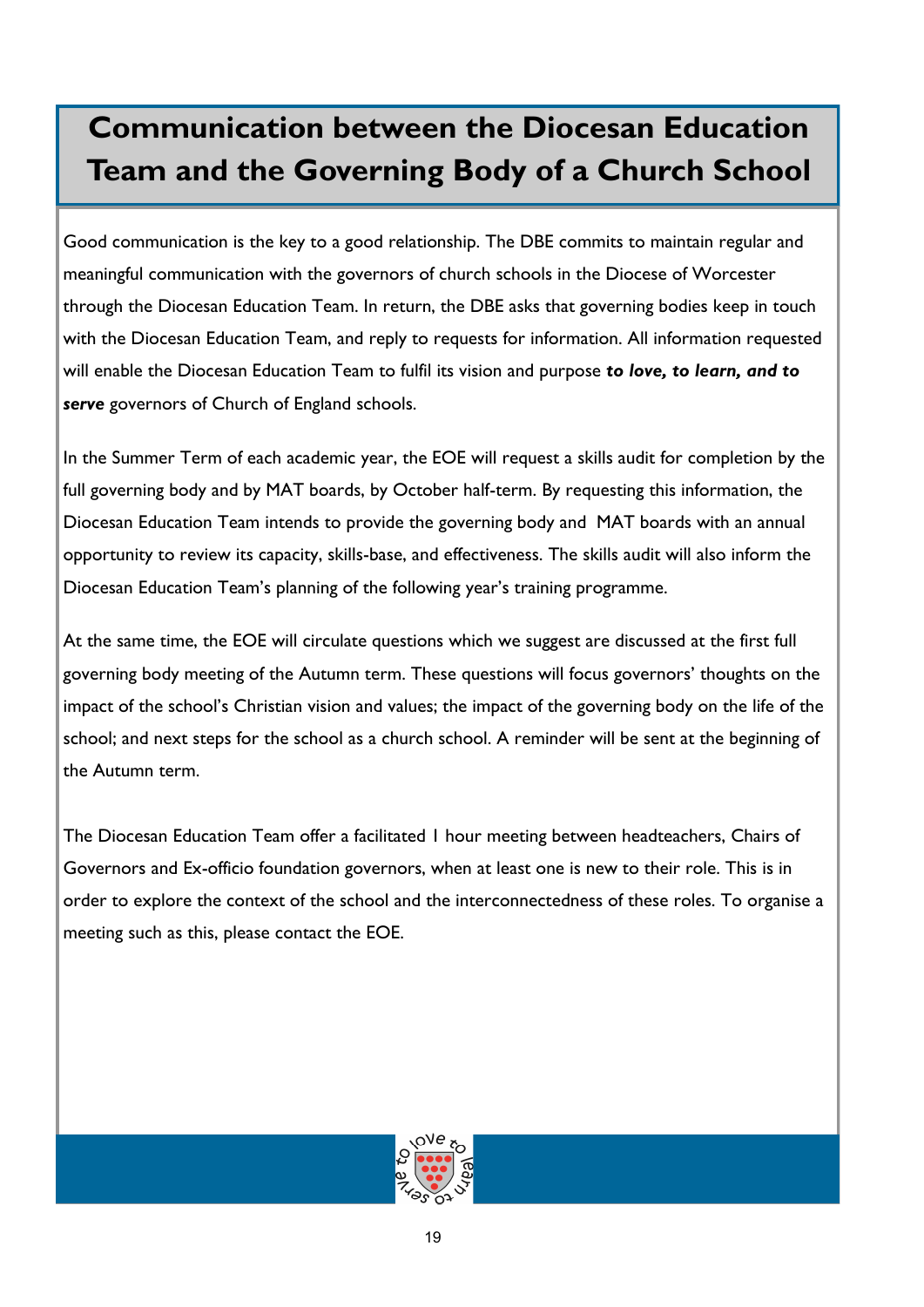## **Communication between the Diocesan Education Team and Clerks to Governors of a Church School**

As stated on the previous page (p. 19), the DBE commits to maintain regular and meaningful communication with the Clerks to Governors of church schools in the Diocese of Worcester, through the Diocesan Education Team. In return, the DBE asks that Clerks to Governors keep in touch with the Diocesan Education Team, and reply to requests for information. *All* Clerks to Governors of Church of England schools and academies in the Diocese of Worcester are expected to adhere to the requests set out below.

- Clerks are expected to notify governors of their term of office and the date on which their term of office comes to an end (p. 6).
- Clerks are expected to forward the DBE letters confirming the appointments and reappointments of DBE foundation governors to their Chair of Governors, for information.
- Clerks are expected to inform the EOE of any governor resignations.
- Clerks are expected to send all Full Governing Body minutes to the EOE as soon as they are ratified.
- Clerks of *all* schools and academies are expected to submit a [Governor Annual Return Form](https://www.cofe-worcester.org.uk/schools/school-governance/) (Appendix 8) annually, detailing the composition of the Governing Body. Clerks are expected to notify the Diocesan Education Team about all changes to the Governing Body.
- Clerks are expected to submit a list of governance attendance at diocesan and other training events to the EOE annually.
- Clerks are expected to keep their knowledge, skills and understanding up-to-date, through engagement with the Diocesan Education Team and attendance at diocesan training events. Clerks would benefit from attending **Governance in a Church School** training (detailed in the Training and Support Service Level Agreement) and the termly Governors' cluster meetings. There is no charge for Clerks to attend these two sessions.

Clerks to Trusts are expected to return the [form for Boards of MATs and standalone academies](https://www.cofe-worcester.org.uk/schools/school-governance/) (Appendix 9), annually.

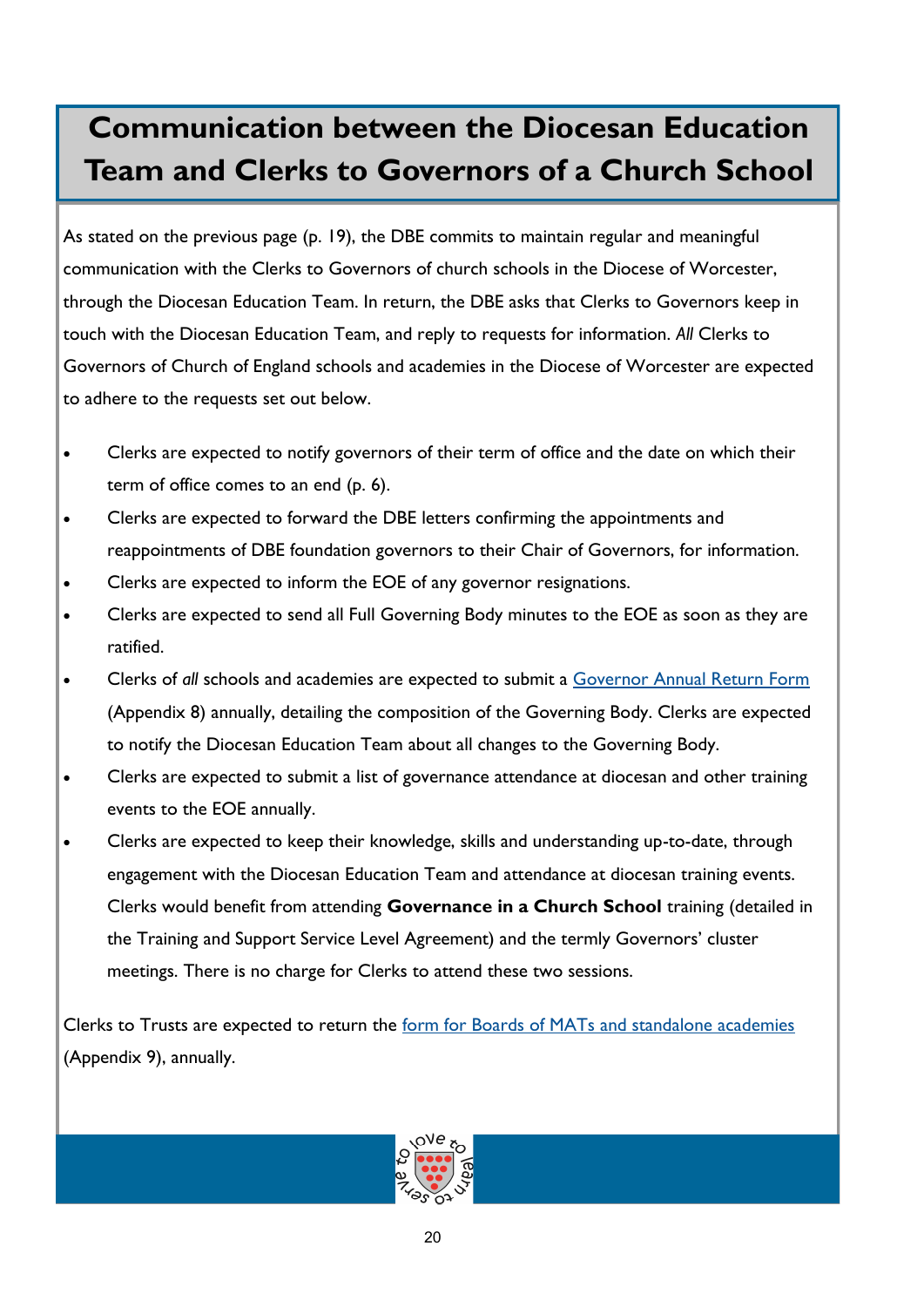## **Diocesan Education Team Contact Details**



Diocesan Director of Education (DDE) treid@cofe-worcester.org.uk



Diocesan Deputy Director of Education Vacancy



**Gilly Maxim**  Executive Officer for Education (EOE) gmaxim@cofe-worcester.org.uk jjenkins@cofe-worcester.org.uk



**Janine Jenkins** Administrator

**To contact us by telephone, please call 01905 732 825.**

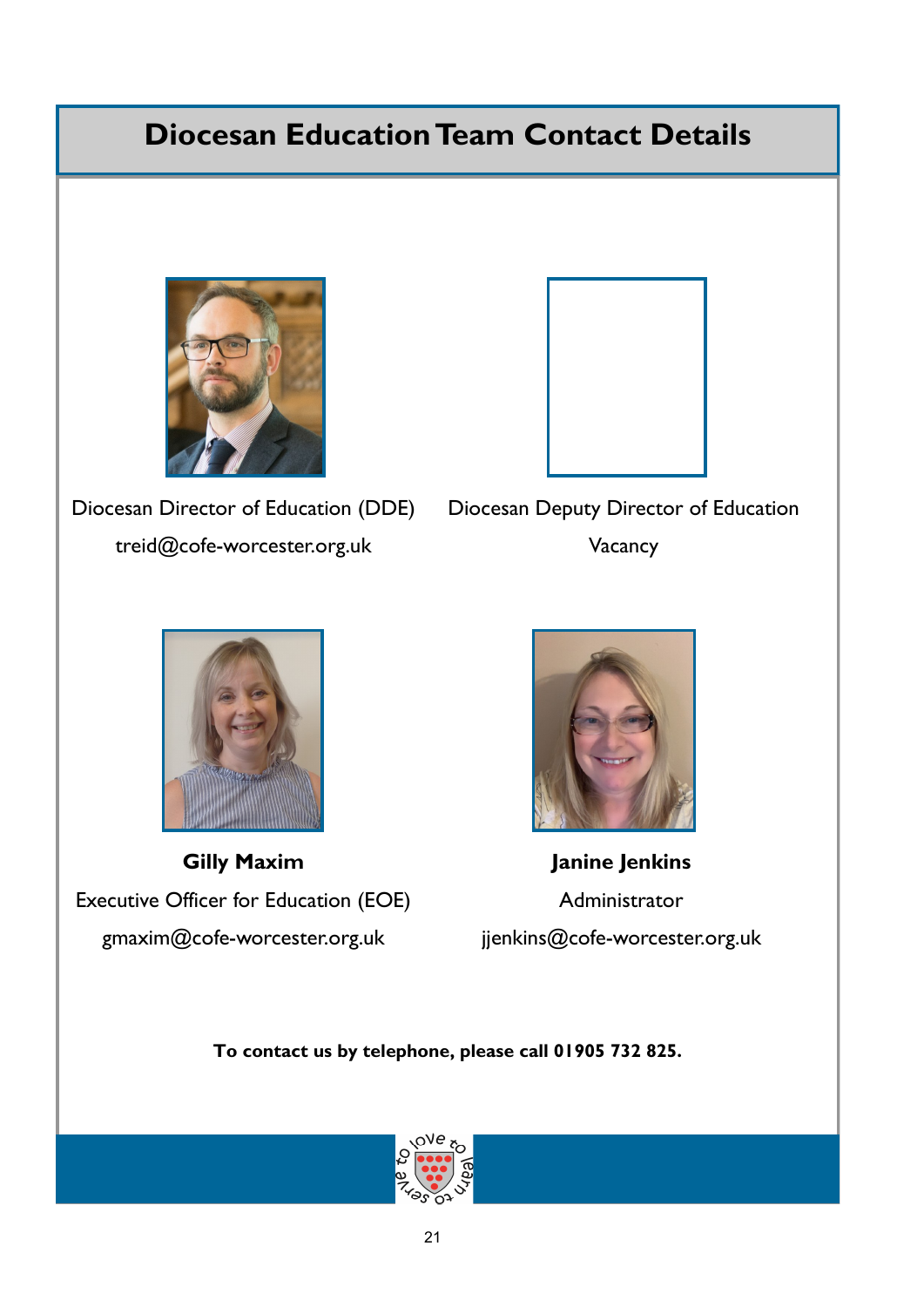

#### **FORM FOR CHANGE OF PUPIL ADMISSION NUMBER (PAN)**



**DIOCESE OF WORCESTER** 

This form must be completed and returned to the Diocesan Director of Education (DDE) (Tim Reid – tried@cofe-worcester.org.uk. Written confirmation of receipt and consent (where appropriate) will be provided by the DDE on behalf of the Diocesan Board of Education (DBE).

**\*Delete as applicable**

| <b>School Details</b>                                                     |  |
|---------------------------------------------------------------------------|--|
| <b>Name of School or Academy</b>                                          |  |
| <b>Voluntary Aided / Voluntary Controlled (if a</b><br>maintained school) |  |
| Name of Trust (if an academy)                                             |  |
| <b>School Address</b>                                                     |  |
| Name and email address of Chair of Gover-<br>nors / Trust Board*          |  |
| Name and email address of Headteacher /<br>CEO*                           |  |
| <b>School contact number</b>                                              |  |

| Details of proposed change in PAN                                                         |  |
|-------------------------------------------------------------------------------------------|--|
| <b>Current PAN</b>                                                                        |  |
| <b>Proposed PAN</b>                                                                       |  |
| Date from which change of PAN is proposed<br>to take effect.                              |  |
| Please fully state the reason(s) for your<br>request to change the PAN.                   |  |
| Please fully state what financial implications<br>this will have on the school / academy. |  |
| Please fully describe what impact this will<br>have on neighbouring schools.              |  |

| Signed (Chair of Governors / Trust Board*) |  |
|--------------------------------------------|--|
| <b>Date</b>                                |  |

| Signed (Headteacher / CEO*) |  |
|-----------------------------|--|
| <b>Date</b>                 |  |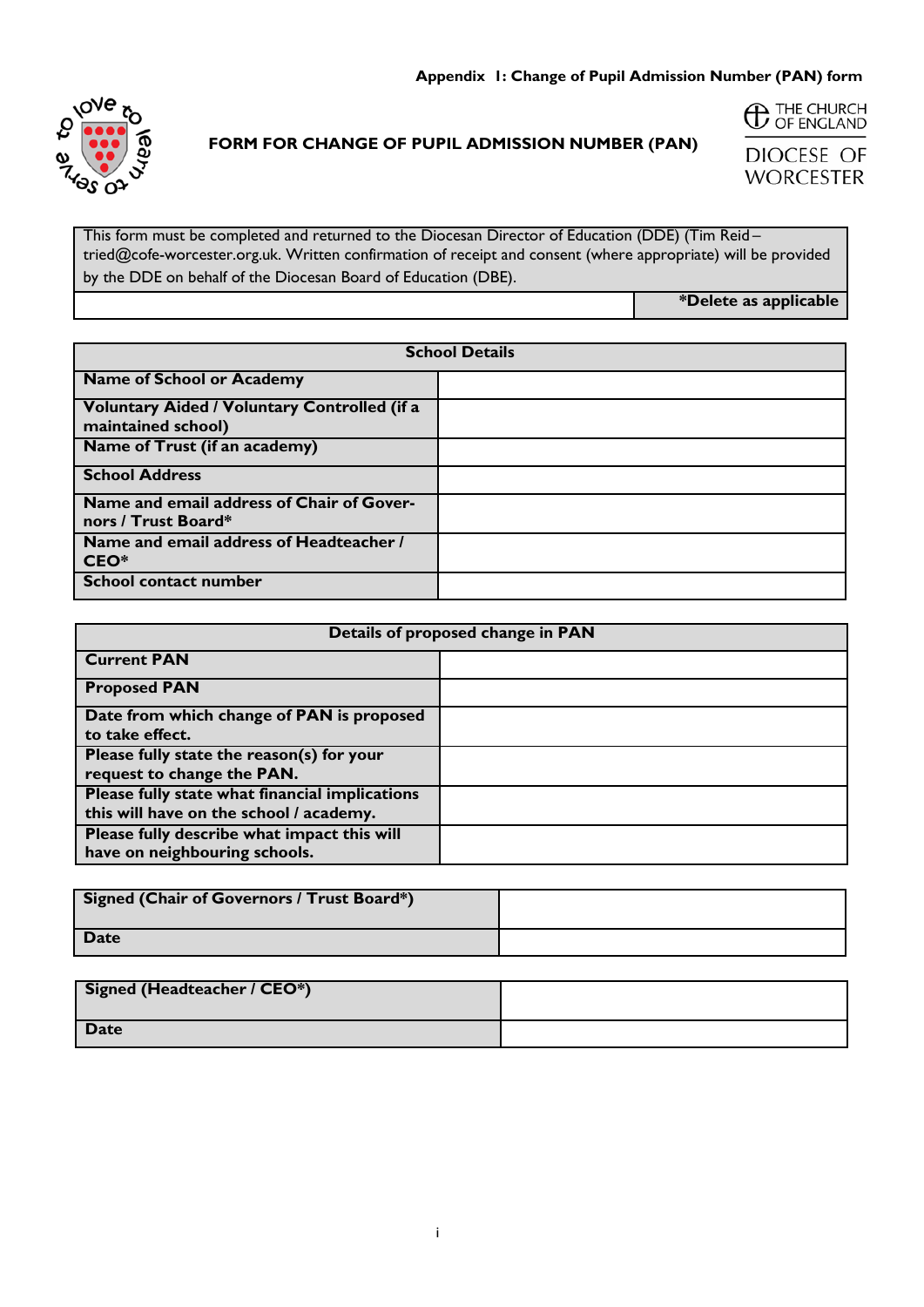#### **Appendix 2: Protocol for gaining appropriate consent for works to be carried out on Church of England school / academy buildings in the Diocese of Worcester**





#### **Protocol for gaining appropriate consent for works to be carried out on Church of England school / academy buildings in the Diocese of Worcester**

#### **Introduction**

- 1. Governing bodies of Church of England schools (both Voluntary Aided and Voluntary Controlled) are responsible, as custodians, for the state of repair of school buildings on behalf of the owner of the buildings.
- 2. The trust board of an academy or multi academy trust holds this responsibility collectively in the case of a Church of England academy.
- 3. The identity of the owner of the school buildings will be listed on the school's trust deed. Governors / trustees should ensure that they know who owns their school buildings.
- 4. Some Church of England school buildings and the land on which they are built are owned by the Diocesan Board of Finance (DBF), some by the Parochial Church Council (PCC), some by the Archdeacon, and some by the vicar and church wardens. In other cases, church school buildings are owned, either partially or fully, by a Trust.
- 5. In some cases, land and building ownership is shared. In these cases, the identity of *all* owners should be known, and a plan which explains the shared ownership should be obtained, so that appropriate consent may be sought when necessary.

#### **Maintenance and Capital Building Work**

- 1. Governing bodies are expected to have an annual maintenance schedule for school buildings. This schedule should be informed by the local authority's condition survey as well as by other reports such as Health and Safety or Fire Risk Assessments, and should be allocated an annual budget. The Worcester Diocesan Board of Education (WDBE), or the Worcester Diocesan Academies Trust (WDAT) will request a copy of the school's maintenance schedule annually.
- 2. Work to a cost of approximately £2,000 is expected to be carried out as part of governors' regular annual maintenance.
- 3. The cost of building work which exceeds this approximate figure will usually be met out of the school's Devolved Formula Capital (DFC).
- 4. For Voluntary Aided maintained schools, the cost of larger scale capital building projects can be currently met by Locally Controlled Voluntary Aided Programme (LCVAP) funds. LCVAP funds are allocated through an annual bidding process and meet 90% of the cost of a project. The remaining 10% of the cost of an LCVAP project is to be met by governors' funds. Governors are required to demonstrate their ability to meet their 10% contribution.
- 5. LCVAP work is subject to a separate protocol but consent of the owner should still be gained prior to work being carried out.
- 6. Capital improvement funds are available to academies via alternative funding streams.

#### **Gaining Diocesan Consent for Building Work**

- *1. Governors of church schools (both Voluntary Aided and Voluntary Controlled) and trustees of Church of England academies or multi academy trusts, should, once the owner of the school buildings has been identified, seek their consent for any building work which involves changes to the footprint of the buildings or the erection of new external structures.*
- *2. This consent is a requirement and no works can be commenced until the governors have this consent in writing.*
- 3. If the owner of the building is the DBF, the consent should be sought from the Diocesan Director of Education (DDE).
- 4. In addition to gaining consent from the owner(s) of the land and / or building(s), governors should also notify the DDE of the planned work using the Building Works form, enclosing a copy of the owner's consent.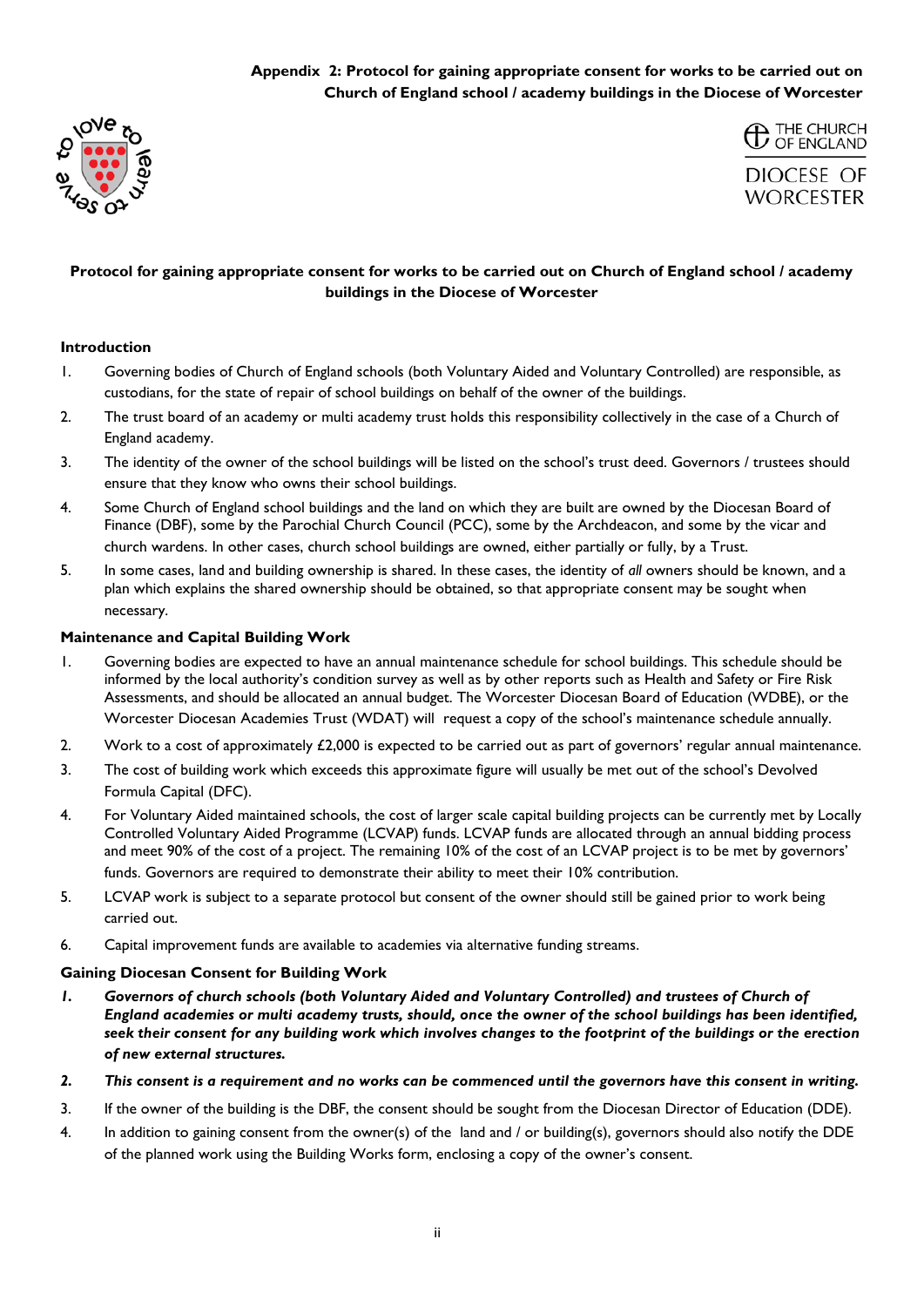

#### **FORM FOR BUILDING WORKS TO BE CARRIED OUT IN A CHURCH OF ENGLAND SCHOOL OR ACADEMY IN THE DIOCESE OF WORCESTER**

| <b>C</b> THE CHURCH |
|---------------------|
|                     |

DIOCESE OF **WORCESTER** 

This form must be completed and returned to the Diocesan Director of Education (DDE) (Tim Reid-[treid@cofe](mailto:mjames@cofe-worcester.org.uk) [-worcester.org.uk\)](mailto:mjames@cofe-worcester.org.uk) before any work to alter or extend the footprint of a Church of England school or academy can commence, or before any new external structures can be erected on the site of a Church of England school or academy. Written confirmation of receipt and consent (where appropriate) will be provided by the DDE on behalf of the Diocesan Board of Education (DBE).

**\*Delete as applicable**

| <b>School Details</b>                        |                                                            |
|----------------------------------------------|------------------------------------------------------------|
| <b>Name of School or Academy</b>             |                                                            |
| Voluntary Aided / Voluntary Controlled (if a |                                                            |
| maintained school)                           |                                                            |
| Name of Trust (if an academy)                |                                                            |
| <b>School Address</b>                        |                                                            |
| Name and email address of Chair of           |                                                            |
| <b>Governors / Trust Board*</b>              |                                                            |
| Name and email address of Headteacher /      |                                                            |
| <b>CEO</b>                                   |                                                            |
| <b>School contact number</b>                 |                                                            |
| Owner of the school buildings                |                                                            |
| Has consent of the owner been gained for the | Yes / $No*$                                                |
| building work in question?                   | If yes, please attach a copy of the written consent.       |
|                                              | If no, please gain consent before submitting this form and |
|                                              | commencing work.                                           |
| <b>Title deed number</b>                     |                                                            |

| <b>Details of proposed Building Works</b>       |                                                           |  |
|-------------------------------------------------|-----------------------------------------------------------|--|
| <b>Name of Project Manager</b>                  |                                                           |  |
| Name(s) of Contractor(s)                        |                                                           |  |
| Have governors had sight of contractors'        | Yes / $No*$                                               |  |
| insurance?                                      | If no, please ensure that necessary insurance is in place |  |
|                                                 | before submitting this form and commencing work.          |  |
| Please provide details of the tender process    |                                                           |  |
| and reasons for the decision to award the       |                                                           |  |
| work to the chosen contractor.                  |                                                           |  |
| Please outline details of the proposed building |                                                           |  |
| work, attaching plans where appropriate.        |                                                           |  |
| Proposed dates of the building work             |                                                           |  |
| Signed (Chair of Governors / Trust Board*)      |                                                           |  |
|                                                 |                                                           |  |
| <b>Date</b>                                     |                                                           |  |
| Signed (Headteacher / CEO*)                     |                                                           |  |
|                                                 |                                                           |  |
| <b>Date</b>                                     |                                                           |  |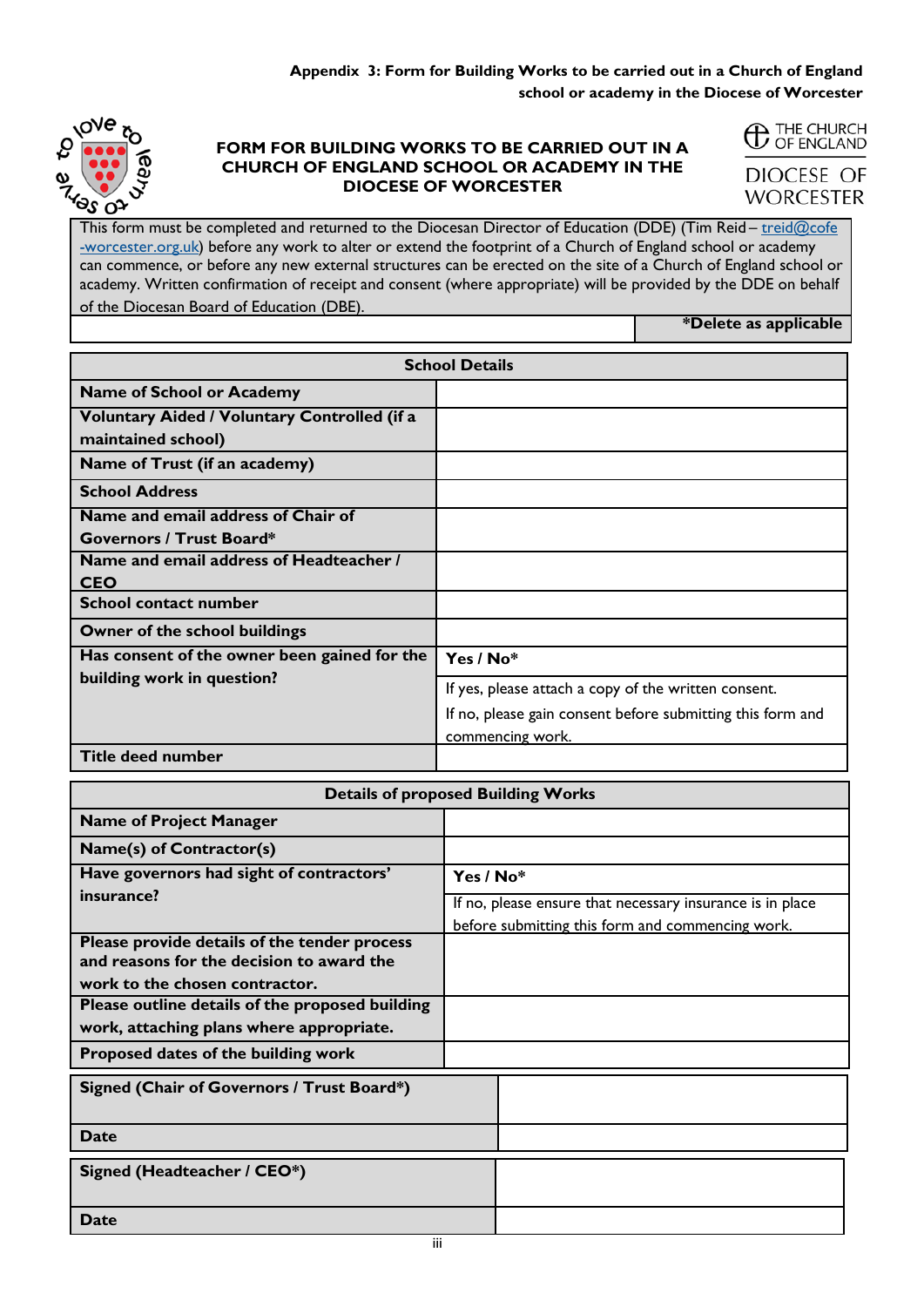

#### **PROPOSED CHANGE OF AGE RANGE FORM**

**C** THE CHURCH

**DIOCESE OF WORCESTER** 

This form must be completed and returned to the Diocesan Director of Education (DDE) (tried@cofeworcester.org.uk) Written confirmation of receipt and consent (where appropriate) will be provided by the DDE on behalf of the Diocesan Board of Education (DBE).

**\*Delete as applicable**

| <b>School Details</b>                                                 |  |
|-----------------------------------------------------------------------|--|
| <b>Name of School or Academy</b>                                      |  |
| Voluntary Aided / Voluntary Controlled (if a<br>maintained school)    |  |
| Name of Trust (if an academy)                                         |  |
| <b>School Address</b>                                                 |  |
| Name and email address of Chair of<br><b>Governors / Trust Board*</b> |  |
| Name and email address of Headteacher /<br>CEO*                       |  |
| <b>School contact number</b>                                          |  |

| Details of proposed change to age range                                                   |  |
|-------------------------------------------------------------------------------------------|--|
| <b>Current age range</b>                                                                  |  |
| Proposed age range                                                                        |  |
| Date from which the change of age range is<br>proposed to take effect.                    |  |
| Please fully state the reason(s) for your<br>request to change the age range.             |  |
| Please fully state what financial implications<br>this will have on the school / academy. |  |
| Please fully describe what impact this will<br>have on neighbouring schools.              |  |

| Signed (Chair of Governors / Trust Board*) |  |
|--------------------------------------------|--|
| <b>Date</b>                                |  |

| Signed (Headteacher / CEO*) |  |
|-----------------------------|--|
| Date                        |  |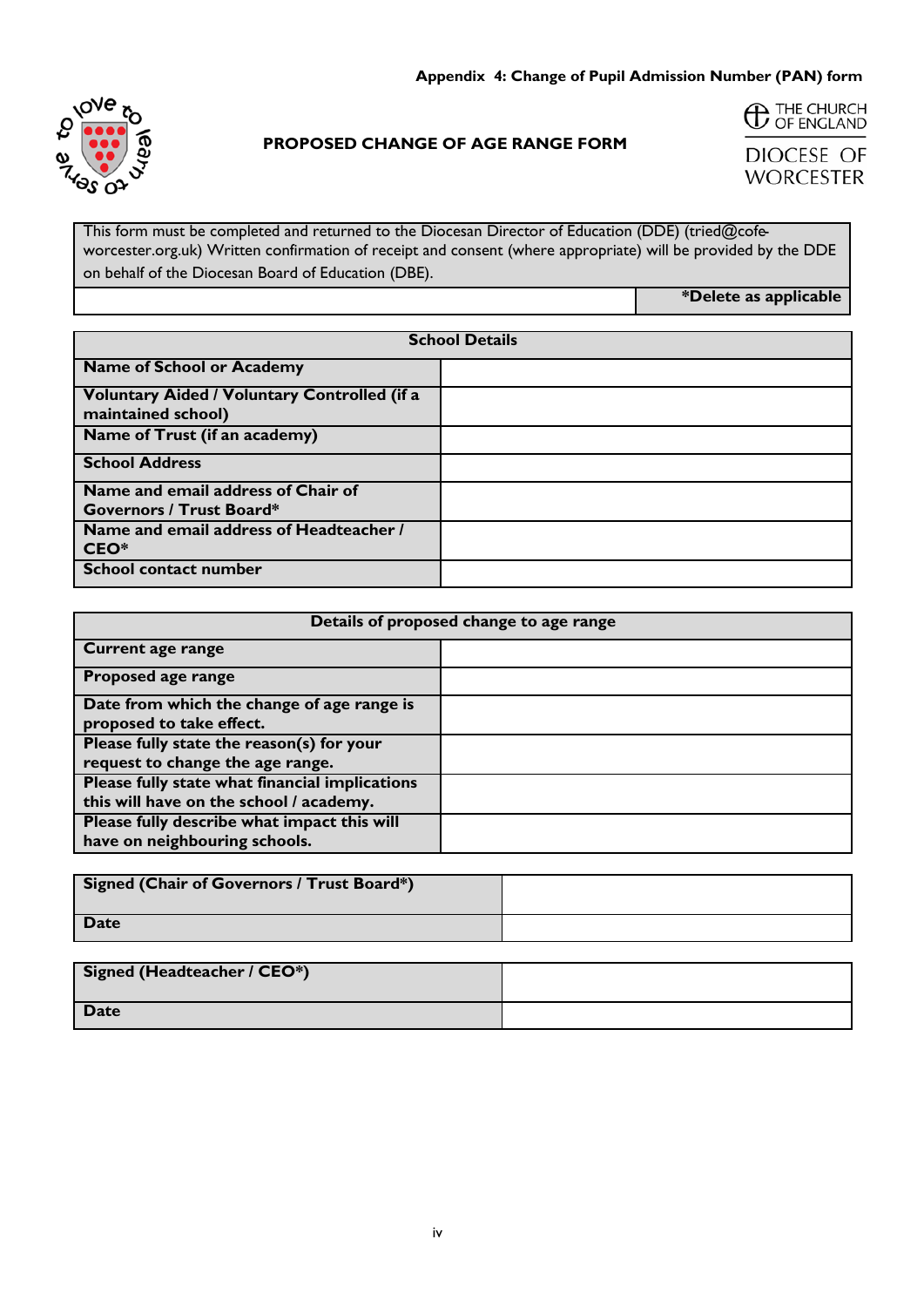

#### $\Delta$  THE CHURCH <sup>THE CHURCH</sup>

DIOCESE OF **WORCESTER** 

#### **APPLICATION TO SERVE AS A DIOCESAN BOARD OF EDUCATION (DBE) FOUNDATION GOVERNOR**

Thank you for your interest in serving as a DBE-appointed Foundation Governor.

If you are being nominated as a Parochial Church Council (PCC) Foundation Governor, you can complete this form in order for approval by your PCC.

If you are being nominated as a Diocesan Board of Education (DBE) Foundation Governor, please complete the form for the PCC to approve and then return it, with the requested copy of I.D. evidence, to either [education@cofe-worcester.org.uk,](mailto:education@cofe-worcester.org.uk) or, Diocesan Education Team, 16 Lowesmoor Wharf, Worcester, WR1 2RS.

You will be notified of the outcome by letter after the next scheduled DBE meeting. If you have any queries in the meantime, please telephone either 01905 732 821 or 01905 732 821.

#### Eligibility to serve as a school governor

The Government stipulates that appropriate checks are made on anybody who will be working in a school or further education institution. This includes governors. The application form lists disqualification criteria and you are asked to confirm that none apply to you.

New Foundation Governors are appointed subject to a satisfactory application being made to the Disclosure and Barring Service for a criminal records certificate. This is undertaken by the school.

#### Proof of identity

Even if you are known to the school, you are also asked to present proof of identity to the Clerk to Governors, or, Administrative Officer of the school as part of the application process. This proof of identity will be a birth certificate, driving licence, or passport.

#### **Name of school**

| Name (Mr / Mrs / Miss / Ms / Rev'd) |  |
|-------------------------------------|--|
| <b>Address</b>                      |  |
|                                     |  |
|                                     |  |
| <b>Post-code</b>                    |  |
| Telephone No.                       |  |
| <b>Email address</b>                |  |

#### **Please describe your Christian commitment and involvement**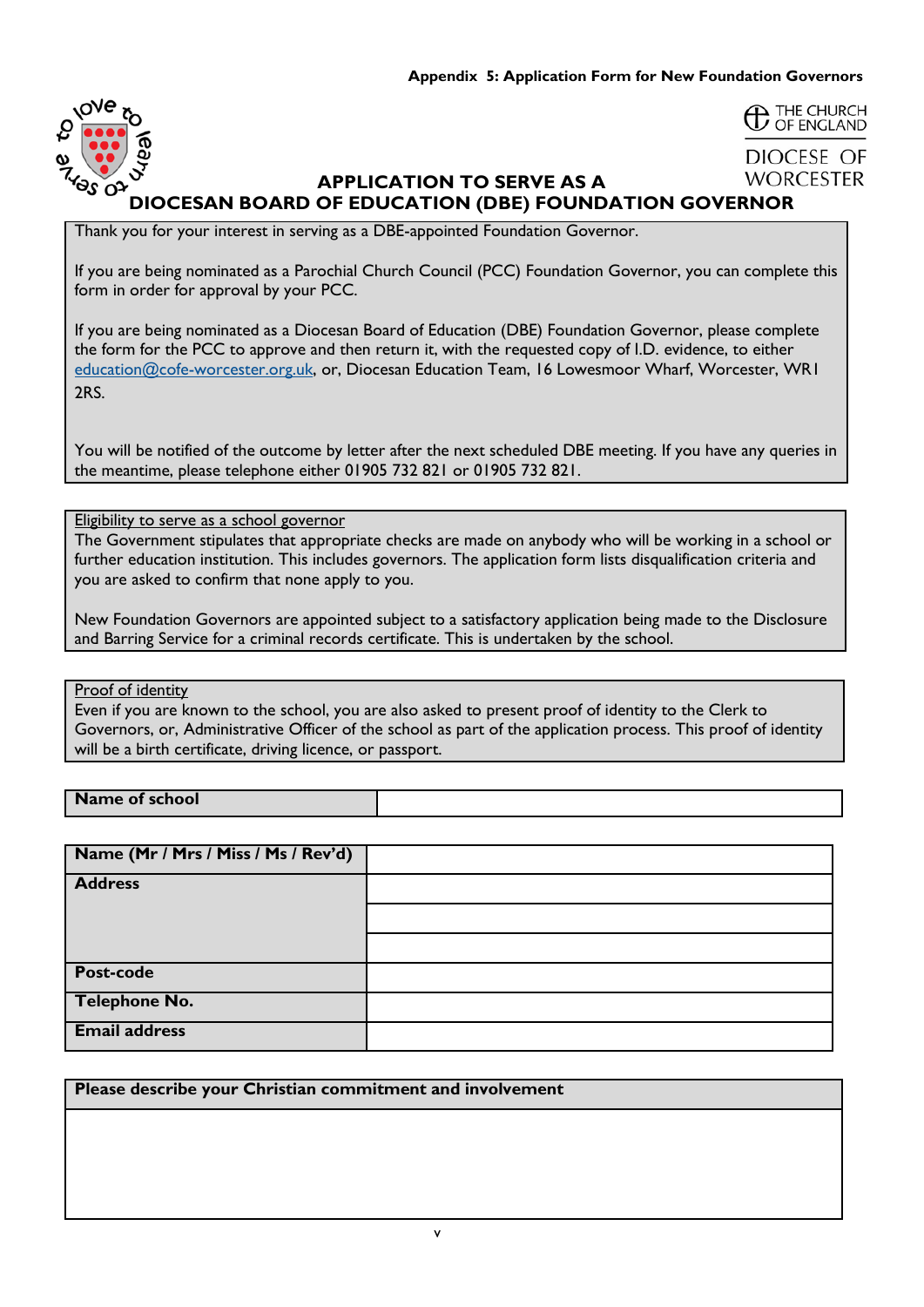



**Please identify any experience / expertise you can bring to the Governing Body of the school (e.g. as a former governor, teacher, administrator, in business, finance, human resources, etc.) Please also complete the Skills Audit questionnaire and return with your completed application.**

#### **Other relevant information**

| <b>Declaration of Interests</b>                                                                 |          |
|-------------------------------------------------------------------------------------------------|----------|
| Are you employed by the school?                                                                 | YES / NO |
| Do you have an immediate family member on<br>the Board?                                         | YES / NO |
| Will you have a child at the school during the<br>current academic year?                        | YES / NO |
| Are you a company Director, Partner or<br>owner of any business, or, a Trustee of a<br>charity? | YES / NO |
| Is your spouse, or anyone living with you,<br>employed by the school?                           | YES / NO |
| Is there any other interest you wish to<br>declare?                                             | YES / NO |
| If YES to any of the above, please provide further details:                                     |          |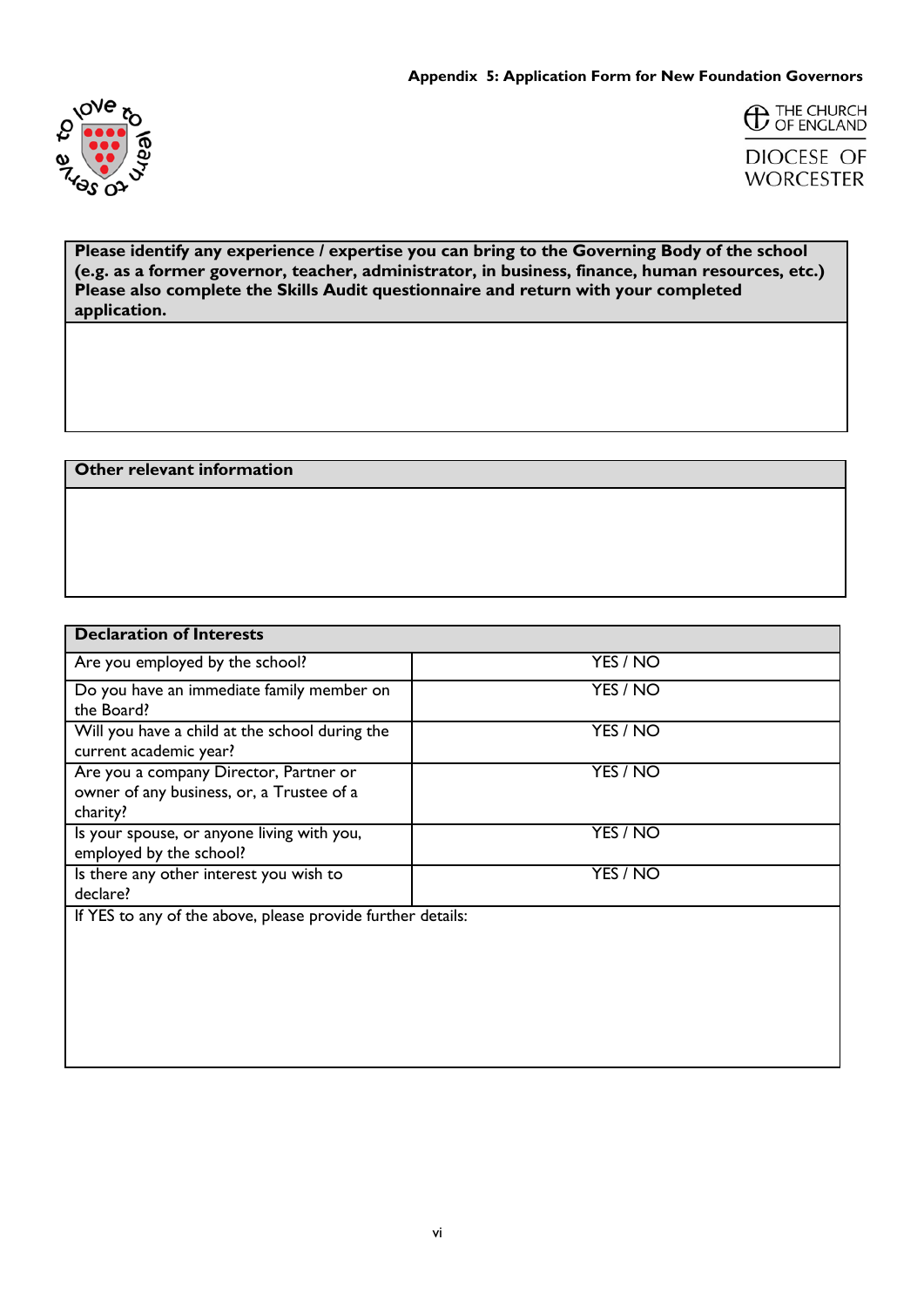



#### **Agreement**

- I confirm that I am willing to serve as a Foundation Governor for a term of office as specified in the school's Instrument of Government (usually 4 years).
- I agree to support and maintain the ethos of the school, by ensuring that the school is distinctively Christian and that Christian values, principles and beliefs of central to its curriculum, relationships and work.
- I confirm that under the statutory guidance, I am eligible for appointment as a Foundation Governor and have signed the **Declaration of Eligibility** (Appendix 1).
- I have read and signed the **Code of Practice for Members of a Church of England Governing Body and the Governance Agreement of the Diocese of Worcester**.
- In the event that I am appointed to the Governing Body, I will notify the DBE and the Clerk to Governors immediately should I resign my position or become disqualified during my term of office.

| <b>Signed</b> |  |
|---------------|--|
| Date          |  |

| <b>I.D.</b> checked by (e.g. Clerk to |  |
|---------------------------------------|--|
| <b>Governors, Chair of Governors)</b> |  |
| <b>Signed</b>                         |  |
| <b>Date</b>                           |  |

| This nomination has been approved by the PCC. |  |
|-----------------------------------------------|--|
| <b>Signed (PCC Chair)</b>                     |  |
| Date                                          |  |

We require a record of approval by the Governing Body of this nomination. The Clerk to Governors should attach the section of minutes from your Full Governing Body meeting agreeing this.

| Name of Clerk to Governors |  |
|----------------------------|--|
| <b>Email address</b>       |  |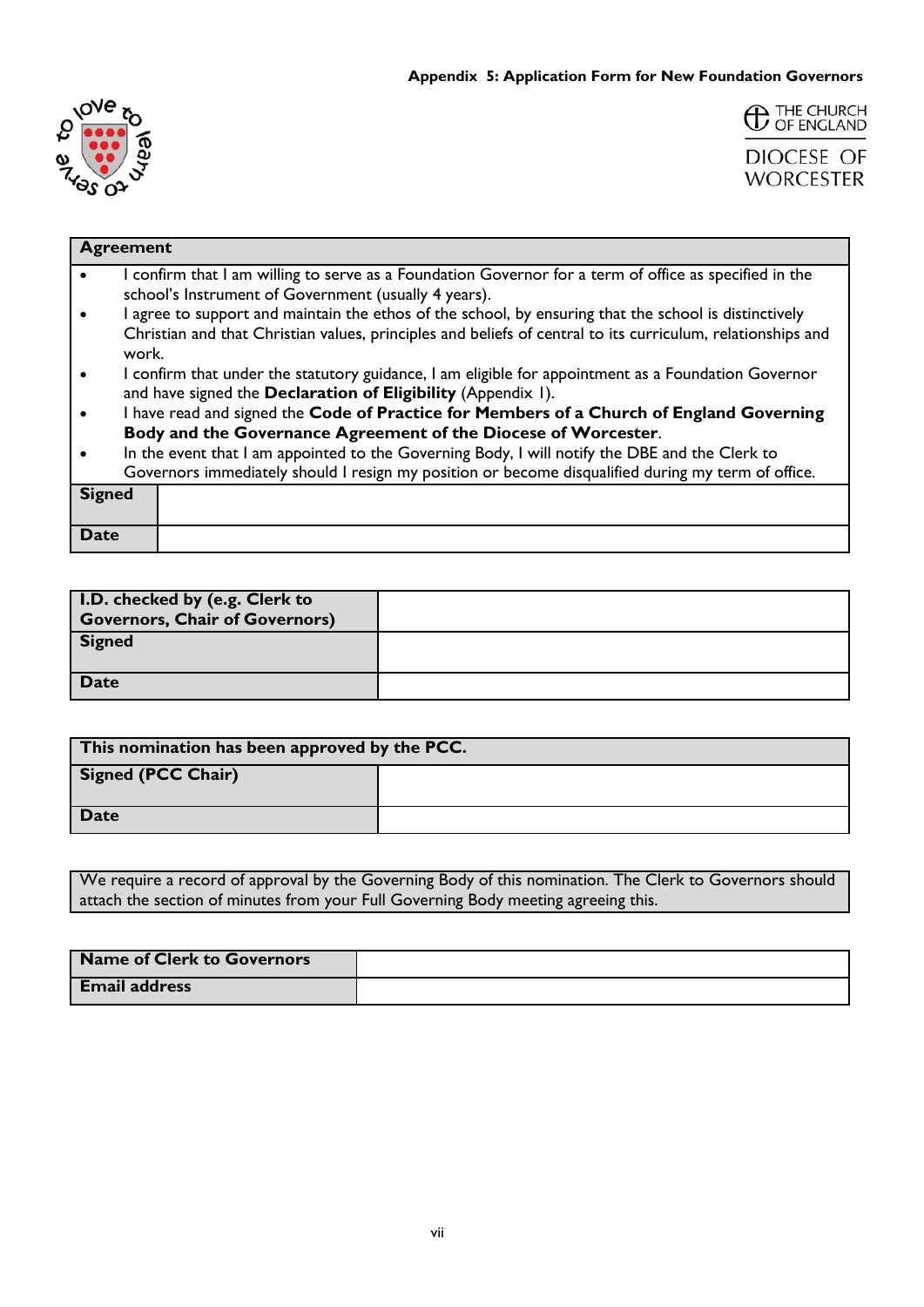



#### **Declaration of Eligibility to serve as a governor**

In order to continue to serve as a governor, you must sign the following declaration:

#### **I declare that I am not disqualified from serving as a school governor and that:**

- **I am** aged 18 or over at the date of this appointment.
- **I do not** already hold a governorship of the same school.
- **I am not** a governor of more than two schools.
- **I am not** liable to be detained under the Mental Health Act 1983.
- **• I accept that** if I fail to attend the governing body meetings for a continuous period of six months beginning with the date of the first meeting I fail to attend, without the consent of the governing body, I will be disqualified.
- **I am not** bankrupt or subject to a disqualification order under the Company Directors Disqualification Act 1986, or, to an order made under section 429(2)(b) of the Insolvency Act 1986.
- **I have not** been removed from the office of a charity trustee, or trustee for a charity, by an order made by the Charity Commissioners or the High Court, on the grounds of any misconduct or mismanagement, or, under Section 7 of the Law Reform (Miscellaneous provisions) (Scotland) Act 1990, from being concerned in the management or control of any body.
- **I am not** disqualified from working with children.
- **I am not** disqualified from being the proprietor of any independent school, or, for being a teacher or other employee in any school by the Secretary of State.
- **I have not,** in the five years prior to or since becoming a governor, received a sentence of imprisonment, suspended or otherwise, for a period of not less than three months, without the option of a fine.
- **I have not,** in the twenty years prior to or since becoming a governors, been convicted as aforesaid of any offence, nor have had passed on me a sentence of imprisonment for a period of not less than two and a half years.
- **I have not,** at any time, had passed on me a sentence of imprisonment for a period of five years or more.
- **I have not** been fined, in the five years prior to or since becoming a governor, for causing a nuisance or disturbance on education premises.
- **I have not** refused an application being made to the Disclosure and Barring Service for a criminal records certificate.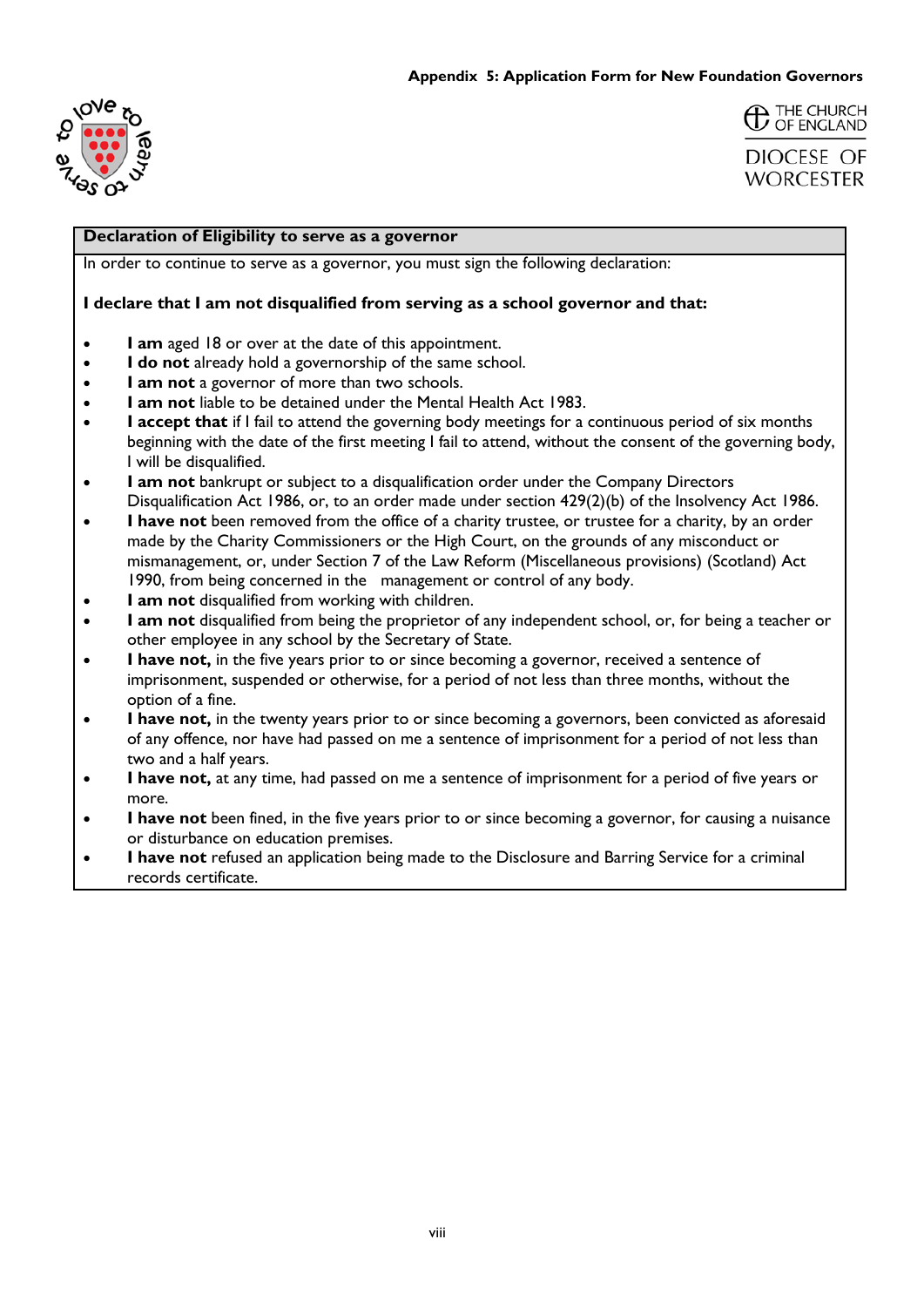#### **Appendix 5: Application Form for New Foundation Governors**





### **Diocese of Worcester Code of Practice for**

**Members of a Church of England Governing Body**

#### **1. Rationale**

The purpose of this code of practice is to enable the Governing Body to:

- Fulfil its primary role as the strategic leaders, to ensure every child gets the best possible education.
- Build a productive and supportive relationship with the Headteacher and staff, in promoting the Christian ethos of the school, whilst holding them to account for school performance.

#### **2. Legal Framework**

- The Governing Body is a corporate body. Governors have no authority to act individually.
- All governors have equal status and although governors are appointed and elected by different groups, the central concern must be the welfare of the school.

#### **3. Roles and Responsibilities**

The Governing Body is responsible for:

- Ensuring clarity of vision, ethos and strategic direction, ensuring that the school has identified what the Christian ethos means for the school in its context and community.
- Overseeing the financial performance of the school and making sure its money is well spent.
- Holding the Headteacher and Senior Leadership Team (SLT) to account for the educational performance of pupils and the performance management of staff.
- Ensuring the school meets statutory requirements and additional functions and responsibilities, depending on its category.

#### **4. Commitment**

Being a governor:

- Involves participating fully in the work of the Governing Body, in order that individuals accept a fair share of the responsibilities and duties, including service on committees and working parties. Individual governors should be prepared to serve on at least one committee.
- Requires regular attendance at meetings of the full Governing Body and committees.
- Requires getting to know the school well, getting involved in school activities and undertaking monitoring visits annually.
- Requires serious consideration of individual and collective training and development needs, and using any designated funds to address them.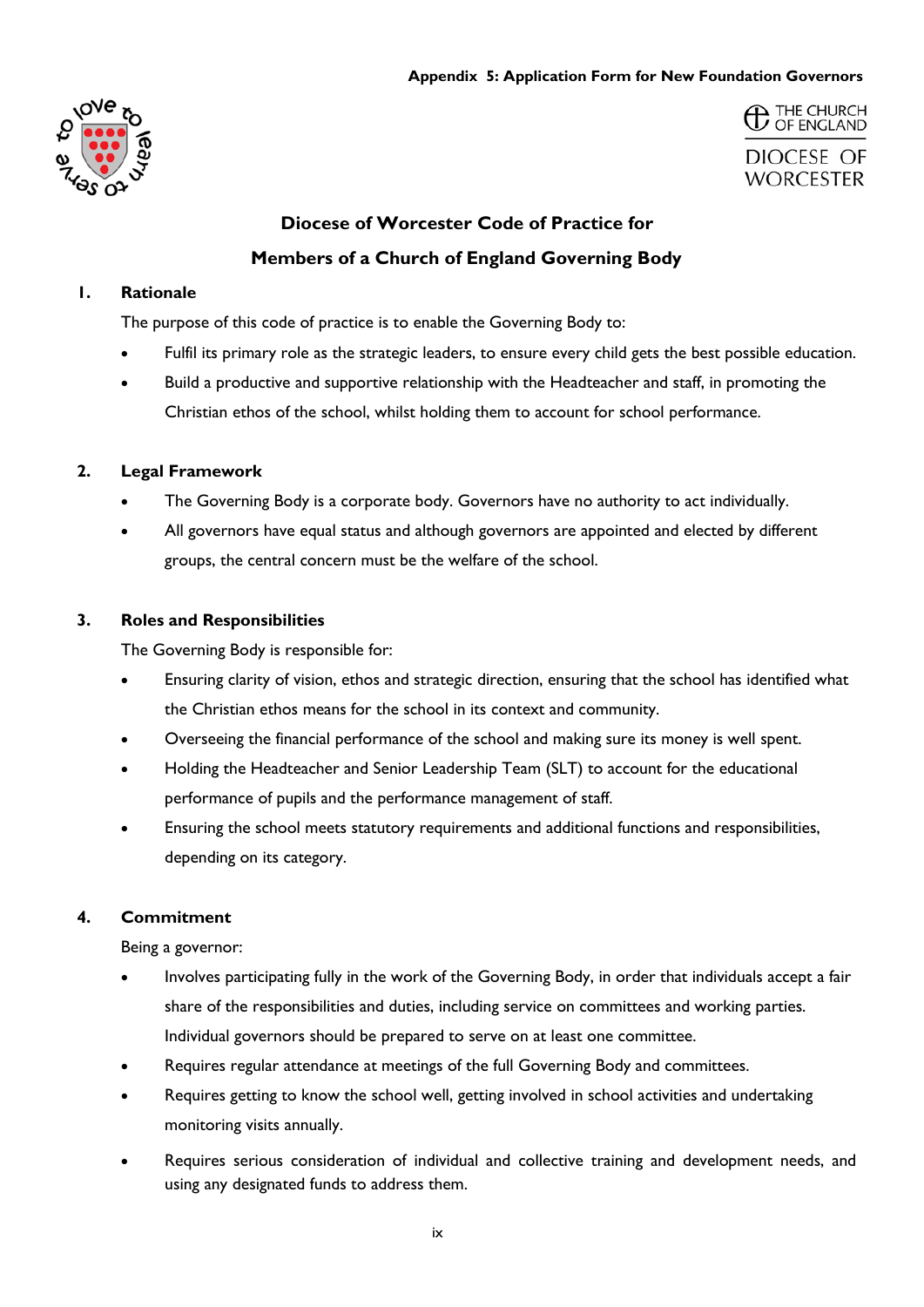#### **Appendix 5: Application Form for New Foundation Governors**



**C** THE CHURCH DIOCESE OF **WORCESTER** 

#### **5. Confidentiality**

Governors should:

- Observe confidentiality routinely as a matter of course, for example, when explicitly asked to do so, for example, regarding matters concerning staff, children or their parents / carers.
- Keep discussion about decisions confidential, even when decisions themselves are made public through the minutes of meetings.
- Exercise prudence when invited to respond in discussions and informal talk outside Governing Body meetings, including any contributions on social media platforms. Refrain from passing individual comment, but encourage issues to be brought to the attention of the Headteacher, or, Governing Body (depending on the nature of the issue) through the proper channels.

Any media contact should be directed to the Diocesan Communications Officer.

#### **6. Relationships**

The Governing Body will strive to develop effective working relationships with:

• The Headteacher, staff, children, parents, other local schools, the Diocese, the local community, the Local Authority (LA) and those legal bodies which act as stakeholders in the school.

In forming, building and sustaining good working relationships, governors will strive to:

- Remember that they are typically representative of the **category** of governor to which they are appointed / elected. They are not representatives **of** those groups, e.g. a representative parent, **not** a representative **of** the parents.
- Work as a members of a team, in which constructive working relationships are actively promoted, forming the Governing Body which functions with corporate responsibility and accountability. All relationships are built on trust.
- Develop an open and honest relationship with the Headteacher and all school staff; acting as 'critical friend' to the school, ensuring a balance is struck between offering challenge and support. We endorse the 'Eyes On, Hands Off' approach, quoted in Sir Michael Wilshaw's speech of November 2015.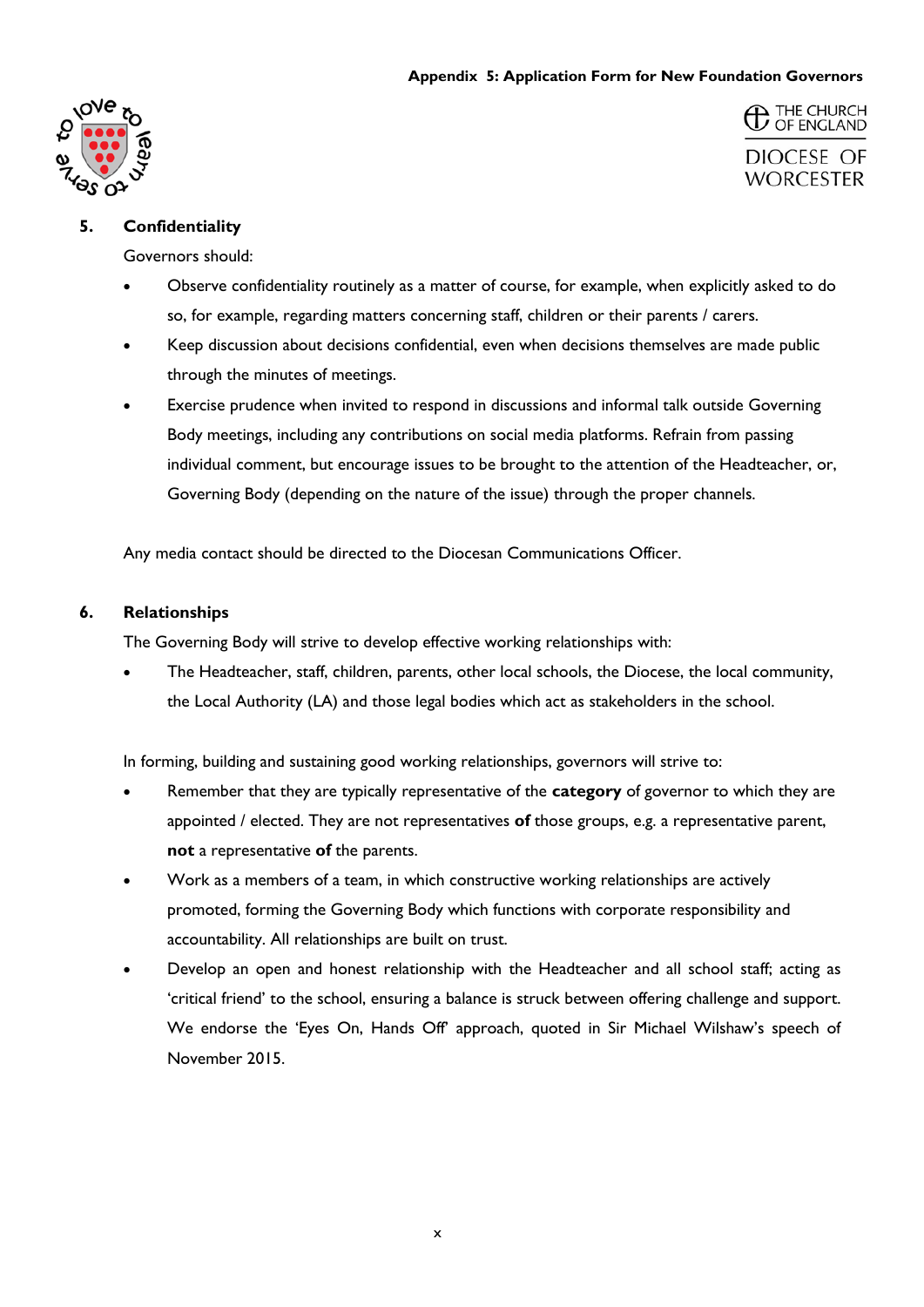#### **Appendix 5: Application Form for New Foundation Governors**



<sup>THE CHURCH</sup> DIOCESE OF **WORCESTER** 

#### **7. Conduct**

Governors have a general duty to act with integrity, objectivity and honesty in the best interests of the school, and will strive to behave professionally at all times.

- Governors will aim to discharge their duties in a manner that maintains and develops the positive Christian ethos of the school and its reputation in the local community and wider educational community. Governors' actions should, at all times, reflect the responsibility to secure the positive Christian ethos of the school.
- Governors should reflect on how they are perceived by stakeholders in all they say and do, both as individual governors and as a corporate body. They should conduct their duties in line with the mission of the Worcester Diocesan 'Kingdom People' vision and its values of love, compassion, justice and freedom.
- Governors should carefully consider how their decisions and actions might affect others, whether they are individuals employed by the school; children or adults who are part of the school community; other schools in the locality; or the wider community.
- Governors should express views openly at meetings, but accept collective responsibility for all decisions made by the Governing Body, or any individual governor delegated to do so.
- Governors should not speak out against majority decisions in public or in private outside of the Governing Body. The intention is to protect the reputation and authority of the Governing Body and the school in the public domain. If governors have a concern they should speak to the Chair of Governors, or the Diocese.
- Governors will only speak or act on behalf of the Governing Body when they have been specifically authorised to do so.
- Governors will respond to criticism or complaints about the school and / or its staff, by referring to the school's Complaints Procedure, adopted by the Governing Body for the correct procedure to be followed and will advise a complainant accordingly.
- Governors will record in the register of business interests any pecuniary interest they might have in connection with the Governing Body's business.
- Governors will be expected to declare when they have a pecuniary or non-pecuniary interest in any item of business and withdraw from the meeting whilst it is under discussion.
- Governors will always undertake school visits in consultation with the Headteacher and ensure that they are not an unhelpful presence in the school.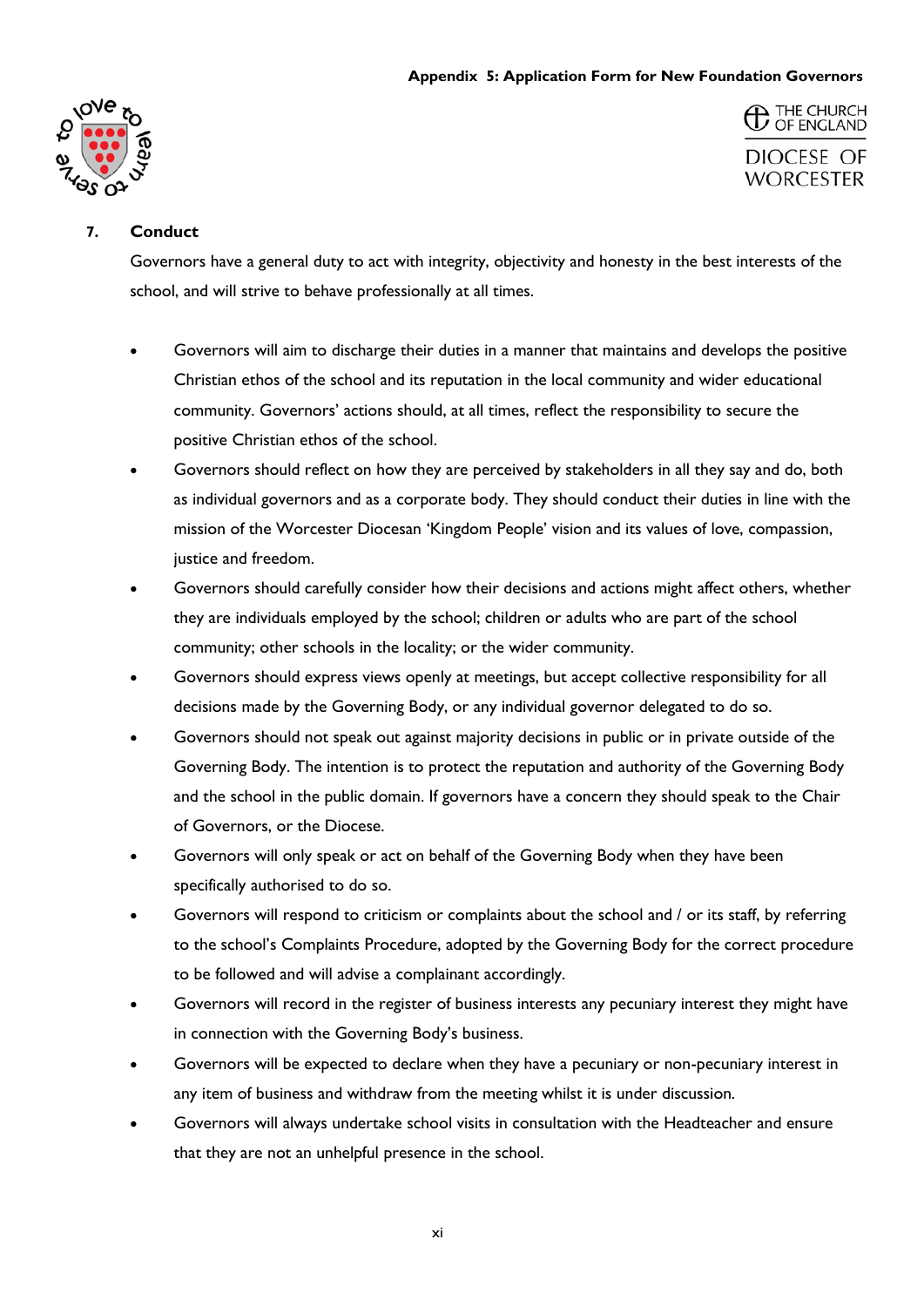



| I have read the Declaration of Eligibility to serve as a school governor and agree to adhere by |  |  |
|-------------------------------------------------------------------------------------------------|--|--|
| the Code of Practice for Members of a Church of England Governing Body and the Governance       |  |  |
| <b>Agreement of the Diocese of Worcester.</b>                                                   |  |  |
| <b>Name of applicant</b>                                                                        |  |  |
| <b>Signed</b>                                                                                   |  |  |
|                                                                                                 |  |  |
| Date                                                                                            |  |  |
|                                                                                                 |  |  |

Once completed, please return your entire application form along with your Skills Audit, by email to [education@cofe-worcester.org.uk,](mailto:education@cofe-worcester.org.uk) or, post to the following address:

Diocesan Education Team, 16 Lowesmoor Wharf, Worcester. WR1 2RS

**Data Protection**

The information that you provide on this form will be held on a computerised database maintained by the Worcester Diocesan Education Team. Your data will be used in accordance with the principles set out in the Data Protection Act 1998, which protects the right to privacy of individuals whose personal details are held by the data controller.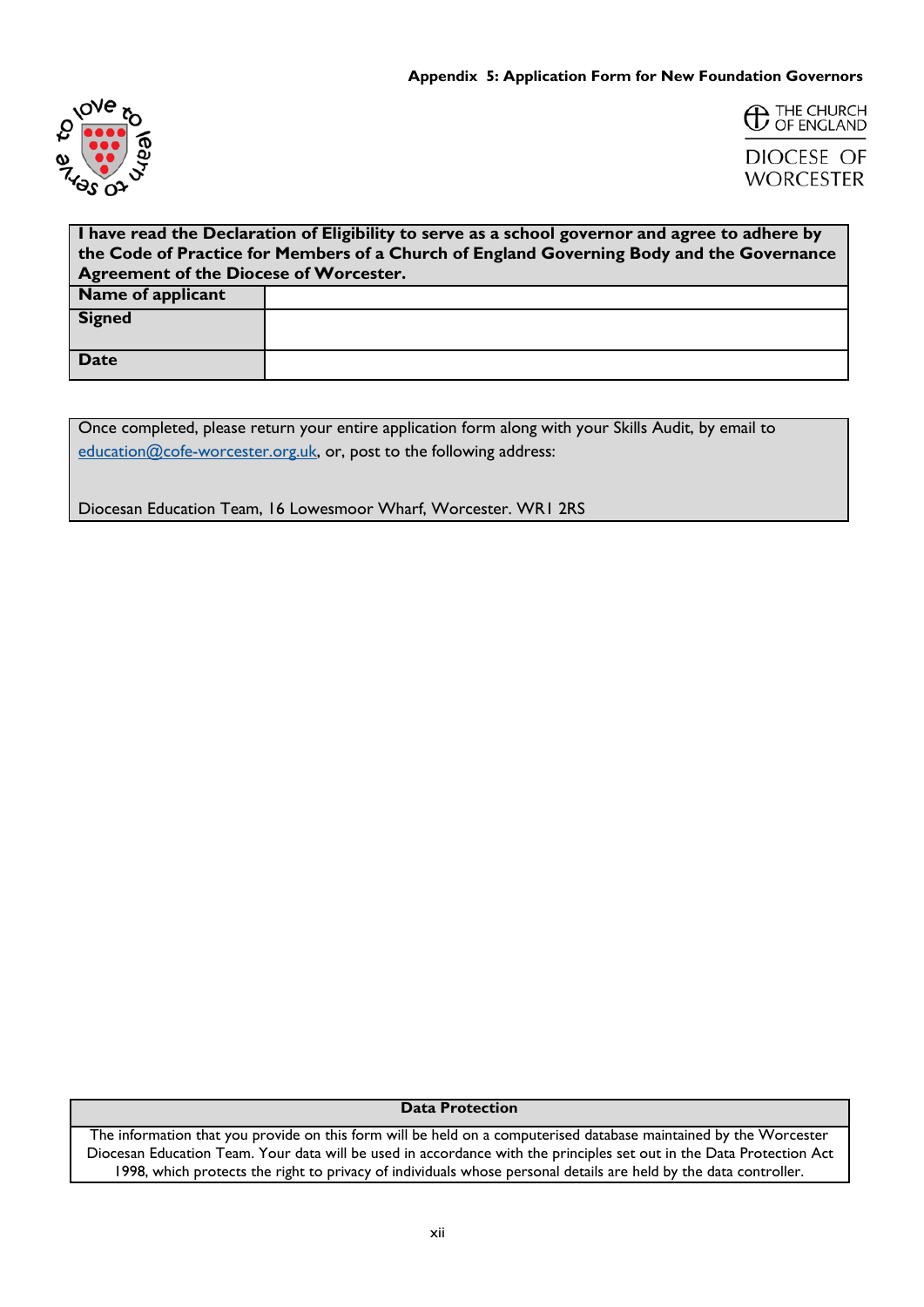

## <sup>THE CHURCH</sup><br>
OF ENGLAND

DIOCESE OF **WORCESTER** 

#### **RE-APPOINTMENT OF DIOCESAN BOARD OF EDUCATION FOUNDATION GOVERNOR**

**Thank you for your interest in continuing to serve as a DBE-appointed Foundation Governor. Name of school where you are currently a Foundation Governor**

| Name (Mr / Mrs / Miss / Ms / Rev'd) |  |
|-------------------------------------|--|
| <b>Address</b>                      |  |
|                                     |  |
|                                     |  |
| Post-code                           |  |
| <b>Telephone No.</b>                |  |
| <b>Email address</b>                |  |

| Date of first appointment              |  |
|----------------------------------------|--|
| My term of office will cease on (date) |  |

**Governor training undertaken during current period of office**

**Please describe your Christian commitment and involvement**

**Please identify any experience / expertise you can bring to the Governing Body of the school (e.g. as a former governor, teacher, administrator, in business, finance, human resources, etc.) Please also complete the Skills Audit questionnaire and return with your completed application.**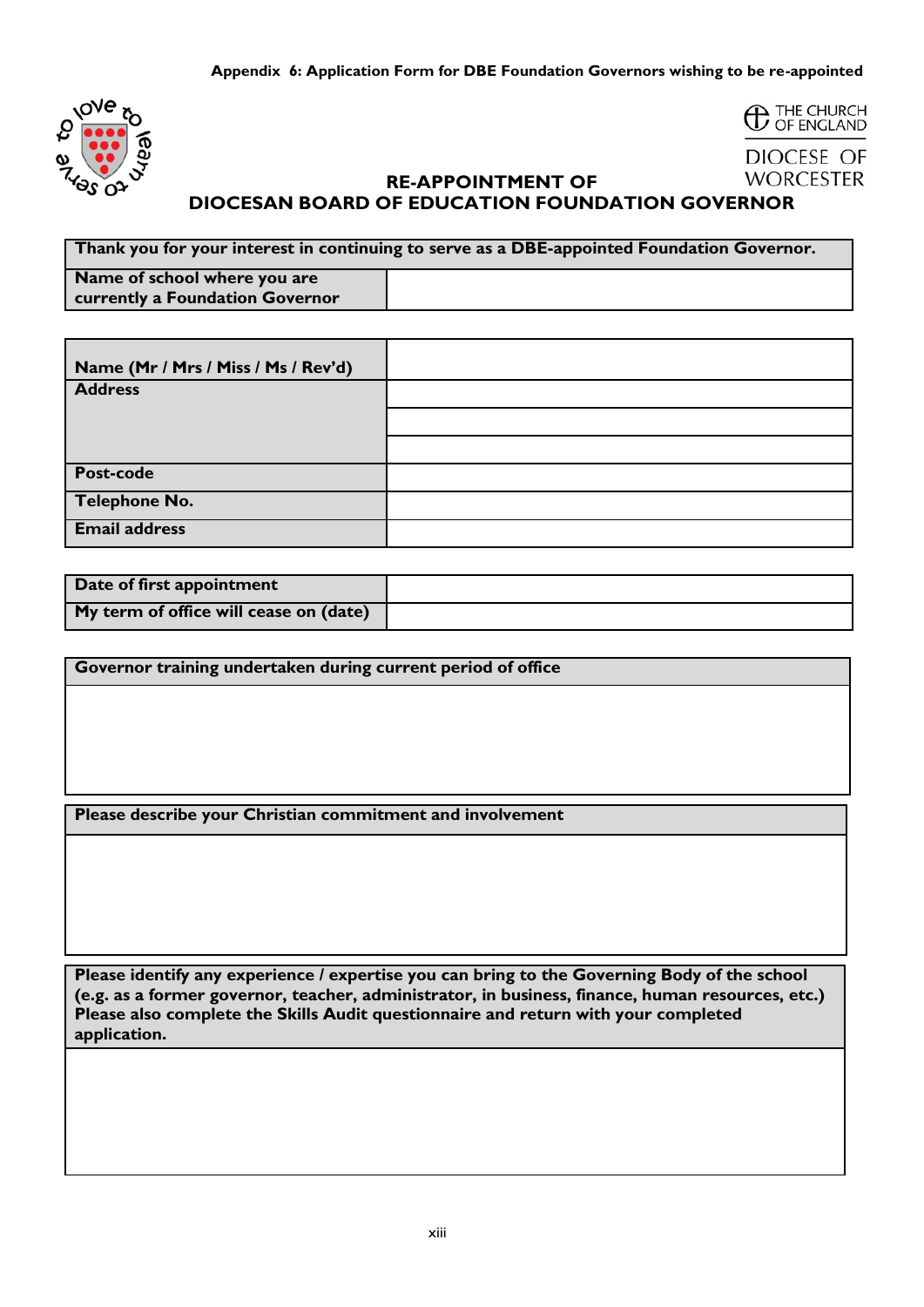



| <b>Declaration of Interests</b>                                                                 |          |
|-------------------------------------------------------------------------------------------------|----------|
| Are you employed by the school?                                                                 | YES / NO |
| Do you have an immediate family member on<br>the Board?                                         | YES / NO |
| Will you have a child at the school during the<br>current academic year?                        | YES / NO |
| Are you a company Director, Partner or<br>owner of any business, or, a Trustee of a<br>charity? | YES / NO |
| Is your spouse, or anyone living with you,<br>employed by the school?                           | YES / NO |
| Is there any other interest you wish to<br>declare?                                             | YES / NO |
| If YES to any of the above, please provide further details:                                     |          |

| If agreed, I am willing to stand again for another term of 4 years.<br>I have signed the following Declaration of Eligibility Form. |  |
|-------------------------------------------------------------------------------------------------------------------------------------|--|
| Signed                                                                                                                              |  |
| <b>Date</b>                                                                                                                         |  |

#### **Data Protection**

The information that you provide on this form will be held on a computerised database maintained by the Worcester Diocesan Education Team. Your data will be used in accordance with the principles set out in the Data Protection Act 1998, which protects the right to privacy of individuals whose personal details are held by the data controller.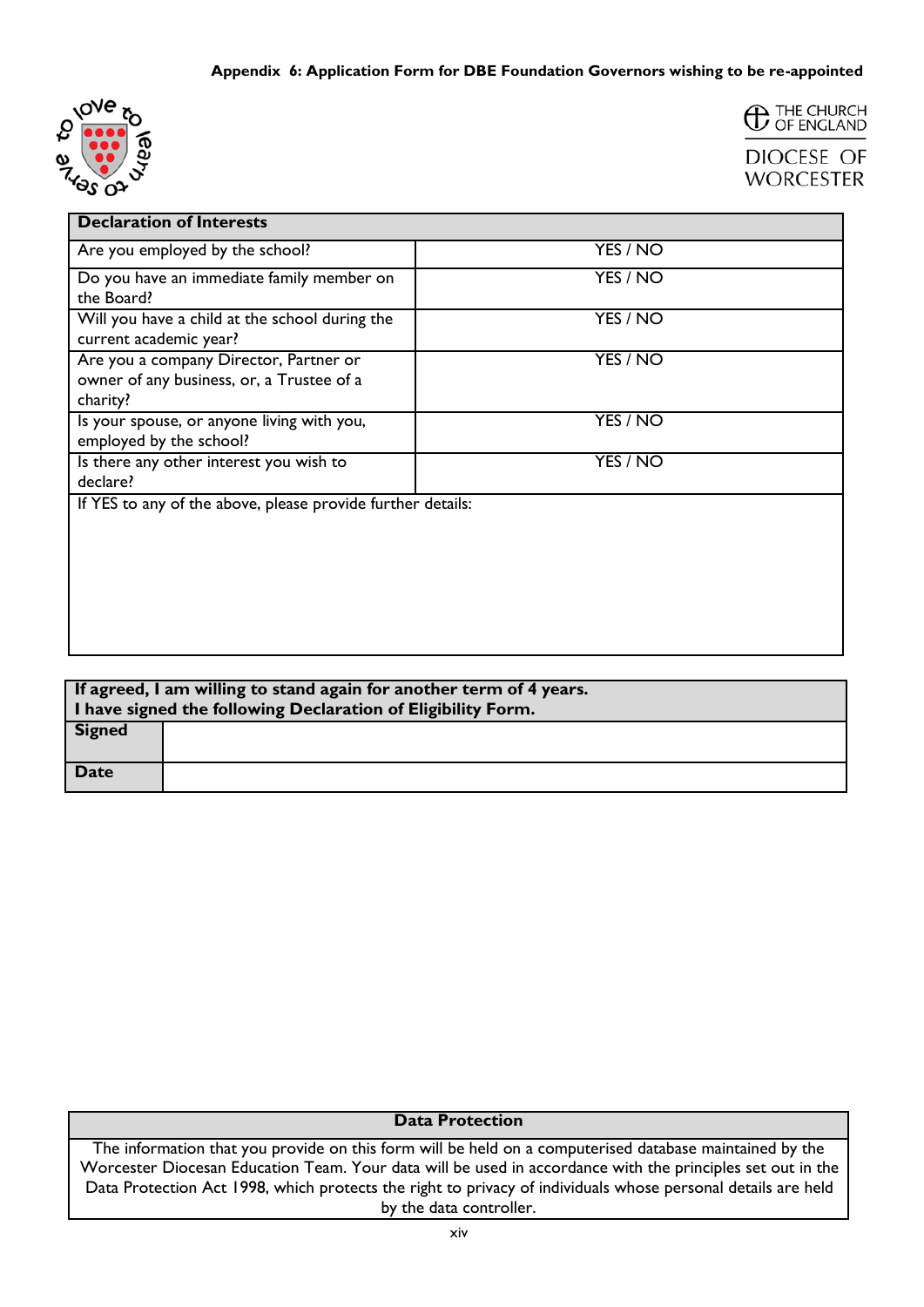



**WORCESTER** 

#### **Declaration of Eligibility to serve as a governor**

In order to continue to serve as a governor, you must sign the following declaration:

#### **I declare that I am not disqualified from serving as a school governor and that:**

- **I am** aged 18 or over at the date of this appointment.
- **I do not** already hold a governorship of the same school.
- **I am not** a governor of more than two schools.
- **I am not** liable to be detained under the Mental Health Act 1983.
- **I accept that** if I fail to attend the governing body meetings for a continuous period of six months beginning with the date of the first meeting I fail to attend, without the consent of the governing body, I will be disqualified.
- **I am not** bankrupt or subject to a disqualification order under the Company Directors Disqualification Act 1986, or, to an order made under section 429(2)(b) of the Insolvency Act 1986.
- **I have not** been removed from the office of a charity trustee, or trustee for a charity, by an order made by the Charity Commissioners or the High Court, on the grounds of any misconduct or mismanagement, or, under Section 7 of the Law Reform (Miscellaneous provisions) (Scotland) Act 1990, from being concerned in the management or control of any body.
- **I am not** disqualified from working with children.
- **I am not** disqualified from being the proprietor of any independent school, or, for being a teacher or other employee in any school by the Secretary of State.
- **I have not,** in the five years prior to or since becoming a governor, received a sentence of imprisonment, suspended or otherwise, for a period of not less than three months, without the option of a fine.
- **I have not,** in the twenty years prior to or since becoming a governors, been convicted as aforesaid of any offence, nor have had passed on me a sentence of imprisonment for a period of not less than two and a half years.
- **I have not,** at any time, had passed on me a sentence of imprisonment for a period of five years or more.
- **I have not** been fined, in the five years prior to or since becoming a governor, for causing a nuisance or disturbance on education premises.
- **I have not** refused an application being made to the Disclosure and Barring Service for a criminal records certificate.

| I have read the Declaration of Eligibility to serve as a school governor and agree to adhere by<br>the Code of Practice for Members of a Church of England Governing Body and the<br><b>Governance Agreement of the Diocese of Worcester.</b> |  |
|-----------------------------------------------------------------------------------------------------------------------------------------------------------------------------------------------------------------------------------------------|--|
| Name of applicant                                                                                                                                                                                                                             |  |
| Signed                                                                                                                                                                                                                                        |  |
| <b>Date</b>                                                                                                                                                                                                                                   |  |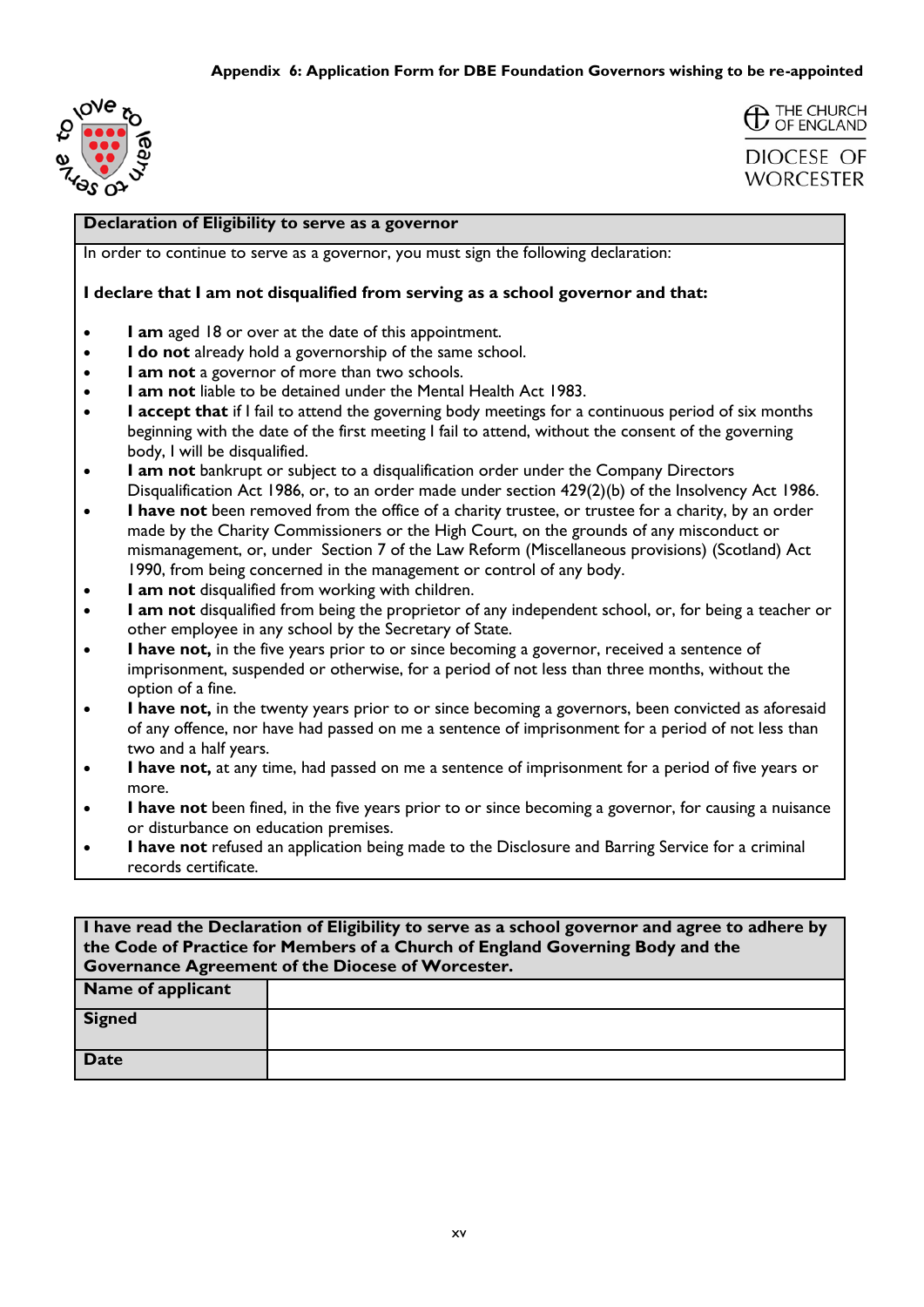



| Supporting statement from Chair of Governors*.                                                    |
|---------------------------------------------------------------------------------------------------|
| Please provide brief details of further training which you believe would be of benefit to the ap- |
| plicant.                                                                                          |

| $*$ If the individual wishing to be re-appointed is the Chair of Governors, please include a supporting statement |
|-------------------------------------------------------------------------------------------------------------------|
| from the Ex-officio Foundation Governor.                                                                          |
| If the individual is the Chair of Governors and the Ex-officio Foundation Governor, please include a              |

If the individual is the Chair of Governors and the Ex-officio Foundation Governor, please include a supporting statement from the Headteacher.

| <b>Signed</b> |  |
|---------------|--|
| <b>Date</b>   |  |

**We require a record of approval of the nomination of this re-appointment. The Clerk to Governors should attach the section of minutes from your Full Governing Body meeting agreeing this.**

**The endorsement of the PCC should also have been sought.**

**The above individual has been re-nominated by (name of body, e.g. your PCC):**

| <b>Name of Clerk to</b><br><b>Governors</b> |  |
|---------------------------------------------|--|
| <b>Email address</b>                        |  |

**Once completed, please return your entire application form along with your Re-appointment Skills Audit, by email to [education@cofe-worcester.org.uk,](mailto:education@cofe-worcester.org.uk) or, post to the following address:**

**Diocesan Education Team, 16 Lowesmoor Wharf, Worcester. WR1 2RS**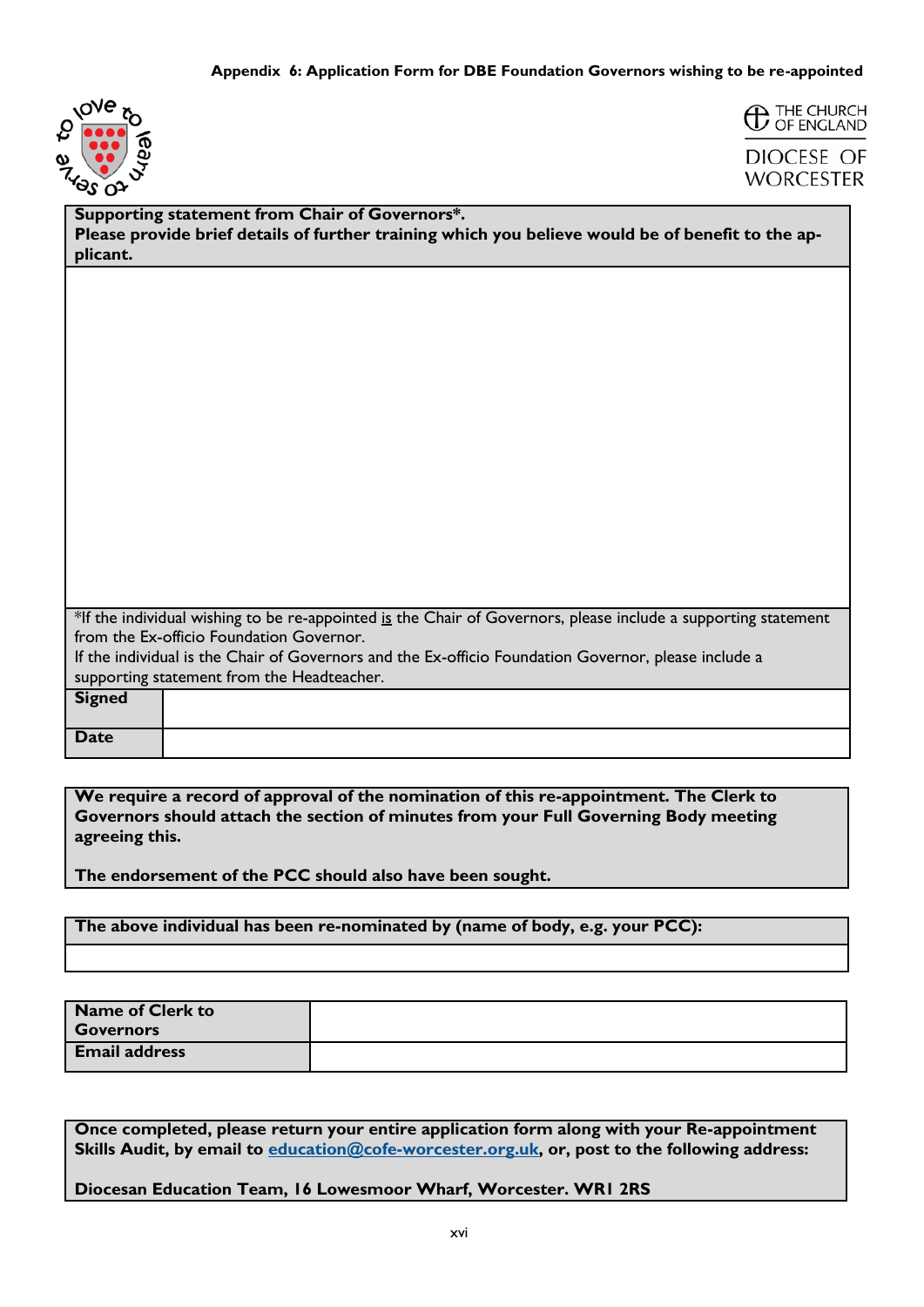

 $\mathbf 1$  THE CHURCH<br> $\mathcal G$  OF ENGLAND

#### **DioCesan EduCation Team**

#### **Worcester Diocesan Education Team**

#### **Do you have what it takes to be a Foundation Governor in a Church of England school?**

School Governors form the largest voluntary body in the UK. The importance of effective Christian Governors in our church schools cannot be underestimated, especially in the current educational climate with pressure on schools to become academies, diminishment of Local Authority services and changes in Ofsted Inspections. Therefore, we would urge all churches to consider Governance as a form of Christian service, ensuring God's love is shared with the young people of the local community through church schools. We would encourage clergy to celebrate such service and include Governors as part of the church 'team' and its ministry.

In the Diocese of Worcester, we believe that within our church community we have committed, practising Christians who understand the importance of the Gospel working through our schools, who have valuable skills to offer and who recognise that one of the skills any church school Governing Body needs is to understand the Christian character of the school and safeguard its foundation.

The Governing Body is responsible for:

- Ensuring clarity of vision, ethos and strategic direction ensuring that the school has identified what the Christian ethos means for the school in its context and community.
- Overseeing the financial performance of the school and making sure its money is well spent.
- Holding the headteacher and senior leadership team to account for the educational performance of the school and its pupils, and the performance management of staff.
- Ensuring the school meets statutory requirements and additional functions and responsibilities.

A Foundation Governor has the additional responsibility to:

- ensure that the Christian foundation of the school is preserved and developed;
- make sure every child receives the best possible education; all
- build a productive and supportive relationship with the headteacher and staff in promoting the Christian ethos of the school, whilst holding them to account for school performance;
- have the relevant skills, experience and vision which will give breadth and strength to the Governing Body for the benefit of the school and complement the background, experience and skills of the other Governors to achieve a balanced Governing Body; all
- have the energy for the job and an interest in the task; all
- be committed to the Christian and pastoral support and the wellbeing of the school community;
- be committed to ensuring the school's Christian distinctiveness is developed and consistently addressed during Governing Body discussions;
- be both challenging and supportive of the school and the professionals within it. all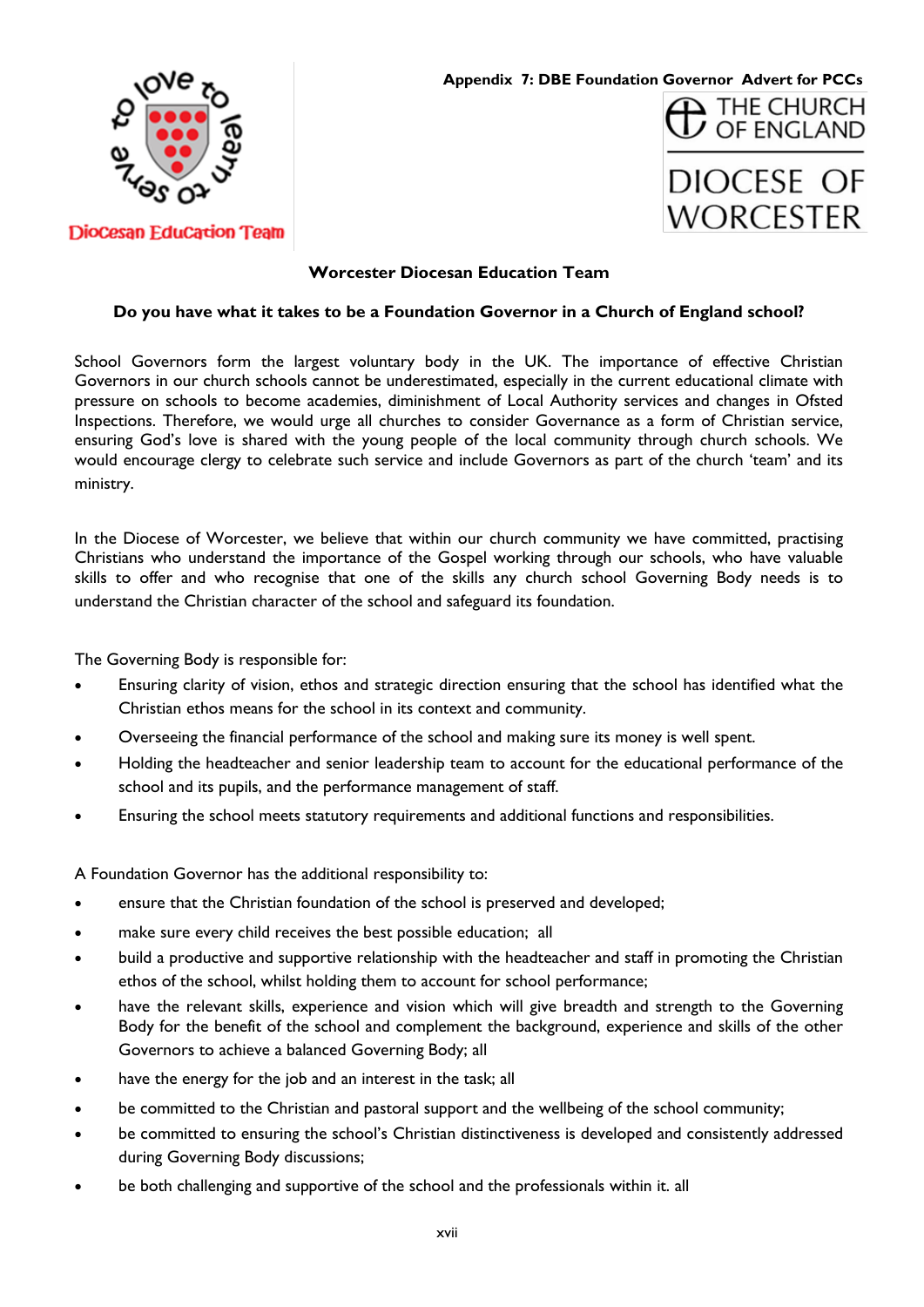

**DioCesan EduCation Team** 

**Appendix 7: DBE Foundation Governor Advert for PCCs**

# **DIOCESE OF WORCESTER**

 $\overline{\phantom{a}}$  THE CHURCH<br> $\overline{\phantom{a}}$  OF ENGLAND

Being a Governor:

- Involves participating fully in the work of the Governing Body so that individuals accept a fair share of the responsibilities and duties, including service on committees, working parties or as 'named Governors'. Individual Governors should be prepared to serve on at least one committee.
- Requires regular attendance at meetings of the full Governing Body and sub-committees.
- Requires getting to know the school well and to undertake at least 2 monitoring visits with a follow-up evaluation report and to get involved in school activities.
- Requires being prepared to undertake appropriate training and using any designated funds accordingly.

Governors have a general duty to act with integrity, objectivity and honesty in the best interests of the school and behave professionally at all times.

This work is done in the name of Jesus Christ and is seen by many Foundation Governors as part of their own personal discipleship and ministry. In many parishes, schools greatly complement the work of the church in the community; as a Diocese, we reach out to over 21,000 children, teaching them that God's love is everywhere, in every aspect of their lives, at school, at play, in class and at home.

Being a Foundation Governor is:

- **A great opportunity**
- **A considerable responsibility**
- **A huge privilege**

If you believe you have skills to offer in either this parish or in the more deprived areas of our Diocese then please contact Gilly Maxim at [gmaxim@cofe-worcester.org.uk,](mailto:gmaxim@cofe-worcester.org.uk) or, call 01905 732821.

Thank you in advance for your support.

With best wishes,

#### **The Diocesan Education Team.**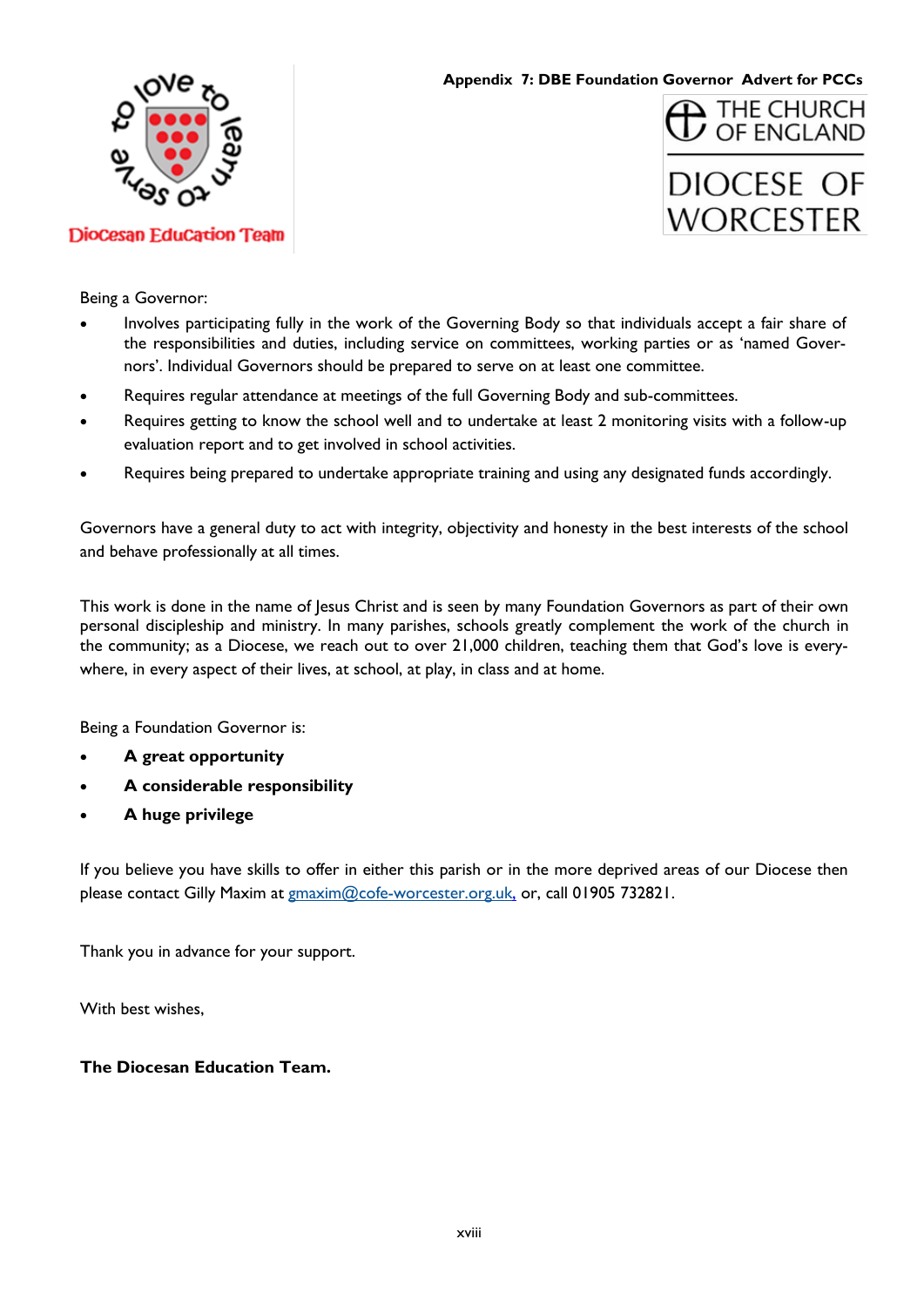**Appendix 8: Worcester Diocesan Governor Annual Return** 

 $\blacktriangle$  THE CHURCH OF FNGLAND

**DIOCESE** 

WORCESTER



#### **WORCESTER DIOCESE ANNUAL RETURN FOR GOVERNING BODIES OF ALL SCHOOLS AND ACADEMIES**

#### **DioCesan EduCation Team**

The Diocesan Board of Education (DBE) values the generous contribution made by all Governors. As the appointing body for Foundation Governors, the DBE requires up-to-date information to enable effective communication and an in-depth knowledge of each of our Diocesan schools and academies.

This short 'Annual Return' form helps us to achieve this. Clerks to Governors are asked to complete and return this form on an annual basis, however, the return of an updated form would be appreciated each time there is a change to the Governing Body. Please also include vacancies.

The form should be **typed** (adding extra rows if necessary) and returned, preferably by email, to [education@cofe](mailto:education@cofe-worcester.org.uk)[worcester.org.uk.](mailto:education@cofe-worcester.org.uk) This form can also be posted to: Diocesan Education Team, Diocese of Worcester, 16 Lowesmoor Wharf, Worcester. WR1 2RS

Many thanks in advance.

| Name of school    |  |
|-------------------|--|
| VA / VC / Academy |  |
| <b>Date</b>       |  |

#### **School Mission Statement**

|                           | <b>Name</b> | <b>Email address</b> | <b>Tel. Number</b> |  |  |
|---------------------------|-------------|----------------------|--------------------|--|--|
| <b>Chair of Governors</b> |             |                      |                    |  |  |
| <b>Clerk to Governors</b> |             |                      |                    |  |  |

| <b>Governor's Name</b> | <b>Category / Appointed</b><br>by (e.g. Ex-officio, DBE,<br>Parent, Staff) | <b>Specific Responsibilities /</b><br><b>Sub Committees</b><br>(e.g. Safeguarding, Train-<br>ing, etc). | <b>Date</b><br>term of<br>office<br>ends | Re-<br>appointment /<br><b>Application in</b><br>progress? |
|------------------------|----------------------------------------------------------------------------|---------------------------------------------------------------------------------------------------------|------------------------------------------|------------------------------------------------------------|
|                        |                                                                            |                                                                                                         |                                          |                                                            |
|                        |                                                                            |                                                                                                         |                                          |                                                            |
|                        |                                                                            |                                                                                                         |                                          |                                                            |
|                        |                                                                            |                                                                                                         |                                          |                                                            |
|                        |                                                                            |                                                                                                         |                                          |                                                            |
|                        |                                                                            |                                                                                                         |                                          |                                                            |
|                        |                                                                            |                                                                                                         |                                          |                                                            |
|                        |                                                                            |                                                                                                         |                                          |                                                            |
|                        |                                                                            |                                                                                                         |                                          |                                                            |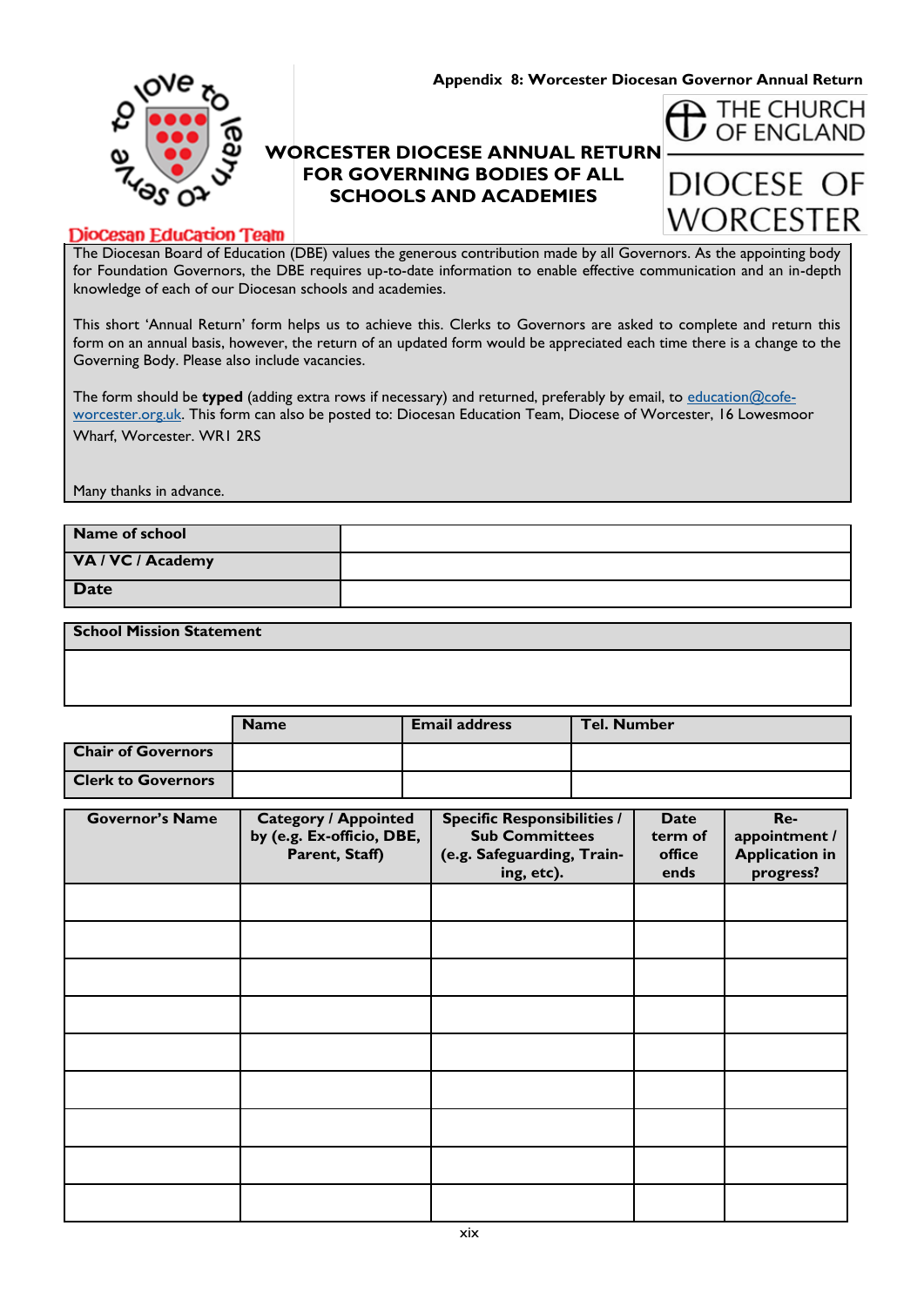**Appendix 8: Worcester Diocesan Governor Annual Return** 



#### **WORCESTER DIOCESE ANNUAL RETURN FOR GOVERNING BODIES OF ALL SCHOOLS AND ACADEMIES**

## DIOCESE OF **WORCESTER**

 $\mathbf{\Delta}$  THE CHURCH OF ENGLAND

#### **DioCesan EduCation Team**

| Please provide details of training (Diocesan, Babcock, LA) undertaken by DBE Foundation Governors in<br>the last year, to enable effective contribution to the Governing Board. |                                        |                 |  |
|---------------------------------------------------------------------------------------------------------------------------------------------------------------------------------|----------------------------------------|-----------------|--|
| Course                                                                                                                                                                          | <b>Name of DBE Foundation Governor</b> | Date undertaken |  |
|                                                                                                                                                                                 |                                        |                 |  |
|                                                                                                                                                                                 |                                        |                 |  |
|                                                                                                                                                                                 |                                        |                 |  |

| Please provide details of training DBE Foundation Governors will undertake in the next year, to enable |                                        |                  |  |
|--------------------------------------------------------------------------------------------------------|----------------------------------------|------------------|--|
| effective contribution to the Governing Board. The Training Events Programme is located within the     |                                        |                  |  |
| <b>Training &amp; Support SLA.</b>                                                                     |                                        |                  |  |
| Course                                                                                                 | <b>Name of DBE Foundation Governor</b> | Date (if booked) |  |

| ∣ ⊂ourse | <b>Name of DBC Foundation Governor</b> | <b>Date (II DOOKEG)</b> |
|----------|----------------------------------------|-------------------------|
|          |                                        |                         |
|          |                                        |                         |
|          |                                        |                         |

| We declare that the details above are accurate (an electronic signature will suffice). |  |  |
|----------------------------------------------------------------------------------------|--|--|
| <b>Headteacher</b>                                                                     |  |  |
| <b>Chair of Governors</b>                                                              |  |  |

#### **Data Protection**

The names provided on this form will be held on a computerised Governor Information database maintained by the Worcester Diocesan Education Team. The names of Chairs, Clerks and DBE Foundation Governors will also be held on the Diocese of Worcester Contact Directory, for information only. The email addresses and telephone numbers provided for the Chair of Governors and Clerk to Governors will not be shared externally to the office; contact details for the Chair of Governors will only be used where unavoidable. We ask that Chairs and Clerks please complete the data consent box below.

Your data will be used in accordance with the principles set out in the Data Protection Act 1998, which protects the right to privacy of individuals whose personal details are held by the data controller.

| I give consent for my contact details to be stored by the Diocesan Education Team and to be used by<br>them to contact me in relation to school governance. |                  |             |  |  |
|-------------------------------------------------------------------------------------------------------------------------------------------------------------|------------------|-------------|--|--|
|                                                                                                                                                             | <b>Signature</b> | <b>Date</b> |  |  |
| <b>Chair of Governors</b>                                                                                                                                   |                  |             |  |  |

| $\vert$ I give consent for my contact details to be stored by the Diocesan Education Team and to be used by<br>them to contact me in relation to school governance. |                  |      |  |  |
|---------------------------------------------------------------------------------------------------------------------------------------------------------------------|------------------|------|--|--|
| <b>Clerk to Governors</b>                                                                                                                                           | <b>Signature</b> | Date |  |  |
|                                                                                                                                                                     |                  |      |  |  |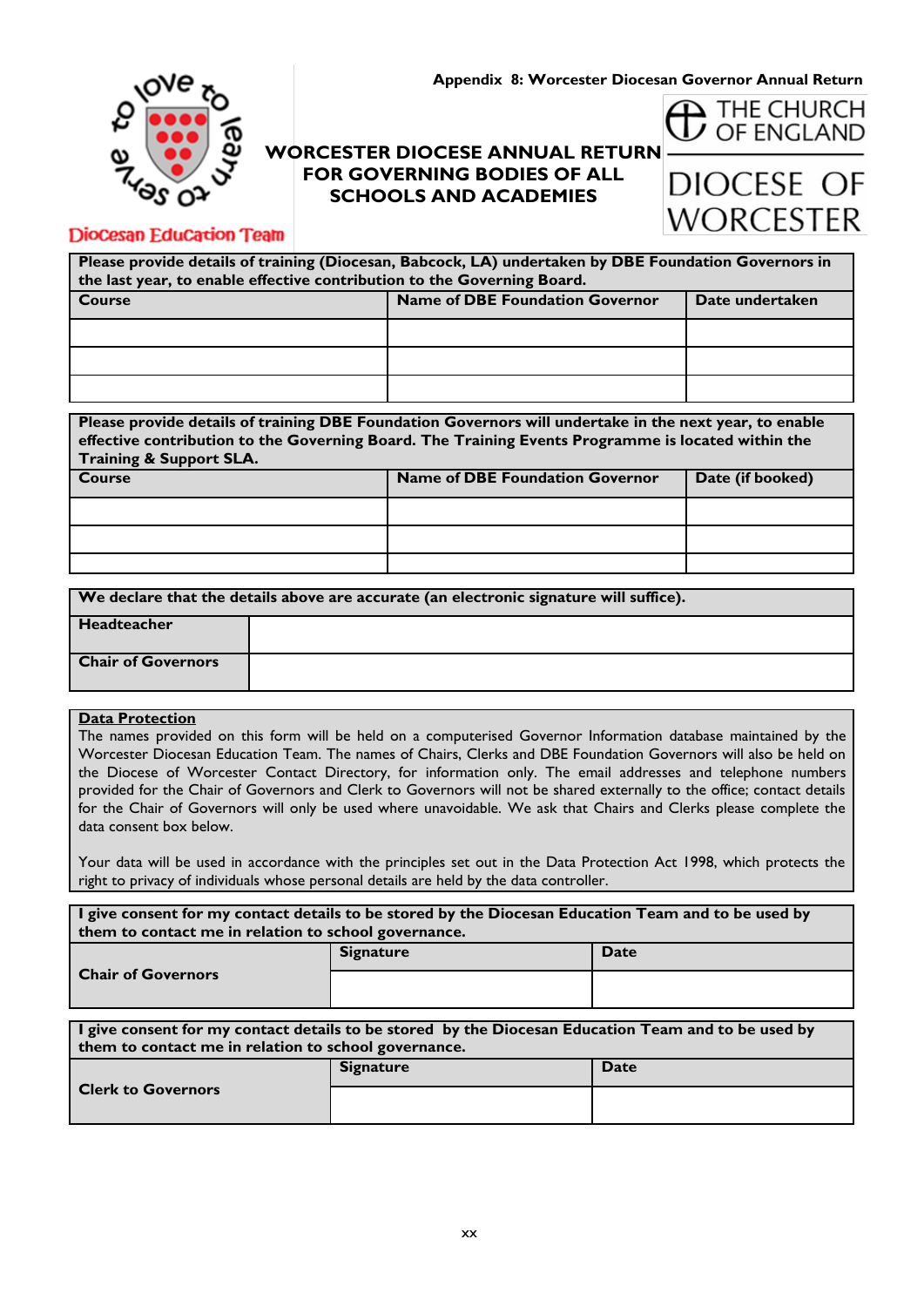

#### **DioCesan EduCation Team**

Worcester Diocesan Academies Trust (WDAT) values the generous contribution made by all academy Members and Trustees. As the appointing body for Foundation Governor representation in academies, WDAT requires up-to-date information to enable effective communication and an in-depth knowledge of each of our Diocesan academies **and** the MATs within which they sit.

This short 'Annual Return' form helps us to achieve this. Clerks to Trusts are asked to complete and return this form on an annual basis, however, the return of an updated form would be appreciated each time there is a change to the Members / Trustees. Please also include vacancies.

The form should be **typed** (adding extra rows if necessary) and returned, preferably by email, to [education@cofe-worcester.org.uk.](mailto:education@cofe-worcester.org.uk) This form can also be posted to: Diocesan Education Team, Diocese of Worcester, 16 Lowesmoor Wharf, Worcester. WR1 2JE.

Many thanks in advance.

| Name of Trust |  |
|---------------|--|
| Date          |  |

**Trust Mission Statement**

#### **Please enclose a copy of your latest scheme of delegation.**

#### **List of all academies within the Trust (Church and community)**

| $\overline{\phantom{a}}$ |  |
|--------------------------|--|
| 3                        |  |
| 4                        |  |
| 5                        |  |
| 6                        |  |
|                          |  |
| 8                        |  |

#### **Data Protection**

The names provided on this form will be held on a computerised Governor Information database maintained by the Worcester Diocesan Education Team. The names of Chairs and Clerks will also be held on the Diocese of Worcester Contact Directory, for information only. The email addresses and telephone numbers provided for the Chair of Trust, Clerk to Trust, Members and Trustees will not be shared externally to the office; contact details for the Chair will only be used where unavoidable. We ask that Chairs, Clerks, Members and Trustees please complete the data consent box below.

Your data will be used in accordance with the principles set out in the Data Protection Act 1998, which protects the right to privacy of individuals whose personal details are held by the data controller.